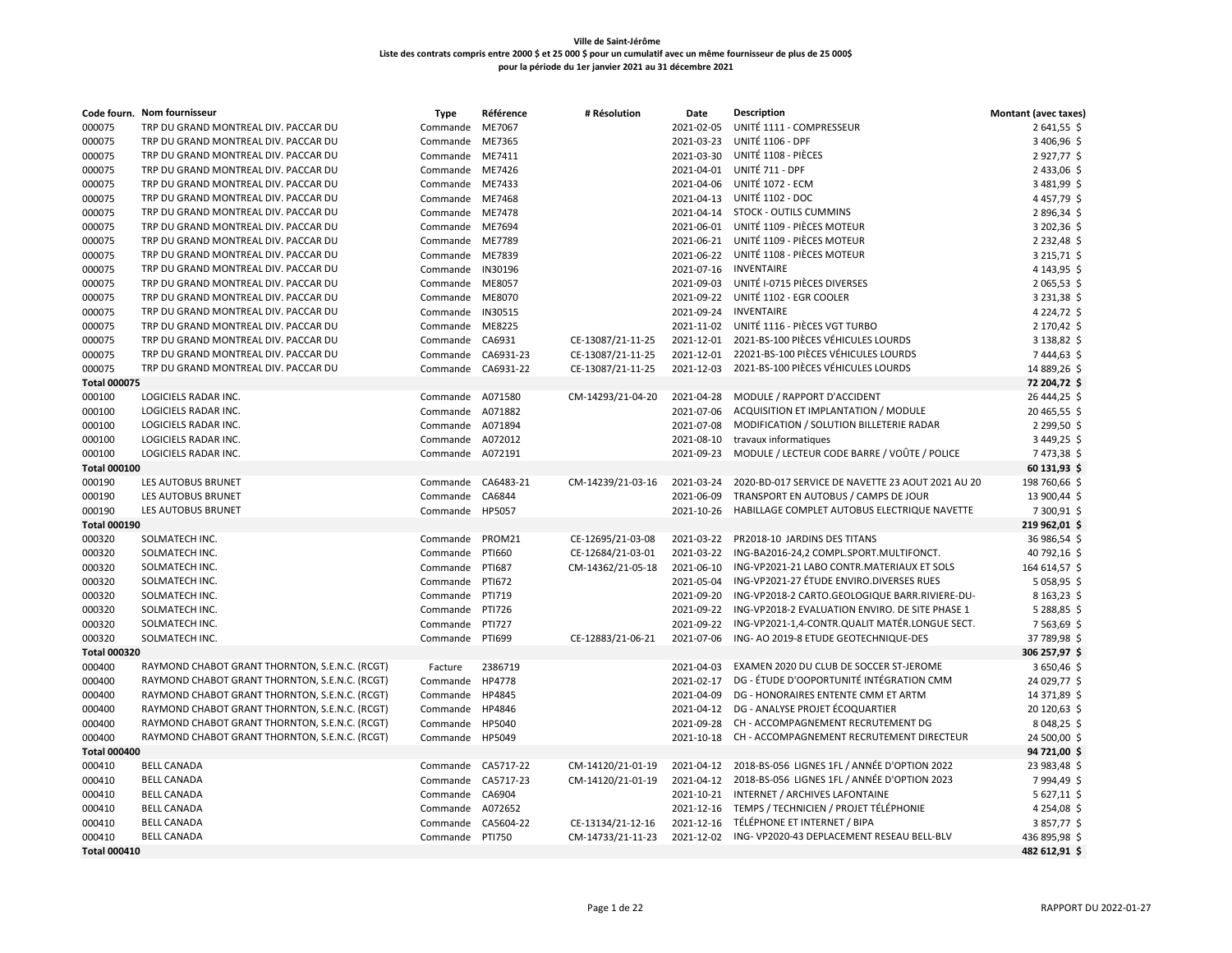| 000515              |                                                  | Facture          | 2002981665 |                   | 2021-05-14 | PARTENARIAT - CRÉATION, PRODUCTION,                | 5 000,00 \$     |
|---------------------|--------------------------------------------------|------------------|------------|-------------------|------------|----------------------------------------------------|-----------------|
| 000515              |                                                  | Facture          | 2141550    |                   | 2021-09-30 | LOT 2 141 550                                      | 267 067,80 \$   |
| <b>Total 000515</b> |                                                  |                  |            |                   |            |                                                    | 272 067,80 \$   |
| 000520              | LA SOCIETE D'HISTOIRE DE LA RIVIERE-DU-NORD INC. | Facture          | 2021-37    |                   | 2021-12-07 | COMITÉ DE TOPONYMIE                                | 2 500,00 \$     |
| 000520              | LA SOCIETE D'HISTOIRE DE LA RIVIERE-DU-NORD INC. | Commande         | EC759      | CE-12833/21-05-25 | 2021-06-18 | LO - PROTOCOLE D'ENTENTE SOCIETE D'HISTOIRE RDN    | 50 000,00 \$    |
| 000520              | LA SOCIETE D'HISTOIRE DE LA RIVIERE-DU-NORD INC. | Commande         | HP4993     |                   | 2021-08-04 | LO CONTRAT DE LA CHAPELLE                          | 6 580,00 \$     |
| 000520              | LA SOCIETE D'HISTOIRE DE LA RIVIERE-DU-NORD INC. | Commande         | HP5146     | CE-13121/21-12-08 | 2021-12-23 | CO - COORDINATION ET GESTION COMITÉ DE TOPNYMIE    | 17 246,25 \$    |
| <b>Total 000520</b> |                                                  |                  |            |                   |            |                                                    | 76 326,25 \$    |
| 000660              | VILLE DE PREVOST                                 | Facture          | 1566       |                   | 2021-03-18 | ENTRAIDE INCENDIE ST-JEROME / INTERVENTION 048     | 2 005,41        |
| 000660              | VILLE DE PREVOST                                 | Facture          | 1643       |                   | 2021-08-16 | ENTRAIDE INCENDIE DU 3 AOÛT - 70, 116e AVENUE      | 2014,50         |
| 000660              | VILLE DE PREVOST                                 | Commande         | A072571    |                   | 2021-12-06 | ENTRAIDE INTERMUNICIPALE / 231 RUE ALBERT-         | 4 539,50 \$     |
| 000660              | VILLE DE PREVOST                                 | Commande         | A072628    |                   | 2021-12-14 | ENTRAIDE INTERMUNICIPALE / 1050 RUE CLOUTIER       | 2523,72 \$      |
| <b>Total 000660</b> |                                                  |                  |            |                   |            |                                                    | 11 083,13 \$    |
| 000685              | AREO-FEU LTEE                                    | Facture          | F0029490   |                   | 2021-04-12 | <b>BOTTES / INCENDIES</b>                          | 2916,92         |
| 000685              | AREO-FEU LTEE                                    | Facture          | F0034226-1 | CM-13198/19-08-27 | 2021-11-02 | RETENUE DE 10% LIBÉRÉE POUR CAMION ÉCHELLE         | 164 845,41 \$   |
| 000685              | AREO-FEU LTEE                                    | Commande         | A071190    |                   | 2021-02-02 | PRODUITS D'ADDUCTION D'AIR / RCCI / INCENDIES      | 4 540,08        |
| <b>Total 000685</b> |                                                  |                  |            |                   |            |                                                    | 172 302,41 \$   |
| 000745              | ACIER OUELLETTE INC.                             | Commande DC4505  |            |                   | 2021-09-08 | <b>GLISSIERE DE SÉCURITÉ</b>                       | 5 377,38 \$     |
| 000745              | ACIER OUELLETTE INC.                             | Commande         | CO1720     | CE-13114/21-12-08 | 2021-11-16 | COMMANDE OUVERTE ANNÉE 2022                        | 24 719,64       |
| <b>Total 000745</b> |                                                  |                  |            |                   |            |                                                    | 30 097,02 \$    |
| 000750              | <b>GROUPE TBM INC.</b>                           | Commande HP4888  |            |                   | 2021-05-06 | TP - MANDAT AUDIT ÉGLISE SAINTE-PAULE              | 20 120,63 \$    |
| 000750              | <b>GROUPE TBM INC.</b>                           | Commande HP5046  |            |                   | 2021-10-08 | TP - ÉTABLISSEMENT PLAN MAINTENANCE 4 BATÎMENTS    | 10 922,63 \$    |
| <b>Total 000750</b> |                                                  |                  |            |                   |            |                                                    | 31 043,26 \$    |
| 000765              | REGIE INTERMUNICIPALE DE L'ARENA REGIONAL R.D.N. | Commande EC711   |            | CM-14179/21-02-16 |            | 2021-02-17 FI- QUOTE-PART REGIE ARENA RDN - 2021   | 2 085 582,00 \$ |
| 000765              | REGIE INTERMUNICIPALE DE L'ARENA REGIONAL R.D.N. | Commande         | A072625    |                   | 2021-12-14 | DÉNEIGEMENT / 2021                                 | 24 911,24 \$    |
| <b>Total 000765</b> |                                                  |                  |            |                   |            |                                                    | 2 110 493,24 \$ |
|                     |                                                  |                  |            |                   |            | ENTRETIEN MENAGER / POSTE DE POLICE - SEPTEMBRE    |                 |
| 000810              | MAINTENANCE TRANS-QUEBEC INC.                    | Facture          | 8455       |                   | 2021-01-31 | 2020 / COMMANDE CA4957-20                          | 2 607,64 \$     |
| 000810              | MAINTENANCE TRANS-QUEBEC INC.                    | Commande         | CA6779     | CM-14236/21-03-16 | 2021-03-23 | 2020-BS-003 / HYGIÈNE ET SALUBRITÉ 2021            | 663 444,67 \$   |
| 000810              | MAINTENANCE TRANS-QUEBEC INC.                    | Commande         | CA6779-22  | CM-14236/21-03-16 | 2021-03-23 | 2020-BS-003 / HYGIÈNE ET SALUBRITÉ 2022            | 987 448,40 \$   |
| 000810              | MAINTENANCE TRANS-QUEBEC INC.                    | Commande         | CA6779-23  | CM-14236/21-03-16 | 2021-03-23 | 2020-BS-003 / HYGIÈNE ET SALUBRITÉ 2023            | 1 000 104,85 \$ |
| 000810              | MAINTENANCE TRANS-QUEBEC INC.                    | Commande         | CA6779-24  | CM-14236/21-03-16 | 2021-03-23 | 2020-BS-003 / HYGIÈNE ET SALUBRITÉ 2024            | 82 014,35 \$    |
| 000810              | MAINTENANCE TRANS-QUEBEC INC.                    | Commande         | A071105    |                   | 2021-01-13 | <b>TAPIS</b>                                       | 3 685,45 \$     |
| 000810              | MAINTENANCE TRANS-QUEBEC INC.                    | Commande A071375 |            |                   | 2021-03-16 | LOCATION LAVEUSE À PLANCHER                        | 2 069,56 \$     |
| <b>Total 000810</b> |                                                  |                  |            |                   |            |                                                    | 2 741 374,92 \$ |
| 000840              | ECOLE NATIONALE DE POLICE DU QUEBEC              | Commande CA6873  |            |                   | 2021-08-23 | CONTRIBUTION ANNUELLE / ECOLE NATIONALE DE         | 141 159,00 \$   |
| 000840              | ECOLE NATIONALE DE POLICE DU QUEBEC              | Commande         | FO3450     |                   | 2021-02-09 | PO - ENQUÊTE À LA SUITE D'UN INCENDIE (CRI-1020)   | $3013,82$ \$    |
| 000840              | ECOLE NATIONALE DE POLICE DU QUEBEC              | Commande         | FO3453     |                   | 2021-02-17 | PO - FORMATION NORMES PROFESSIONNELLES 436-103     | 2 3 3 6,91 \$   |
| 000840              | ECOLE NATIONALE DE POLICE DU QUEBEC              | Commande         | FO3467     |                   | 2021-03-11 | PO - ACTIVITÉ D'INTÉGR. ENQUÊTE POLICIÈRE          | 2 156,95 \$     |
| 000840              | ECOLE NATIONALE DE POLICE DU QUEBEC              | Commande         | FO3468     |                   | 2021-03-11 | PO - INTRODUCTION À LA SURVEILLANCE PHYSIQUE       | 2 389,05 \$     |
| 000840              | ECOLE NATIONALE DE POLICE DU QUEBEC              | Commande         | FO3471     |                   | 2021-03-11 | PO - ACTUALISATION COMPÉTENCES PATROUILLEUR        | 2 390,50 \$     |
| 000840              | ECOLE NATIONALE DE POLICE DU QUEBEC              | Commande         | FO3473     |                   | 2021-03-11 | PO - DIDACTIQUE DE L'INTERVENTION PHYSIQUE - LE    | 5 625,93 \$     |
| 000840              | ECOLE NATIONALE DE POLICE DU QUEBEC              | Commande         | FO3490     |                   | 2021-04-07 | PO - GESTION DES INFORMATEURS-VOLET PRATIQUE       | 2651,05         |
| 000840              | ECOLE NATIONALE DE POLICE DU QUEBEC              | Commande FO3491  |            |                   | 2021-04-07 | PO - DESESCALADES-ETAT MENTAL PERTURBÉ             | 7 329,00 \$     |
| 000840              | ECOLE NATIONALE DE POLICE DU QUEBEC              | Commande         | FO3512     |                   | 2021-05-17 | PO - LOI SUR LES VÉHICULES HORS ROUTE              | 2 149,49 \$     |
| 000840              | ECOLE NATIONALE DE POLICE DU QUEBEC              | Commande         | HP4925     |                   | 2021-06-02 | PO - INSPECTEUR AUX ENQUÊTES                       | 2 169,58 \$     |
| 000840              | ECOLE NATIONALE DE POLICE DU QUEBEC              | Commande         | HP4988     |                   | 2021-07-28 | PO - PROCESSUS D'ÉVAL. LIEUTENANT GENDARMERIE      | 8987,88 \$      |
| 000840              | ECOLE NATIONALE DE POLICE DU QUEBEC              | Commande         | FO3527     |                   | 2021-08-02 | PO - SÉLECTION DU PERSONNEL POLICIER 2 (828-202)   | 2879,05\$       |
| 000840              | ECOLE NATIONALE DE POLICE DU QUEBEC              | Commande         | FO3532     |                   | 2021-08-10 | PO - TECHNICIEN QUALIFIÉ EN ÉTHYLOMÈTRE            | 3 086,30 \$     |
| 000840              | ECOLE NATIONALE DE POLICE DU QUEBEC              | Commande         | FO3535     |                   | 2021-08-10 | PO - ENQUÊTES, ACTIVITÉ, ENTREVUE ET SUPERVISION   | 11 777,67 \$    |
| 000840              | ECOLE NATIONALE DE POLICE DU QUEBEC              | Commande         | FO3549     |                   | 2021-09-28 | PO - ACTVITÉ IMMERSION FONCTION CADRE 1ER          | 3844,92\$       |
| 000840              | ECOLE NATIONALE DE POLICE DU QUEBEC              | Commande         | FO3550     |                   | 2021-09-28 | PO - ENQUÊTE EN MATIÈRE DE DROUES                  | $2403,30$ \$    |
| 000840              | ECOLE NATIONALE DE POLICE DU QUEBEC              | Commande FO3568  |            |                   |            | 2021-12-07 PO - INTERVENTION TACTIQUE (215-601-07) | 5416,60 \$      |
|                     |                                                  |                  |            |                   |            |                                                    |                 |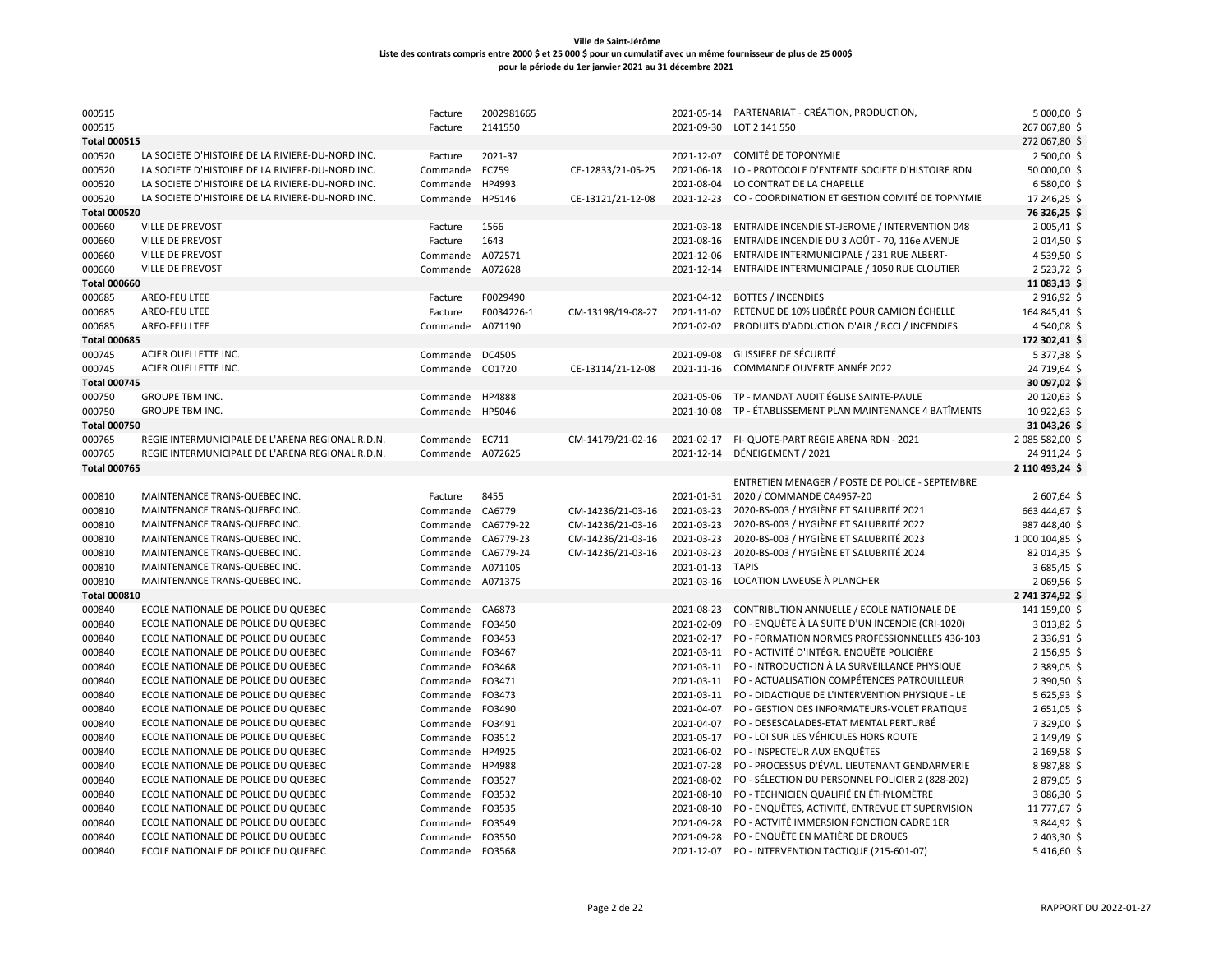| 000840                        | ECOLE NATIONALE DE POLICE DU QUEBEC                                                                  | Commande FO3574                    |            |                   |                          | 2021-12-16 PO - SÉLECTION DU PERSONNEL POLICIER (828-01)      | 3 412,64 \$                  |
|-------------------------------|------------------------------------------------------------------------------------------------------|------------------------------------|------------|-------------------|--------------------------|---------------------------------------------------------------|------------------------------|
| <b>Total 000840</b>           |                                                                                                      |                                    |            |                   |                          |                                                               | 215 179,64 \$                |
| 000950                        | COMPUGEN                                                                                             | Commande A071140                   |            |                   |                          | 2021-01-21 AJUSTEMENT / CONTRAT D'ENTRETIEN + AJOUT           | 3 265,52 \$                  |
| 000950                        | COMPUGEN                                                                                             | Commande                           | A071290    |                   | 2021-02-24               | LICENCES / COMMVAULT                                          | 14 723,28 \$                 |
| 000950                        | COMPUGEN                                                                                             | Commande CA6768                    |            |                   | 2021-03-09               | CONTRAT D'ENTRETIEN / AJUSTEMENT / COMMVAULT                  | 2650,18\$                    |
| 000950<br><b>Total 000950</b> | COMPUGEN                                                                                             | Commande CA6910                    |            | CE-13072/21-11-03 | 2021-11-05               | MAINTENANCE ET SUPPORT / CASP COMMVAULT                       | 11 460,16 \$<br>32 099,14 \$ |
| 001050                        | NEOPOST CANADA LTEE (QUADIENT)                                                                       | Commande                           | CA6906     | CE-13031/21-10-13 | 2021-10-22               | AFFRANCHISSEMENT POSTAL / 2022                                | 88 499,99 \$                 |
| <b>Total 001050</b>           |                                                                                                      |                                    |            |                   |                          |                                                               | 88 499,99 \$                 |
| 001070                        | PRECICOM TECHNOLOGIES INC.                                                                           | Commande A071534                   |            |                   |                          | 2021-04-19 AP-221E + AP-222E                                  | 2 117,84 \$                  |
| 001070                        | PRECICOM TECHNOLOGIES INC.                                                                           | Commande                           | A072193    |                   | 2021-09-23               | <b>BANQUE D'HEURES / SUPPORT FIREWALL</b>                     | 2586,94\$                    |
| 001070                        | PRECICOM TECHNOLOGIES INC.                                                                           | Commande                           | A072462    |                   |                          | 2021-11-15 FORTIGATE 40F, FORTIAP 231F, FORTIAP 23JF + FORTIC | 6921,50\$                    |
| 001070                        | PRECICOM TECHNOLOGIES INC.                                                                           | Commande                           | CA6950     | CE-13133/21-12-16 | 2021-12-16               | COUPE-FEU ET COTERM FORTINET                                  | 14 14 1,93 \$                |
| <b>Total 001070</b>           |                                                                                                      |                                    |            |                   |                          |                                                               | 25 768,21 \$                 |
| 001140                        | POINT S / VILLEMAIRE PNEUS ET MECANIQUE                                                              | Commande ME7068                    |            |                   | 2021-02-08               | UNITÉ 1091 - PNEUS                                            | 11 642,26 \$                 |
| 001140                        | POINT S / VILLEMAIRE PNEUS ET MECANIQUE                                                              | Commande                           | CO1787     | CE-13114/21-12-08 | 2021-12-03               | <b>COMMANDE OUVERTE ANNÉE 2022</b>                            | 15 521,63 \$                 |
| 001140                        | POINT S / VILLEMAIRE PNEUS ET MECANIQUE                                                              | Commande ME8535                    |            |                   | 2021-12-23               | UNITÉ 2249 - PNEUS                                            | 2523,41\$                    |
| <b>Total 001140</b>           |                                                                                                      |                                    |            |                   |                          |                                                               | 29 687,30 \$                 |
| 001150                        | CENTRE DE DISTRIBUTION ELECTRIQUE LTEE                                                               | Commande                           | IN29644    |                   | 2021-04-16               | <b>INVENTAIRE</b>                                             | 11 233,06 \$                 |
| 001150                        | CENTRE DE DISTRIBUTION ELECTRIQUE LTEE                                                               | Commande                           | A071883    |                   | 2021-07-06               | RÉPARATION PRISE CHAUFFE MOTEUR                               | 2 3 1 7, 9 2 \$              |
| 001150                        | CENTRE DE DISTRIBUTION ELECTRIQUE LTEE                                                               | Commande CO1730                    |            | CE-13114/21-12-08 | 2021-11-17               | COMMANDE OUVERTE ANNÉE 2022                                   | 18 970,88 \$                 |
| <b>Total 001150</b>           |                                                                                                      |                                    |            |                   |                          |                                                               | 32 521,86 \$                 |
| 001200                        | ITI (INFORMATIQUE PRO-CONTACT INC.)                                                                  | Commande A071125                   |            | CM-13050/19-05-21 | 2021-01-19               | PORTABLES LENOVO THINKPAD L15 + STATIONS                      | 18 968,82 \$                 |
| 001200                        | ITI (INFORMATIQUE PRO-CONTACT INC.)                                                                  | Commande A071249                   |            | CM-13050/19-05-21 | 2021-02-16               | CAG / ORDINATEURS, CLAVIER ET SOURIS                          | 24 912,09 \$                 |
| 001200                        | ITI (INFORMATIQUE PRO-CONTACT INC.)                                                                  | Commande A071306                   |            | CM-13050/19-05-21 |                          | 2021-03-02 THINKPAD L15 + STATION D'ACCUEIL + CLAVIER + SOURI | 23 435,76 \$                 |
| 001200                        | ITI (INFORMATIQUE PRO-CONTACT INC.)                                                                  | Commande                           | A072253    | CM-14289/21-04-20 | 2021-10-07               | ORDINATEUR PORTABLE THINKPAD L15 + STATION                    | 23 344,00 \$                 |
| 001200                        | ITI (INFORMATIQUE PRO-CONTACT INC.)                                                                  | Commande A072285                   |            | CM-14289/21-04-20 | 2021-10-14               | ORDINATEURS TINI I5 VPRO M80 + CLAVIERS ET SOURIS             | 12 412,30 \$                 |
| <b>Total 001200</b>           |                                                                                                      |                                    |            |                   |                          |                                                               | 103 072,97 \$                |
| 001310                        | MEGA-TECH                                                                                            | Commande A071389                   |            | CE-12696/21-03-08 | 2021-03-18               | 2021-BS-009 ACHAT D'ÉQUIPEMENTS VÉHICULAIRES                  | 41 156,87 \$                 |
| 001310                        | MEGA-TECH                                                                                            | Commande ME7757                    |            |                   | 2021-06-15               | MATÉRIEL POUR LA POLICE                                       | 2 304,90 \$                  |
| 001310                        | MEGA-TECH                                                                                            | Commande                           | ME7912     | CE-12914/21-07-12 | 2021-07-15               | 2021-BS-081 ÉQUIPEMENT VÉHICULAIRE                            | 17 285,79 \$                 |
| 001310                        | MEGA-TECH                                                                                            | Commande A071957                   |            |                   | 2021-07-22               | DUAL T-RAIL MOUNT + FREE STANDING MOUNT /                     | 2992,57\$                    |
| 001310                        | MEGA-TECH                                                                                            | Commande A072071                   |            |                   | 2021-08-24               | <b>ACHATS D'ANTENNES</b>                                      | 2 2 58, 36 \$                |
| <b>Total 001310</b>           |                                                                                                      |                                    |            |                   |                          |                                                               | 65 998,49 \$                 |
| 001320                        | CENTRE DE GESTION DE L'EQUIPEMENT ROULANT (CGER)                                                     | Commande CA4046-21                 |            | CM-12264/18-04-17 | 2021-02-18               | 2013-BS-156/2013-GG-001                                       | 72 505,08 \$                 |
| 001320                        | CENTRE DE GESTION DE L'EQUIPEMENT ROULANT (CGER)                                                     | Commande CA4046-22                 |            | CM-12264/18-04-17 | 2021-12-10               | 2013-GG-001                                                   | 72 577,34 \$                 |
| 001320                        | CENTRE DE GESTION DE L'EQUIPEMENT ROULANT (CGER)                                                     | Commande CA4047-21                 |            | CM-12264/18-04-17 |                          | 2021-02-18 2013-BS-156/2013-GG-001                            | 2 232 203,78 \$              |
| 001320                        | CENTRE DE GESTION DE L'EQUIPEMENT ROULANT (CGER)                                                     | Commande CA4047-22                 |            | CM-12264/18-04-17 | 2021-12-10               | 2013-GG-001                                                   | 2 242 012,50 \$              |
|                               | CENTRE DE GESTION DE L'EQUIPEMENT ROULANT (CGER)                                                     |                                    | A000216525 |                   | 2021-06-30               | CRÉDIT POUR FACTURE A000215551                                | $(7978, 54)$ \$              |
| 001320<br>001320              | CENTRE DE GESTION DE L'EQUIPEMENT ROULANT (CGER)                                                     | Facture<br>Commande                | ME7027     | CM-14046/20-12-15 | 2021-01-27               | <b>LOCATION C MAX</b>                                         | 6707,50 \$                   |
| 001320                        | CENTRE DE GESTION DE L'EQUIPEMENT ROULANT (CGER)                                                     | Commande ME7028                    |            | CM14046/20-12-15  | 2021-01-27               | <b>LOCATION CMAX</b>                                          | 5 658,60 \$                  |
|                               | CENTRE DE GESTION DE L'EQUIPEMENT ROULANT (CGER)                                                     |                                    |            |                   | 2021-03-01               | UNITÉ L70 - RÉPARATION HARNAIS                                | 8875,21\$                    |
| 001320<br>001320              | CENTRE DE GESTION DE L'EQUIPEMENT ROULANT (CGER)                                                     | Commande ME7264<br>Commande        | ME7279     |                   | 2021-03-04               | UNITÉ L68 - RACK À TOILE                                      | 2638,15\$                    |
| 001320                        | CENTRE DE GESTION DE L'EQUIPEMENT ROULANT (CGER)                                                     | Commande ME7280                    |            |                   | 2021-03-04               | UNITÉ L 11 - RÉPARATION                                       | 4687,20\$                    |
|                               | CENTRE DE GESTION DE L'EQUIPEMENT ROULANT (CGER)                                                     |                                    |            |                   | 2021-03-04               | UNITÉ VL10 - RÉPARATION                                       |                              |
| 001320                        |                                                                                                      | Commande ME7281                    |            |                   | 2021-03-24               | UNITÉ LO2 - RÉPARATION                                        | 5 001,02 \$<br>5 689,48 \$   |
| 001320<br>001320              | CENTRE DE GESTION DE L'EQUIPEMENT ROULANT (CGER)<br>CENTRE DE GESTION DE L'EQUIPEMENT ROULANT (CGER) | Commande ME7366                    |            |                   | 2021-03-24               | UNITÉ L79 - RÉPARATION                                        | 2 604,16 \$                  |
|                               |                                                                                                      | Commande ME7367                    |            |                   |                          | UNITÉ L30 - REPARATION CARROSSERIE                            |                              |
| 001320                        | CENTRE DE GESTION DE L'EQUIPEMENT ROULANT (CGER)<br>CENTRE DE GESTION DE L'EQUIPEMENT ROULANT (CGER) | Commande ME7507                    | ME7591     |                   | 2021-04-21<br>2021-04-28 | UNITÉ L66 - RÉPARATION TRANSMISSION                           | 2016,63\$                    |
| 001320<br>001320              | CENTRE DE GESTION DE L'EQUIPEMENT ROULANT (CGER)                                                     | Commande                           |            |                   | 2021-07-19               | UNITÉ L68 - RÉPARATION DIFFÉRENTIEL                           | 8556,58\$<br>6849,36\$       |
|                               |                                                                                                      | Commande ME7934                    |            |                   | 2021-12-16               | UNITÉ LO2 RÉPARATION CHASSIS REMP GLISS B-                    |                              |
| 001320<br>001320              | CENTRE DE GESTION DE L'EQUIPEMENT ROULANT (CGER)<br>CENTRE DE GESTION DE L'EQUIPEMENT ROULANT (CGER) | Commande ME8455<br>Commande ME8456 |            |                   | 2021-12-16               | UNITÉ LO1 AILE CASSÉ VÉRIF - SYST ATTACH B-2086549            | 13 551,64 \$<br>14 715,05 \$ |
| 001320                        | CENTRE DE GESTION DE L'EQUIPEMENT ROULANT (CGER)                                                     | Commande ME8457                    |            |                   |                          | 2021-12-16 UNITÉ L15 REDRESSIR GRAATTE GODET B-2103992        | 5 274,41 \$                  |
|                               |                                                                                                      |                                    |            |                   |                          |                                                               |                              |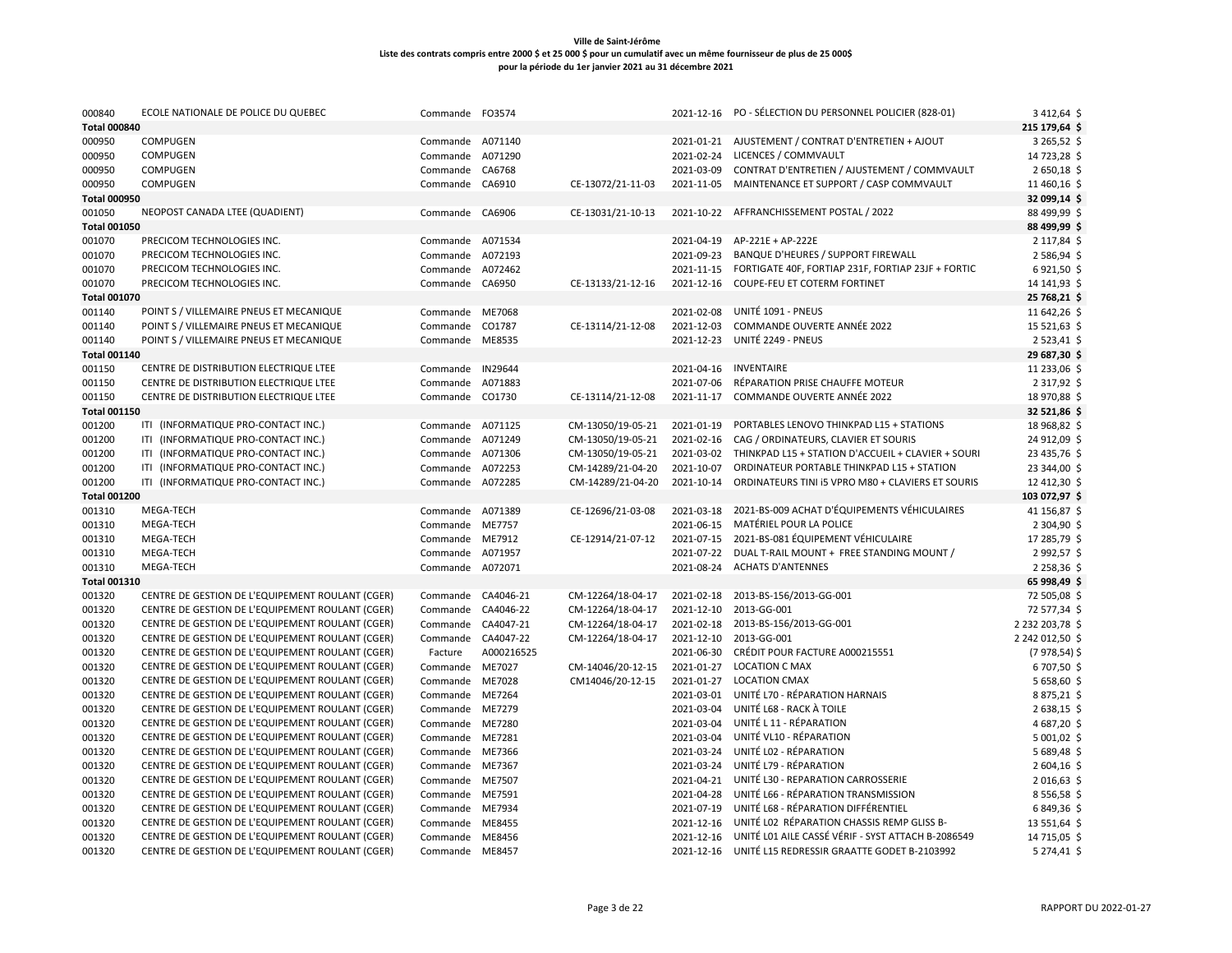| 001320<br><b>Total 001320</b> | CENTRE DE GESTION DE L'EQUIPEMENT ROULANT (CGER) | Commande           | CA6854             | CM-14046/20-12-15 |            | 2021-06-30 LOCATION DE VÉHICULES POUR LES TRAVAUX PUBLICS     | 36 576,59 \$<br>4740721,74\$ |
|-------------------------------|--------------------------------------------------|--------------------|--------------------|-------------------|------------|---------------------------------------------------------------|------------------------------|
| 001500                        | <b>EXCELLENCE DENEIGEMENT INC</b>                | Facture            | 1135               | CM-14662/21-10-05 | 2021-12-01 | DÉNEIGEMENT DIVERS STATIONNEMENTS                             | 31 552,92 \$                 |
| 001500                        | <b>EXCELLENCE DENEIGEMENT INC</b>                | Commande           | CA6899             | CM-14662/21-10-05 | 2021-10-18 | 2021-BS-014 DÉNEIGEMENT STAT EST 2021/2022                    | 157 764,61 \$                |
| 001500                        | <b>EXCELLENCE DENEIGEMENT INC</b>                | Commande           | CA6899-22          | CM-14662/21-10-05 | 2021-10-18 | 2021-BS-014 DÉNEIGEMENT STAT EST 22                           | 157 764,61 \$                |
| 001500                        | <b>EXCELLENCE DENEIGEMENT INC</b>                | Commande           | CA6899-23          | CM-14662/21-10-05 | 2021-10-18 | 2021-BS-014 DÉNEIGEMENT STAT EST 23                           | 157 764,61 \$                |
| <b>Total 001500</b>           |                                                  |                    |                    |                   |            |                                                               | 504 846,75 \$                |
| 001955                        | <b>BAUVAL INC</b>                                | Facture            | 1039281            |                   | 2021-04-15 | REMPLACE FACTURE 1037412                                      | 3 091,68 \$                  |
| 001955                        | <b>BAUVAL INC</b>                                | Facture            | 4002664            |                   | 2021-04-15 | CRÉDIT POUR FACTUTRE 1037412                                  | $(4577, 84)$ \$              |
| 001955                        | <b>BAUVAL INC</b>                                | Commande           | CA6805             | CE-12759/21-04-19 |            | 2021-04-21 2021-BS-061/GRANULAT POUR LAC JÉRÔME               | 61 472,51 \$                 |
| 001955                        | <b>BAUVAL INC</b>                                | Commande           | CA6915             | CE-13070/21-11-03 | 2021-11-09 | ASPHALTE FROID ET TIÈDE HIVER 21-22/2021-BS-024               | 48 131,99 \$                 |
| <b>Total 001955</b>           |                                                  |                    |                    |                   |            |                                                               | 108 118,34 \$                |
| 001980                        | G.S. AUBIN EXCAVATION INC.                       | Commande A071464   |                    |                   | 2021-04-01 | ENLEVEMENT DE NEIGE/SOUS POSTE DE CAMIONNAGE                  | 11 359,10 \$                 |
| 001980                        | G.S. AUBIN EXCAVATION INC.                       | Commande CA6587-21 |                    | CM-14474/21-07-13 | 2021-07-19 | 2020-BS-009 DÉNEIGEMENT PUISARDS ET BORNES                    | 22 650,07 \$                 |
| <b>Total 001980</b>           |                                                  |                    |                    |                   |            |                                                               | 34 009,17 \$                 |
|                               |                                                  |                    |                    |                   |            | 425-435 BOUL. JEAN-BAPTISTE-ROLLAND EST/ AJOUT                |                              |
| 002135                        | CIE EAGLE LUMBER LTEE                            | Facture            | CM-4737/202201     | CM-4737/202201    | 2021-12-30 | SUPERFICIE DE 2200 P.C. / JANVIER 2022                        | 35 454,84 \$                 |
| 002135                        | CIE EAGLE LUMBER LTEE                            | Facture            | CM-4737/202105     | CM-4737/202105    | 2021-04-30 | 425-435 BOUL. JEAN-BAPTISTE-ROLLAND EST-44 056 Pi2            | 33 768,96 \$                 |
|                               |                                                  |                    |                    |                   |            | ASSURANCES IMMEUBLE - QUARTIER 50+ / DU 28-02-                |                              |
| 002135                        | CIE EAGLE LUMBER LTEE                            | Facture            | ASS-Q50+/2021-2022 |                   | 2021-03-19 | 2021 AU 27-02-2022                                            | 11 188,22 \$                 |
| <b>Total 002135</b>           |                                                  |                    |                    |                   |            |                                                               | 80 412,02 \$                 |
| 002210                        | VENTES FORD ELITE (1978) INC.                    | Commande           | ME7010             |                   | 2021-01-21 | UNITÉ 2407 - PORTES                                           | 3 093,51 \$                  |
| 002210                        | VENTES FORD ELITE (1978) INC.                    | Commande           | CO1786             | CE-13114/21-12-08 | 2021-12-03 | COMMANDE OUVERTE ANNÉE 2022                                   | 22 420,13 \$                 |
| <b>Total 002210</b>           |                                                  |                    |                    |                   |            |                                                               | 25 513,64 \$                 |
| 002385                        | PREVOST FORTIN D'AOUST S.E.N.C.R.L.              | Commande           | HP4724             |                   | 2021-01-12 | GR - MANDAT AVOCAT DOSSIER OJ-2020-132                        | 2 396,38 \$                  |
| 002385                        | PREVOST FORTIN D'AOUST S.E.N.C.R.L.              | Commande           | HP4730             |                   |            | 2021-01-12 GR - MANDAT AVOCAT DOSSIER OJ-2020-106             | 5 104,90 \$                  |
| 002385                        | PREVOST FORTIN D'AOUST S.E.N.C.R.L.              | Commande HP4733    |                    |                   |            | 2021-01-13 GR - MANDAT AVOCATS J-2020-057 (PIPELINE SIGOUIN)  | 15 380,29 \$                 |
| 002385                        | PREVOST FORTIN D'AOUST S.E.N.C.R.L.              | Commande           | HP4740             |                   | 2021-01-19 | CH - OPINIONS JURIDIQUES & QUESTIONS PONCTUELLES              | 8720,89\$                    |
| 002385                        | PREVOST FORTIN D'AOUST S.E.N.C.R.L.              | Commande           | HP4779             |                   |            | 2021-02-17 CH - DOSSIER TAT CNESST - EMPLOYÉ #1248            | 6898,51\$                    |
| 002385                        | PREVOST FORTIN D'AOUST S.E.N.C.R.L.              | Commande HP4780    |                    |                   |            | 2021-02-17 CH - TAT DOSSIER SNESST #505 107 441 MALADIE PROF. | 3 406,76 \$                  |
| 002385                        | PREVOST FORTIN D'AOUST S.E.N.C.R.L.              | Commande           | HP4781             |                   |            | 2021-02-17 CH - TAT DOSSIER CNESST - EMPLOYÉ #86              | 13 796,99 \$                 |
| 002385                        | PREVOST FORTIN D'AOUST S.E.N.C.R.L.              | Commande HP4782    |                    |                   | 2021-02-17 | CH - GRIEF COLS BLANCS 2019-28                                | 7 212,11 \$                  |
| 002385                        | PREVOST FORTIN D'AOUST S.E.N.C.R.L.              | Commande           | HP4790             |                   | 2021-03-03 | GR - OPINION DIFFAMATION - OJ-2020-142                        | 3 604,00 \$                  |
| 002385                        | PREVOST FORTIN D'AOUST S.E.N.C.R.L.              | Commande           | HP4792             |                   | 2021-03-04 | DG - DOSSIER 50130 / 231-001 FOAX TRANSPORT                   | 17 246,25 \$                 |
| 002385                        | PREVOST FORTIN D'AOUST S.E.N.C.R.L.              | Commande           | HP4793             |                   | 2021-03-09 | DG - ALLOCATION DÉPART ET TRANSITION                          | 11 516,06 \$                 |
| 002385                        | PREVOST FORTIN D'AOUST S.E.N.C.R.L.              | Commande           | HP4794             |                   | 2021-03-09 | DG - DOSSIERS GÉNÉRAUX DIRECTION GÉNÉRALE                     | 17 246,24 \$                 |
| 002385                        | PREVOST FORTIN D'AOUST S.E.N.C.R.L.              | Commande           | HP4799             |                   | 2021-03-09 | CH - ACCOMPAGNEMENT PROCESSUS DISCIP. POLICIERS               | 14 946,76 \$                 |
| 002385                        | PREVOST FORTIN D'AOUST S.E.N.C.R.L.              | Commande           | HP4813             |                   | 2021-03-17 | CH - CNESST - EMPLOYÉ #255                                    | 4788,71\$                    |
| 002385                        | PREVOST FORTIN D'AOUST S.E.N.C.R.L.              | Commande HP4817    |                    |                   | 2021-03-18 | CH - TAT DOSSIER CNESST - EMPLOYÉ #1627                       | 6898,50\$                    |
| 002385                        | PREVOST FORTIN D'AOUST S.E.N.C.R.L.              | Commande           | HP4851             |                   | 2021-04-12 | GR-MANDAT DOSSIER OJ-2021-043                                 | 2617,74 \$                   |
| 002385                        | PREVOST FORTIN D'AOUST S.E.N.C.R.L.              | Commande           | HP4879             |                   | 2021-05-03 | GR - MANDAT AVOCATS P-2021-BDE-01                             | 3555,91\$                    |
| 002385                        | PREVOST FORTIN D'AOUST S.E.N.C.R.L.              | Commande           | HP4880             |                   | 2021-05-03 | CH - GRIEF 2020-01 POLICIERS                                  | 5 035,96 \$                  |
| 002385                        | PREVOST FORTIN D'AOUST S.E.N.C.R.L.              | Commande           | HP4893             |                   | 2021-05-07 | GR - MANDAT AVOCAT J-2021-020                                 | 10 056,80 \$                 |
| 002385                        | PREVOST FORTIN D'AOUST S.E.N.C.R.L.              | Commande HP4921    |                    |                   |            | 2021-06-02 GR - MANDAT AVOCAT - OJ-2021-050                   | 2905,58\$                    |
| 002385                        | PREVOST FORTIN D'AOUST S.E.N.C.R.L.              | Commande           | HP4931             |                   | 2021-06-07 | CH - HONORAIRES ARBITRAGE EMPLOYÉ # 1914                      | 14 946,74 \$                 |
| 002385                        | PREVOST FORTIN D'AOUST S.E.N.C.R.L.              | Commande           | HP4950             |                   |            | 2021-06-22 R-2021-ING-001 MANDAT AVOCAT                       | 2520,28\$                    |
| 002385                        | PREVOST FORTIN D'AOUST S.E.N.C.R.L.              | Commande           | HP4962             |                   | 2021-06-30 | GR - MANDAT AVOCAT - DOSSIER OJ-2021-076                      | 3 115,26 \$                  |
| 002385                        | PREVOST FORTIN D'AOUST S.E.N.C.R.L.              | Commande           | HP4968             |                   | 2021-07-13 | DG - MANDAT CHEMIN DE FER MIRABEL                             | 10 498,60 \$                 |
| 002385                        | PREVOST FORTIN D'AOUST S.E.N.C.R.L.              | Commande           | HP4976             |                   | 2021-07-21 | GR - MANDAT - APPEL COUR DU QUÉBEC J-2019-033                 | $5535,21$ \$                 |
| 002385                        | PREVOST FORTIN D'AOUST S.E.N.C.R.L.              | Commande           | HP4981             |                   | 2021-07-23 | DG - VILLE MIRABEL (LION) -DOSSIER 50130 / 530 GOD            | 11 497,50 \$                 |
| 002385                        | PREVOST FORTIN D'AOUST S.E.N.C.R.L.              | Commande           | HP5017             |                   | 2021-09-01 | CH - TAT DOSSIER SNESST ASSIGNATION TEMP                      | 16 096,50 \$                 |
| 002385                        | PREVOST FORTIN D'AOUST S.E.N.C.R.L.              | Commande           | HP5060             |                   |            | 2021-10-26 CH - HONORAIRES AVOCAT GRIEF 2021-03 COL BLEU      | 13 797,00 \$                 |
| 002385                        | PREVOST FORTIN D'AOUST S.E.N.C.R.L.              | Commande HP5125    |                    |                   |            | 2021-12-16 DG - DOSSIER 50130-545 GOD                         | 10 663,94 \$                 |
|                               |                                                  |                    |                    |                   |            |                                                               |                              |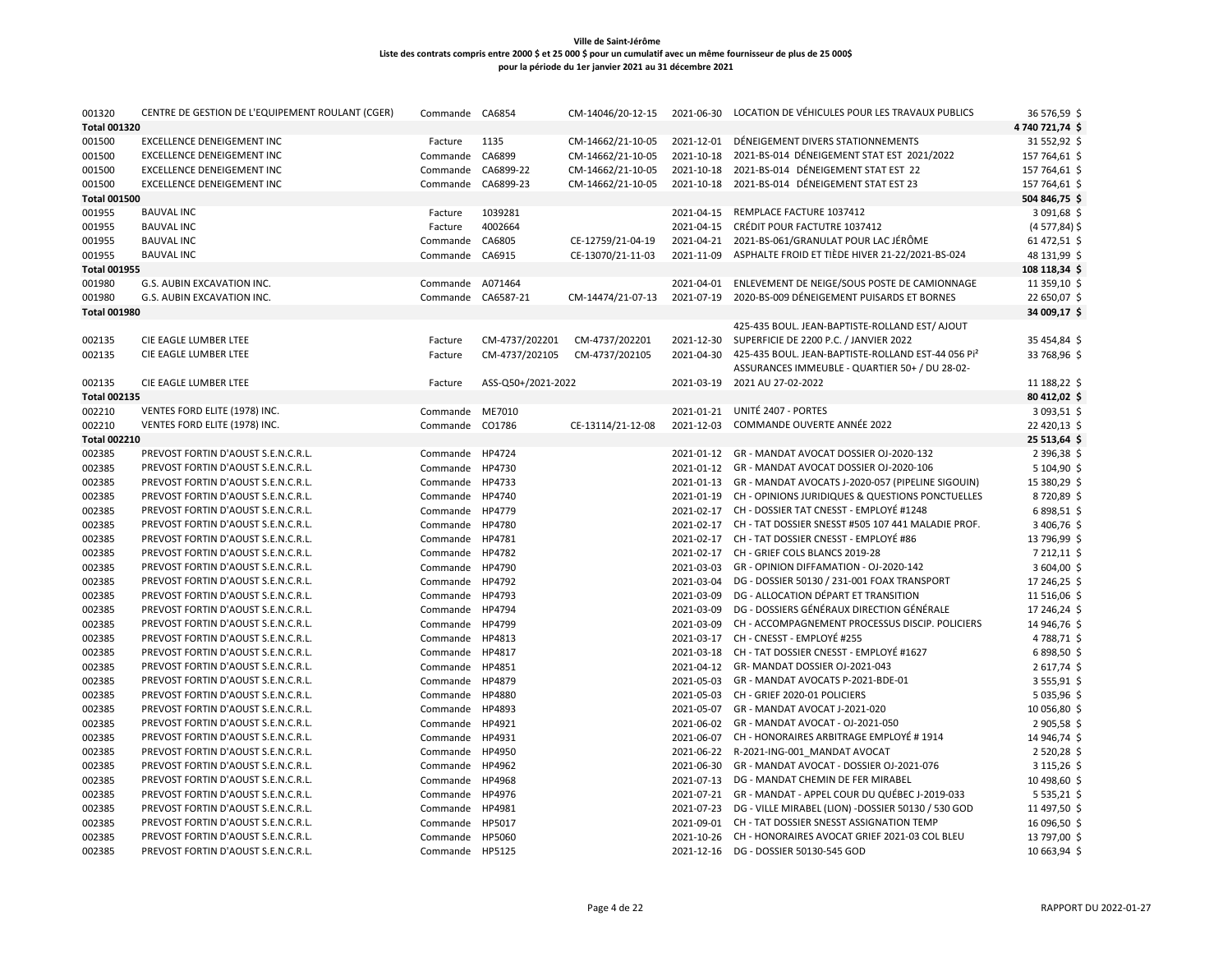| 002385              | PREVOST FORTIN D'AOUST S.E.N.C.R.L.                           | Commande         | HP5132              |                   |            | 2021-12-16 CH - CONTRAT DE TRAVAIL EMPLOYÉ # 606                                       | 5 748,77 \$      |
|---------------------|---------------------------------------------------------------|------------------|---------------------|-------------------|------------|----------------------------------------------------------------------------------------|------------------|
| 002385              | PREVOST FORTIN D'AOUST S.E.N.C.R.L.                           | Commande         | HP5137              |                   | 2021-12-22 | DG - HONO PROF. ACQUISITION IMMEUBLE FINS                                              | 2 097,14 \$      |
| 002385              | PREVOST FORTIN D'AOUST S.E.N.C.R.L.                           | Commande         | HP5141              |                   | 2021-12-23 | GR - DOSSIER J-2021-043 LARUCHE CAMAPGNE ACHAT                                         | 7 340,18 \$      |
| <b>Total 002385</b> |                                                               |                  |                     |                   |            |                                                                                        | 267 192,46 \$    |
| 002390              | <b>FONDATION RIVIERES</b>                                     | Facture          | SI-5556             |                   | 2021-06-29 | PARTICIPATION GRAND SPLASH                                                             | 3 449,25 \$      |
| 002390              | <b>FONDATION RIVIERES</b>                                     | Commande         | HP4942              |                   | 2021-06-18 | TP - ÉTUDE DE QUALITÉ DE L'EAU                                                         | 24 627,65 \$     |
| <b>Total 002390</b> |                                                               |                  |                     |                   |            |                                                                                        | 28 076,90 \$     |
| 002520              | TRANSPORT ADAPTE ET COLLECTIF DES LAURENTIDES                 | Facture          | 14213               |                   |            | 2021-01-13 CARTES DE TRANSPORT                                                         | 4 607,50 \$      |
| 002520              | TRANSPORT ADAPTE ET COLLECTIF DES LAURENTIDES                 | Facture          | 14269               |                   | 2021-02-03 | <b>CARTES DE TRANSPORT</b>                                                             | 2455,75 \$       |
| 002520              | TRANSPORT ADAPTE ET COLLECTIF DES LAURENTIDES                 | Facture          | 14298               |                   |            | 2021-03-05 CARTES DE TRANSPORT                                                         | 4 123,00 \$      |
| 002520              | TRANSPORT ADAPTE ET COLLECTIF DES LAURENTIDES                 | Facture          | 14325               |                   |            | 2021-04-13 CARTES DE TRANSPORT                                                         | 3 230,00 \$      |
| 002520              | TRANSPORT ADAPTE ET COLLECTIF DES LAURENTIDES                 | Facture          | 14369               |                   | 2021-05-13 | <b>CARTES DE TRANSPORT</b>                                                             | 4 645,50 \$      |
| 002520              | TRANSPORT ADAPTE ET COLLECTIF DES LAURENTIDES                 | Facture          | 14386               |                   |            | 2021-06-02 CARTES DE TRANSPORT                                                         | 3 581,50 \$      |
| 002520              | TRANSPORT ADAPTE ET COLLECTIF DES LAURENTIDES                 | Facture          | 14426               |                   | 2021-07-05 | <b>CARTES DE TRANSPORT</b>                                                             | 5 415,00 \$      |
| 002520              | TRANSPORT ADAPTE ET COLLECTIF DES LAURENTIDES                 | Facture          | 14447               |                   | 2021-08-03 | <b>CARTES DE TRANSPORT</b>                                                             | 3933,00 \$       |
| 002520              | TRANSPORT ADAPTE ET COLLECTIF DES LAURENTIDES                 | Facture          | 14496               |                   |            | 2021-09-02 CARTES DE TRANSPORT                                                         | 5 073,00 \$      |
| 002520              | TRANSPORT ADAPTE ET COLLECTIF DES LAURENTIDES                 | Facture          | 14529               |                   | 2021-10-06 | <b>CARTES DE TRANSPORT</b>                                                             | 5818,75\$        |
| 002520              | TRANSPORT ADAPTE ET COLLECTIF DES LAURENTIDES                 | Facture          | 14582               |                   | 2021-11-04 | <b>CARTES DE TRANSPORT</b>                                                             | 6526,50 \$       |
| 002520              | TRANSPORT ADAPTE ET COLLECTIF DES LAURENTIDES                 | Facture          | 14626               |                   | 2021-12-07 | <b>CARTES DE TRANSPORT</b>                                                             | $6493,25$ \$     |
| <b>Total 002520</b> |                                                               |                  |                     |                   |            |                                                                                        | 55 902,75 \$     |
| 002615              | FRANKLIN EMPIRE INC.                                          | Commande A071918 |                     |                   |            | 2021-07-14 PORTE DE FUT                                                                | 2 122,67         |
| 002615              | FRANKLIN EMPIRE INC.                                          | Commande A071961 |                     |                   |            | 2021-07-26 FUT ET LUMINAIRE                                                            | 21 327,86 \$     |
| 002615              | FRANKLIN EMPIRE INC.                                          | Commande         | A072173             |                   | 2021-09-17 | LAMPADAIRE RUE DES CHUTES WILSON                                                       | 3 285,99 \$      |
| 002615              | FRANKLIN EMPIRE INC.                                          | Commande         | A072209             |                   | 2021-09-27 | POSITIONNEUR SIEMENS MOORE                                                             | 4780,51 \$       |
| 002615              | FRANKLIN EMPIRE INC.                                          | Commande         | A072535             |                   | 2021-11-29 | LAMPADAIRES/RUE EDOUARD-DROUIN                                                         | 4811,70\$        |
| <b>Total 002615</b> |                                                               |                  |                     |                   |            |                                                                                        | 36 328,73 \$     |
| 002705              | PLACE LAPOINTE INC.                                           |                  | 001113              |                   |            | 2021-03-16 FRAIS COMMUNS 2020 / STATIONNEMENT                                          | 28 626,61 \$     |
|                     |                                                               | Facture          |                     |                   |            |                                                                                        |                  |
| 002705              | PLACE LAPOINTE INC.                                           | Facture          | 001111              |                   | 2021-02-26 | HYDRO-QUEBEC 2020 / LOCAL 101 ET 102<br>FACTURATION 50% DES FRAIS / LETTRE DE GARANTIE | 27 554,76 \$     |
| 002705              | PLACE LAPOINTE INC.                                           | Facture          | 001092              |                   | 2021-01-06 | BANCAIRE / BAIL STATIONNEMENT / ANNÉE 2021                                             | 4 072,47 \$      |
| 002705              | PLACE LAPOINTE INC.                                           | Facture          | 001094              |                   | 2021-01-06 | FACTURATION MATIÈRES RÉSIDUELLES - 1er JANVIER AU                                      | 5863,73\$        |
|                     |                                                               |                  |                     |                   |            | REFACTURATION À 75% DES FRAIS DE LA GÉNÉRATRICE                                        |                  |
| 002705              | PLACE LAPOINTE INC.                                           | Facture          | 001127              |                   | 2021-05-04 | AU 10 ST-JOSEPH                                                                        | 2 020,67 \$      |
| 002705              | PLACE LAPOINTE INC.                                           | Facture          | 001163              |                   |            | 2021-08-12 ENTRETIEN DES GICLEURS DU GARAGE                                            | $2212,25$ \$     |
|                     |                                                               |                  |                     |                   |            | FACTURATION 50% DES FRAIS / LETTRE DE GARANTIE                                         |                  |
| 002705              | PLACE LAPOINTE INC.                                           | Facture          | 001190              |                   | 2021-12-03 | BANCAIRE / BAIL STATIONNEMENT / ANNÉE 2022                                             | 4 0 72,47 \$     |
| 002705              | PLACE LAPOINTE INC.                                           | Facture          |                     |                   | 2021-12-30 | LOCATION 10 ST-JOSEPH / LOCAL 101 / JANVIER 2022                                       | 16 925,35 \$     |
|                     |                                                               |                  | CM-12206/202201-101 |                   |            |                                                                                        |                  |
| 002705              | PLACE LAPOINTE INC.                                           | Facture          | CM-12206/202201-102 |                   | 2021-12-30 | LOCATION 10 ST-JOSEPH / LOCAL 102 / JANVIER 2022                                       | 19 920,56 \$     |
| <b>Total 002705</b> |                                                               |                  |                     |                   |            |                                                                                        | 111 268,87 \$    |
| 002735              | LES SYSTEMES CYBERKAR INC.                                    | Commande         | A072232             | CE-13008/21-09-29 | 2021-10-05 | 2021-BS-066 - TERMINAUX VÉHICULAIRES                                                   | 78 340,95 \$     |
| <b>Total 002735</b> |                                                               |                  |                     |                   |            |                                                                                        | 78 340,95 \$     |
| 002850              | HYDRO-QUEBEC                                                  | Facture          | 792816              |                   | 2021-08-02 | VP2018-12/ TRAVAUX RUE DU PALAIS                                                       | 2 069,55 \$      |
| 002850              | HYDRO-QUEBEC                                                  | Commande         | PTI745              | CE-13060/21-11-03 | 2021-11-17 | ING-VP2020-43 APPROB.COUTS HYDRO SUR                                                   | 59 990,17 \$     |
| <b>Total 002850</b> |                                                               |                  |                     |                   |            |                                                                                        | 62 059,72 \$     |
| 003050              | ASSOCIATION DE BASEBALL ET BALLE MOLLE MINEUR SAINT- Commande |                  | <b>EC755</b>        |                   | 2021-06-09 | LO-REMB DES INSCRIPTIONS À L'ASSOCIATION                                               | 9480,40\$        |
| 003050              | ASSOCIATION DE BASEBALL ET BALLE MOLLE MINEUR SAINT- Commande |                  | EC820               | CE-13096/21-12-02 | 2021-12-06 | LO- RECONNAISSANCE BENEVOLES - SAISON                                                  | 3 690,00 \$      |
| <b>Total 003050</b> |                                                               |                  |                     |                   |            |                                                                                        | 13 170,40 \$     |
| 003110              | STANTEC EXPERTS-CONSEILS LTEE                                 | Commande         | PTI667              | CE-12756/21-04-19 | 2021-04-28 | ING-VP2020-9 PLANS ET DEVIS-REMPL.FEUX CIRCUL.                                         | 61 672,60 \$     |
| 003110              | STANTEC EXPERTS-CONSEILS LTEE                                 | Commande         | HP4889              |                   | 2021-05-06 | TP - 2021-030-DPHP - SERV. PROF. ING. - ENTENTE CA                                     | 22 000,47 \$     |
| <b>Total 003110</b> |                                                               |                  |                     |                   |            |                                                                                        | 83 673,07 \$     |
| 003280              | CARRIERES LAURENTIENNES / CARRIERES UNI-JAC INC.              | Commande         | A072100             |                   | 2021-08-30 | ACHAT DE MG-20 ET CRIBLURE DE PIERRE                                                   | 12 702,31 \$     |
| 003280              | CARRIERES LAURENTIENNES / CARRIERES UNI-JAC INC.              | Facture          | 54-54093657         | CM-13954/20-10-20 | 2021-10-04 | ACHAT DE GRANULAT ET D'ABRASIF POUR L'ANNÉE 2021                                       | 2 3 3 8 , 1 1 \$ |
| 003280              | CARRIERES LAURENTIENNES / CARRIERES UNI-JAC INC.              | Facture          | 54-54093782         | CM-13954/20-10-20 |            | 2021-10-05 ACHAT DE GRANULAT ET D'ABRASIF POUR L'ANNÉE 2021                            | 2 501,02 \$      |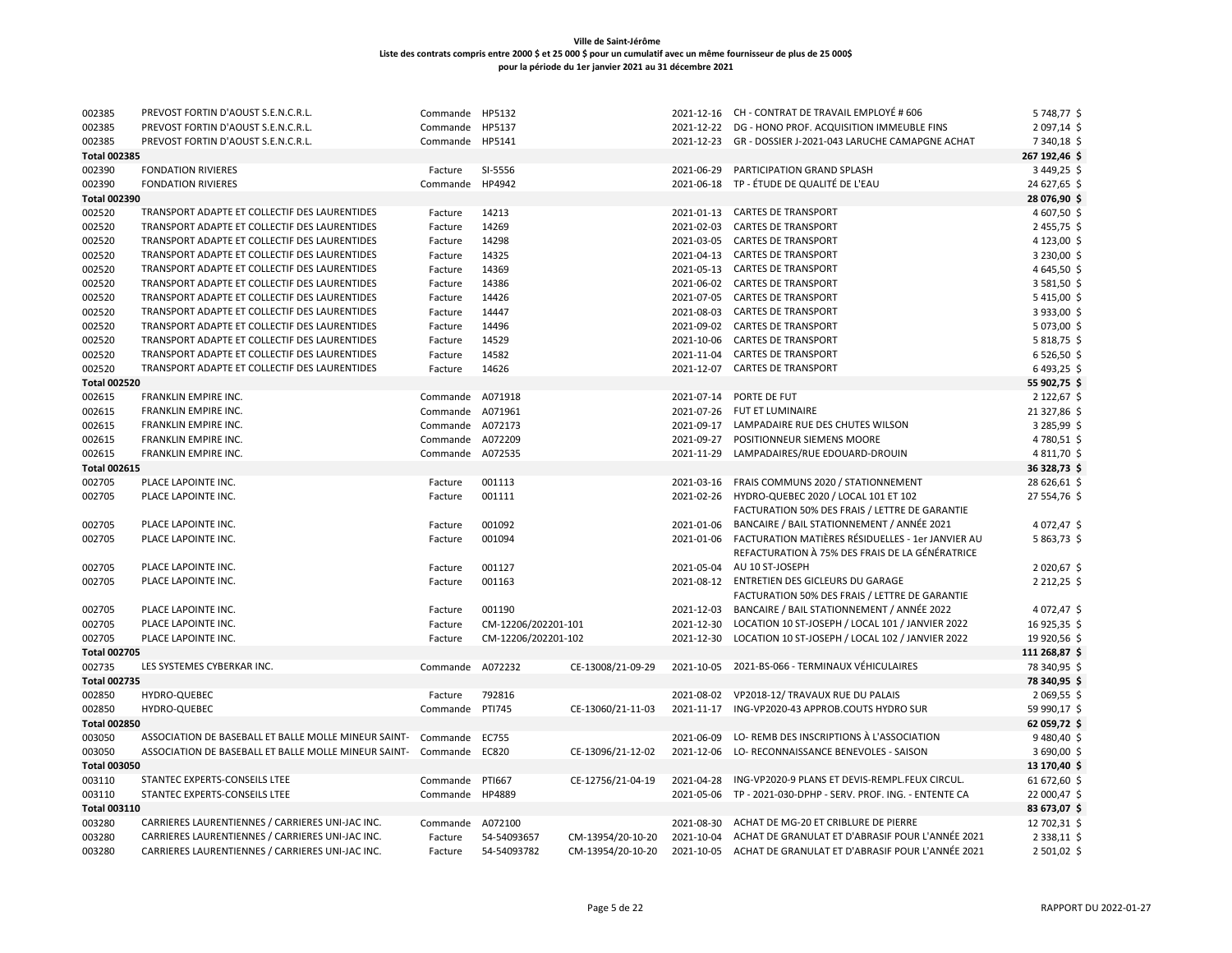| 003280              | CARRIERES LAURENTIENNES / CARRIERES UNI-JAC INC. | Facture          | 54-54093912        | CM-13954/20-10-20                | 2021-10-06 | ACHAT DE GRANULAT ET D'ABRASIF POUR L'ANNÉE 2021  | 3 212,54 \$      |
|---------------------|--------------------------------------------------|------------------|--------------------|----------------------------------|------------|---------------------------------------------------|------------------|
| 003280              | CARRIERES LAURENTIENNES / CARRIERES UNI-JAC INC. | Facture          | 54-54094008        | CM-13954/20-10-20                | 2021-10-07 | ACHAT DE GRANULAT ET D'ABRASIF POUR L'ANNÉE 2021  | 2 807,60 \$      |
| 003280              | CARRIERES LAURENTIENNES / CARRIERES UNI-JAC INC. | Facture          | 54-54094435        | CM-13954/20-10-20                | 2021-10-14 | ACHAT DE GRANULAT ET D'ABRASIF POUR L'ANNÉE 2021  | 2 752,45 \$      |
| 003280              | CARRIERES LAURENTIENNES / CARRIERES UNI-JAC INC. | Facture          | 54-54094758        | CM-13954/20-10-20                | 2021-10-19 | ACHAT DE GRANULAT ET D'ABRASIF POUR L'ANNÉE 2021  | 2927,68          |
| 003280              | CARRIERES LAURENTIENNES / CARRIERES UNI-JAC INC. | Facture          | 54-54094845        | CM-13954/20-10-20                | 2021-10-20 | ACHAT DE GRANULAT ET D'ABRASIF POUR L'ANNÉE 2021  | 2 184,83 \$      |
| 003280              | CARRIERES LAURENTIENNES / CARRIERES UNI-JAC INC. | Facture          | 54-54094940        | CM-13954/20-10-20                | 2021-10-21 | ACHAT DE GRANULAT ET D'ABRASIF POUR L'ANNÉE 2021  | 3 385,60 \$      |
| 003280              | CARRIERES LAURENTIENNES / CARRIERES UNI-JAC INC. | Facture          | 54-54095145        | CM-13954/20-10-20                | 2021-10-25 | ACHAT DE GRANULAT ET D'ABRASIF POUR L'ANNÉE       | 3738,97 \$       |
| 003280              | CARRIERES LAURENTIENNES / CARRIERES UNI-JAC INC. | Facture          | 54-54095238        | CM-13954/20-10-20                | 2021-10-26 | ACHAT DE GRANULAT ET D'ABRASIF POUR L'ANNÉE 2021  | 3 2 2 5 , 3 4 \$ |
| 003280              | CARRIERES LAURENTIENNES / CARRIERES UNI-JAC INC. | Facture          | 54-54095322        | CM-13954/20-10-20                | 2021-10-27 | ACHAT DE GRANULAT ET D'ABRASIF POUR L'ANNÉE 2021  | 4 779,53 \$      |
| 003280              | CARRIERES LAURENTIENNES / CARRIERES UNI-JAC INC. | Facture          | 54-54095421        | CM-13954/20-10-20                | 2021-10-28 | ACHAT DE GRANULAT ET D'ABRASIF POUR L'ANNÉE 2021  | 4 249,14 \$      |
| 003280              | CARRIERES LAURENTIENNES / CARRIERES UNI-JAC INC. | Facture          | 54-54095634        | CM-13954/20-10-20                | 2021-11-01 | ACHAT DE GRANULAT ET D'ABRASIF POUR L'ANNÉE 2021  | 2 712,93 \$      |
| 003280              | CARRIERES LAURENTIENNES / CARRIERES UNI-JAC INC. | Commande         | A072490            |                                  | 2021-11-22 | TONNES DE MG20 POUR LE DÉPÔT FILION               | 5109,66          |
| 003280              | CARRIERES LAURENTIENNES / CARRIERES UNI-JAC INC. | Facture          | 54-54095829        | CM-13954/20-10-20                | 2021-11-03 | ACHAT DE GRANULAT ET D'ABRASIF POUR L'ANNÉE 2021  | 3 079,39 \$      |
| 003280              | CARRIERES LAURENTIENNES / CARRIERES UNI-JAC INC. | Facture          | 54-54095955        | CM-13954/20-10-20                | 2021-11-04 | ACHAT DE GRANULAT ET D'ABRASIF POUR L'ANNÉE 2021  | 4 282,88 \$      |
| 003280              | CARRIERES LAURENTIENNES / CARRIERES UNI-JAC INC. | Facture          | 54-54096048        | CM-13954/20-10-20                | 2021-11-05 | ACHAT DE GRANULAT ET D'ABRASIF POUR L'ANNÉE 2021  | 2 011,43         |
| 003280              | CARRIERES LAURENTIENNES / CARRIERES UNI-JAC INC. | Facture          | 54-54096159        | CM-13954/20-10-20                | 2021-11-08 | ACHAT DE GRANULAT ET D'ABRASIF POUR L'ANNÉE 2021  | 3 254,58 \$      |
| 003280              | CARRIERES LAURENTIENNES / CARRIERES UNI-JAC INC. | Facture          | 54-54096507        | CM-13954/20-10-20                | 2021-11-12 | ACHAT DE GRANULAT ET D'ABRASIF POUR L'ANNÉE 2021  | 2 2 8 5, 2 7 \$  |
| 003280              | CARRIERES LAURENTIENNES / CARRIERES UNI-JAC INC. | Facture          | 54-54096594        | CM-13954/20-10-20                | 2021-11-15 | ACHAT DE GRANULAT ET D'ABRASIF POUR L'ANNÉE 2021  | 4 341,00 \$      |
| 003280              | CARRIERES LAURENTIENNES / CARRIERES UNI-JAC INC. | Facture          | 54-54096697        | CM-13954/20-10-20                | 2021-11-16 | ACHAT DE GRANULAT ET D'ABRASIF POUR L'ANNÉE 2021  | 3707,78 \$       |
| 003280              | CARRIERES LAURENTIENNES / CARRIERES UNI-JAC INC. | Facture          | 54-54096770        | CM-13954/20-10-20                | 2021-11-17 | ACHAT DE GRANULAT ET D'ABRASIF POUR L'ANNÉE 2021  | 5436,76          |
| 003280              | CARRIERES LAURENTIENNES / CARRIERES UNI-JAC INC. | Facture          | 54-54096833        | CM-13954/20-10-20                | 2021-11-18 | ACHAT DE GRANULAT ET D'ABRASIF POUR L'ANNÉE 2021  | 5 503,97 \$      |
| 003280              | CARRIERES LAURENTIENNES / CARRIERES UNI-JAC INC. | Facture          | 54-54096984        | CM-13954/20-10-20                | 2021-11-22 | ACHAT DE GRANULAT ET D'ABRASIF POUR L'ANNÉE 2021  | 2732,17 \$       |
| 003280              | CARRIERES LAURENTIENNES / CARRIERES UNI-JAC INC. | Facture          | 54-54097297        | CM-13954/20-10-20                | 2021-11-29 | ACHAT DE GRANULAT ET D'ABRASIF POUR L'ANNÉE 2021  | 3 001,12 \$      |
| 003280              | CARRIERES LAURENTIENNES / CARRIERES UNI-JAC INC. | Commande         | CA6937             | CM-14743/21-11-23                | 2021-12-09 | 2021-BS-036/GRANULAT ET ABRASIF POUR 2022         | 244 806,50 \$    |
| <b>Total 003280</b> |                                                  |                  |                    |                                  |            |                                                   | 343 070,56 \$    |
| 003425              | SPCA LANAUDIERE BASSES-LAURENTIDES               | Commande         | HP5047             | CM-14608/21-09-21                | 2021-10-15 | PO - ENTENTE SERVICES ANIMALIERS VENTE MÉDAILLES  | 112 200,00 \$    |
| <b>Total 003425</b> |                                                  |                  |                    |                                  |            |                                                   | 112 200,00 \$    |
| 003750              | LONGUS EQUIPEMENT INC.                           | Commande         | IN30852            |                                  | 2021-12-01 | <b>INVENTAIRE</b>                                 | 2 170,39 \$      |
| 003750              | LONGUS EQUIPEMENT INC.                           | Commande         | ME8376             |                                  | 2021-12-08 | UNITÉ2-2134-FILTRE                                | 2 176,08         |
| 003750              | LONGUS EQUIPEMENT INC.                           | Commande         | ME7550             | CM-14294/21-04-20                | 2021-04-22 | 2021-BS-053 ACHAT D'UN CAMION SUR ROUES           | 290 306,13 \$    |
| <b>Total 003750</b> |                                                  |                  |                    |                                  |            |                                                   | 294 652,60 \$    |
| 003850              | MINISTRE DES FINANCES DU QUEBEC                  | Commande         | PTI669             | CM-14300/21-04-20                | 2021-04-30 | ING-BA2016-24,2 FRAIS GESTION COMITE OEUVRE       | 31 752,98 \$     |
| <b>Total 003850</b> |                                                  |                  |                    |                                  |            |                                                   | 31 752,98 \$     |
| 003855              | MINISTRE DU REVENU DU QUEBEC                     | Facture          |                    | CM-13798/2021/0 CM-13798/2021/08 | 2021-08-01 | LOYER POLICE - 370-372 RUE LAVIOLETTE / AOUT 2021 | 30 175,97 \$     |
| <b>Total 003855</b> |                                                  |                  |                    |                                  |            |                                                   | 30 175,97 \$     |
|                     |                                                  |                  |                    |                                  |            | VP2017-26 TRAVAUX DE CHANTILLY SUD 2E ETAPE /     |                  |
| 003950              | LES ENTREPRISES GUY DESJARDINS INC. (LEGD)       | Facture          | VP2017-26/DECOM4/F |                                  | 2021-01-22 | DECOMPTE 4 LIBERATION FINALE                      | 11 365,38 \$     |
|                     |                                                  |                  |                    |                                  |            | TRAV. RESURFACAGE DIVERS ENDROITS VILLE 2019 -    |                  |
| 003950              | LES ENTREPRISES GUY DESJARDINS INC. (LEGD)       | Facture          | VP2019-30/DECOM2/F |                                  | 2021-02-02 | VP2019-30 / DECOMPTE 2 LIBERATION FINALE          | 38 672,49 \$     |
| 003950              | LES ENTREPRISES GUY DESJARDINS INC. (LEGD)       | Commande         | PTI731             | CE-13005/21-09-29                | 2021-10-04 | ING-VP2020-41,3 COUR ARRIERE POSTE POMPAGE ST-    | 38 873,05 \$     |
| <b>Total 003950</b> |                                                  |                  |                    |                                  |            |                                                   | 88 910,92 \$     |
| 004150              | LEBLANC ILLUMINATIONS CANADA                     | Commande A071323 |                    |                                  | 2021-03-04 | ENTREPOSAGE SAPIN PLACE DES FESTIVITÉS            | 3635,51\$        |
| 004150              | LEBLANC ILLUMINATIONS CANADA                     | Commande         | A072025            |                                  | 2021-08-13 | GUIRLANDES DE NOËL ET ACCESSOIRES CARRÉ LABELLE   | 23 768,42 \$     |
| 004150              | LEBLANC ILLUMINATIONS CANADA                     | Commande A072150 |                    |                                  | 2021-09-10 | INSTALLATION ET DÉSINSTALLATION DE SAPIN          | 7 3 3 1, 9 5 \$  |
| 004150              | LEBLANC ILLUMINATIONS CANADA                     | Commande A072638 |                    |                                  | 2021-12-15 | <b>GUIRLANDES ET AUTRES</b>                       | 2916,05 \$       |
| Total 004150        |                                                  |                  |                    |                                  |            |                                                   | 37 651,93 \$     |
| 004215              | PAVAGE JEROMIEN INC.                             | Commande CA6820  |                    | CM-14297/21-04-20                | 2021-04-29 | 2021-BS-002/RÉFECTION COURTES SECTION 2021        | 217 150,46 \$    |
| 004215              | PAVAGE JEROMIEN INC.                             | Commande         | A071660            |                                  | 2021-05-12 | SOUS POSTE ENLEVEMENT DE LA NEIGE                 | 3823,64          |
| 004215              | PAVAGE JEROMIEN INC.                             | Commande A071717 |                    |                                  | 2021-05-25 | SOUS POSTE DÉNEIGEMENT                            | 2 2 3 3 , 0 2 \$ |
| <b>Total 004215</b> |                                                  |                  |                    |                                  |            |                                                   | 223 207,12 \$    |
| 004235              | CAPRDN (CENTRE D'ACTIVITES PHYSIQUES R. DU NORD) | Commande         | DC4511             |                                  | 2021-09-30 | ANIMATION / PLACE DES FESTIVITÉS / ÉTÉ 2021       | 6 392,40 \$      |
| 004235              | CAPRDN (CENTRE D'ACTIVITES PHYSIQUES R. DU NORD) | Commande         | DC4512             |                                  | 2021-09-30 | ANIMATION / QUARTIER DES SPORTS                   | 2 511,60 \$      |
| 004235              | CAPRDN (CENTRE D'ACTIVITES PHYSIQUES R. DU NORD) | Commande EC730   |                    | CM-14237/21-03-16                | 2021-03-23 | LO- GESTION PISCINES EXTERIEURES - ETE 2021       | 139 844,09 \$    |
|                     |                                                  |                  |                    |                                  |            |                                                   |                  |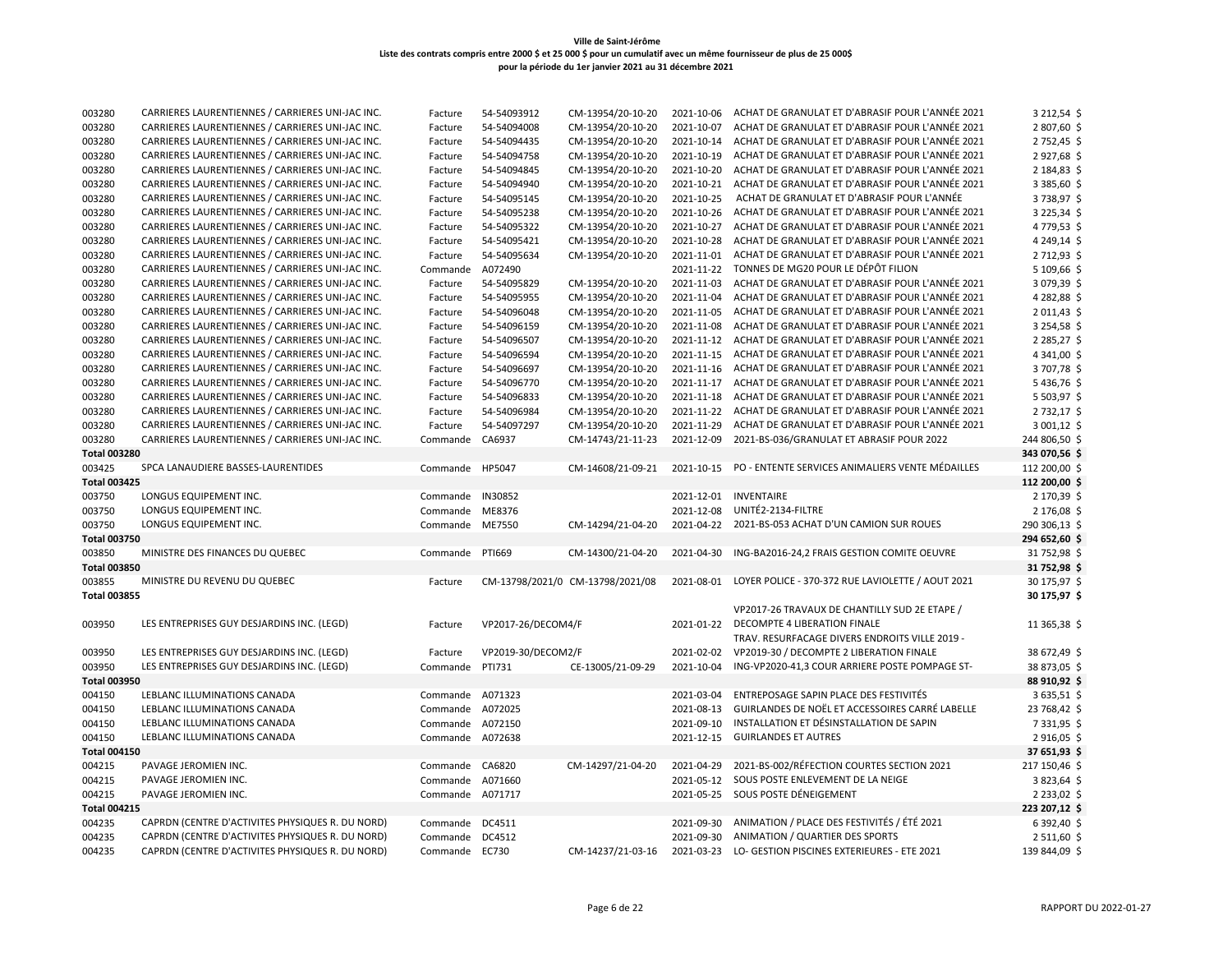| 004235              | CAPRDN (CENTRE D'ACTIVITES PHYSIQUES R. DU NORD)     | Commande        | EC833         | CM-14837/21-12-21 | 2021-12-22 | LO- PARTICIPATION FINANCIERE-GESTION                         | 210 000,00 \$  |
|---------------------|------------------------------------------------------|-----------------|---------------|-------------------|------------|--------------------------------------------------------------|----------------|
| 004235              | CAPRDN (CENTRE D'ACTIVITES PHYSIQUES R. DU NORD)     | Commande        | HP5140        | CM-14845/21-12-21 | 2021-12-23 | LO - ENTENTE GESTION APPARITEURS QUARTIER 50+                | 113 000,00 \$  |
| <b>Total 004235</b> |                                                      |                 |               |                   |            |                                                              | 471 748,09 \$  |
| 004260              | PORTES DE GARAGE PRO-TECH INC.                       | Commande CA6776 |               | CE-12707/21-03-15 | 2021-03-18 | 2021-DP-014/ENTRET RÉPARATION PORTE GARAGE 21-               | 38 631,66 \$   |
| 004260              | PORTES DE GARAGE PRO-TECH INC.                       | Facture         | 018424        |                   | 2021-01-26 | INSTALLATION NOUVEAU MOTEUR PORTE 6 - INCENDIES              | 2 322,50 \$    |
| 004260              | PORTES DE GARAGE PRO-TECH INC.                       | Commande        | A071075       |                   | 2021-01-05 | REMPLACEMENT DE RESSORTS                                     | 2529,45\$      |
| 004260              | PORTES DE GARAGE PRO-TECH INC.                       | Commande        | DC4479        |                   | 2021-03-29 | OPÉRATEUR PORTE DE GARAGE                                    | 2 906,57 \$    |
| 004260              | PORTES DE GARAGE PRO-TECH INC.                       | Commande        | A072047       |                   | 2021-08-19 | 2021-BS-091 ACHAT ET INSTALLATION PORTE DE                   | 18 679,99 \$   |
| <b>Total 004260</b> |                                                      |                 |               |                   |            |                                                              | 65 070,17 \$   |
| 004340              | VIDEOTRON S.E.N.C.                                   | Commande        | PTI693        | CM-14470/21-07-13 | 2021-06-16 | ING - DEPLACEMENT DE RESEAU BOUL. LAJEUNESSE                 | 156 565,43 \$  |
| 004340              | VIDEOTRON S.E.N.C.                                   | Commande        | CA6784        |                   | 2021-03-30 | INTERNET / POLICE (ENQUÊTES ET SERV.AUX,)                    | 2 524,20 \$    |
| 004340              | VIDEOTRON S.E.N.C.                                   | Commande        | PTI673        |                   | 2021-05-10 | ING - VP2017-6,2 - AJUSTEMENT UTILITÉ PUBLIQUE               | 2 343,58 \$    |
| 004340              | VIDEOTRON S.E.N.C.                                   | Commande        | CA6883        |                   | 2021-09-22 | INTERNET / GARAGE ST-ANTOINE                                 | 4757,93\$      |
| <b>Total 004340</b> |                                                      |                 |               |                   |            |                                                              | 166 191,14 \$  |
| 004455              | BC2 GROUPE CONSEIL INC.                              | Commande        | HP4890        | CE-12794/21-05-03 | 2021-05-06 | LO - 2020-HP-012 PLAN DE MISE EN OEUVRE COMPLEXE             | 47 139,75 \$   |
| <b>Total 004455</b> |                                                      |                 |               |                   |            |                                                              | 47 139,75 \$   |
| 004515              | <b>DWB CONSULTANTS</b>                               | Commande        | <b>PTI659</b> |                   | 2021-03-05 | ING-BA2018-3 MISE A JOUR PFT-NOUV.BIBLIO                     | 7404,39\$      |
| 004515              | <b>DWB CONSULTANTS</b>                               | Commande        | HP4852        |                   | 2021-04-12 | TP - ÉTUDE DE FAISABILITÉ - HVAC CENTRE D'ARCHIVES           | 7 082,45 \$    |
| 004515              | <b>DWB CONSULTANTS</b>                               | Commande        | <b>PTI747</b> |                   | 2021-11-25 | ING - VP2019-9-ÉTUDE D'ÉCLAIRAGE DIVERSES RUES               | 21 270,38 \$   |
| 004515              | <b>DWB CONSULTANTS</b>                               | Commande        | <b>PTI748</b> |                   | 2021-11-25 | ING - VP2019-8 - ETUDE D'ÉCLAIRAGE CÈDRES LAVIOLET           | 16 096,50 \$   |
| 004515              | <b>DWB CONSULTANTS</b>                               | Commande        | <b>PTI675</b> | CE-12793/21-05-03 | 2021-05-18 | ING - AMÉN. PASSERELLE PARC DES JARDINS ET CONCOR            | 37 251,90 \$   |
| <b>Total 004515</b> |                                                      |                 |               |                   |            |                                                              | 89 105,62 \$   |
| 004595              | CENTRE DE LOCATION G.M. INC.                         | Commande ME7070 |               |                   | 2021-02-08 | ACHAT PLAQUE VIBRANTE                                        | 18 395,99 \$   |
| 004595              | CENTRE DE LOCATION G.M. INC.                         | Commande        | ME7247        |                   | 2021-02-25 | TOUR D'ÉCLAIRAGE                                             | 14 945,60 \$   |
| 004595              | CENTRE DE LOCATION G.M. INC.                         | Commande        | ME7481        |                   | 2021-04-14 | LOCATION PLAQUE VIVRANTE                                     | 2 386,60 \$    |
| 004595              | CENTRE DE LOCATION G.M. INC.                         | Commande        | CA6809        | CM14298/21-04-20  | 2021-04-22 | 2021-BS-060 BROUETTES A MOTEUR SUR CHENILLES                 | 41 391,00 \$   |
| 004595              | CENTRE DE LOCATION G.M. INC.                         | Commande ME7929 |               |                   | 2021-07-19 | LOCATION VÉHICULE UTILITAIRE                                 | 3 087,92 \$    |
| 004595              | CENTRE DE LOCATION G.M. INC.                         | Commande        | A072018       |                   | 2021-08-11 | LOCATION D'UNE NACELLE ARTICULÉE                             | 5574,88\$      |
| 004595              | CENTRE DE LOCATION G.M. INC.                         | Commande        | DC4539        |                   | 2021-11-18 | LOCATION BROUETTES MOTORISÉES                                | 8945,36\$      |
| 004595              | CENTRE DE LOCATION G.M. INC.                         | Facture         | 418822-0004   |                   | 2021-06-15 | LOCATION                                                     | 4 139,10 \$    |
| 004595              | CENTRE DE LOCATION G.M. INC.                         | Facture         | 418880-0003   |                   | 2021-06-15 | LOCATION                                                     | 4 139,10 \$    |
| 004595              | CENTRE DE LOCATION G.M. INC.                         | Facture         | 418823-0007   |                   |            | 2021-06-21 LOCATION BROUETTE MOTORISÉE                       | 2 069,55 \$    |
| 004595              | CENTRE DE LOCATION G.M. INC.                         | Facture         | 418825-0004   |                   | 2021-06-21 | LOCATION                                                     | 2 069,55 \$    |
| 004595              | CENTRE DE LOCATION G.M. INC.                         | Facture         | 418806-0005   |                   | 2021-07-06 | LOCATION                                                     | 3 449,25 \$    |
| 004595              | CENTRE DE LOCATION G.M. INC.                         | Facture         | 418806-0007   |                   | 2021-09-23 | CRÉDIT                                                       | $(2759,40)$ \$ |
| 004595              | CENTRE DE LOCATION G.M. INC.                         | Facture         | 418806-0008   |                   | 2021-09-23 | CRÉDIT                                                       | $(2069,55)$ \$ |
| 004595              | CENTRE DE LOCATION G.M. INC.                         | Facture         | 418822-0005   |                   | 2021-09-23 | CRÉDIT                                                       | (2 759,40) \$  |
| 004595              | CENTRE DE LOCATION G.M. INC.                         | Facture         | 418880-0004   |                   | 2021-09-23 | CRÉDIT                                                       | $(2759,40)$ \$ |
| <b>Total 004595</b> |                                                      |                 |               |                   |            |                                                              | 100 246,15 \$  |
| 004655              | LA CAPITALE ASSURANCES ET GESTION DU PATRIMOINE INC. | Facture         | R-398491      |                   | 2021-10-04 | ASSURANCES COLLECTIVES - COMPTE L24679 / 03-10 AU            | 65 320,20 \$   |
| 004655              | LA CAPITALE ASSURANCES ET GESTION DU PATRIMOINE INC. | Facture         | R-393326      |                   | 2021-09-13 | ASSURANCES COLLECTIVES - COMPTE L24679 / 05-09 AU            | 60 406,51 \$   |
| 004655              | LA CAPITALE ASSURANCES ET GESTION DU PATRIMOINE INC. | Facture         | R-387961      |                   | 2021-08-09 | ASSURANCES COLLECTIVES - COMPTE L24679 / 08-08 AU            | 61414,97\$     |
| 004655              | LA CAPITALE ASSURANCES ET GESTION DU PATRIMOINE INC. | Facture         | R-382635      |                   | 2021-07-12 | ASSURANCES COLLECTIVES - COMPTE L24679 / 11-07 AU            | 61 307,21 \$   |
| 004655              | LA CAPITALE ASSURANCES ET GESTION DU PATRIMOINE INC. | Facture         | R-377481      |                   | 2021-06-21 | ASSURANCES COLLECTIVES - COMPTE L24679 / 13-06 AU            | 59 068,76 \$   |
| 004655              | LA CAPITALE ASSURANCES ET GESTION DU PATRIMOINE INC. | Facture         | R-372146      |                   | 2021-05-20 | ASSURANCES COLLECTIVES - COMPTE L24679 / 16-05 AU            | 47 103,22 \$   |
| 004655              | LA CAPITALE ASSURANCES ET GESTION DU PATRIMOINE INC. | Facture         | R-366903      |                   | 2021-04-27 | ASSURANCES COLLECTIVES - COMPTE L24679 / 18-04 AU            | 52 738,35 \$   |
| 004655              | LA CAPITALE ASSURANCES ET GESTION DU PATRIMOINE INC. | Facture         | R-361566      |                   | 2021-03-26 | ASSURANCES COLLECTIVES - COMPTE L24679 / 21-03 AU            | 55 702,00 \$   |
| 004655              | LA CAPITALE ASSURANCES ET GESTION DU PATRIMOINE INC. | Facture         | R-361576      |                   | 2021-03-26 | ASSURANCES COLLECTIVES - COMPTE L24679 / 21-03 AU            | 44 084,53 \$   |
| 004655              | LA CAPITALE ASSURANCES ET GESTION DU PATRIMOINE INC. | Facture         | R-406558      |                   | 2021-12-06 | ASSURANCES COLLECTIVES - COMPTE L24679 / 28-11 AU            | 61835,30\$     |
| 004655              | LA CAPITALE ASSURANCES ET GESTION DU PATRIMOINE INC. | Facture         | R-401397      |                   |            | 2021-11-02 ASSURANCES COLLECTIVES - COMPTE L24679 / 31-10 AU | 63 264,76 \$   |
| 004655              | LA CAPITALE ASSURANCES ET GESTION DU PATRIMOINE INC. | Facture         | R-351052      |                   | 2021-01-28 | ASSURANCES COLLECTIVES - COMPTE L24679 / FEVRIER             | 55 215,29 \$   |
| 004655              | LA CAPITALE ASSURANCES ET GESTION DU PATRIMOINE INC. | Facture         | R-345765      |                   | 2021-01-06 | ASSURANCES COLLECTIVES - COMPTE L24679 / JANVIER             | 53 688,14 \$   |
| 004655              | LA CAPITALE ASSURANCES ET GESTION DU PATRIMOINE INC. | Facture         | R-356258      |                   | 2021-02-24 | ASSURANCES COLLECTIVES - COMPTE L24679 / MARS                | 49 288,75 \$   |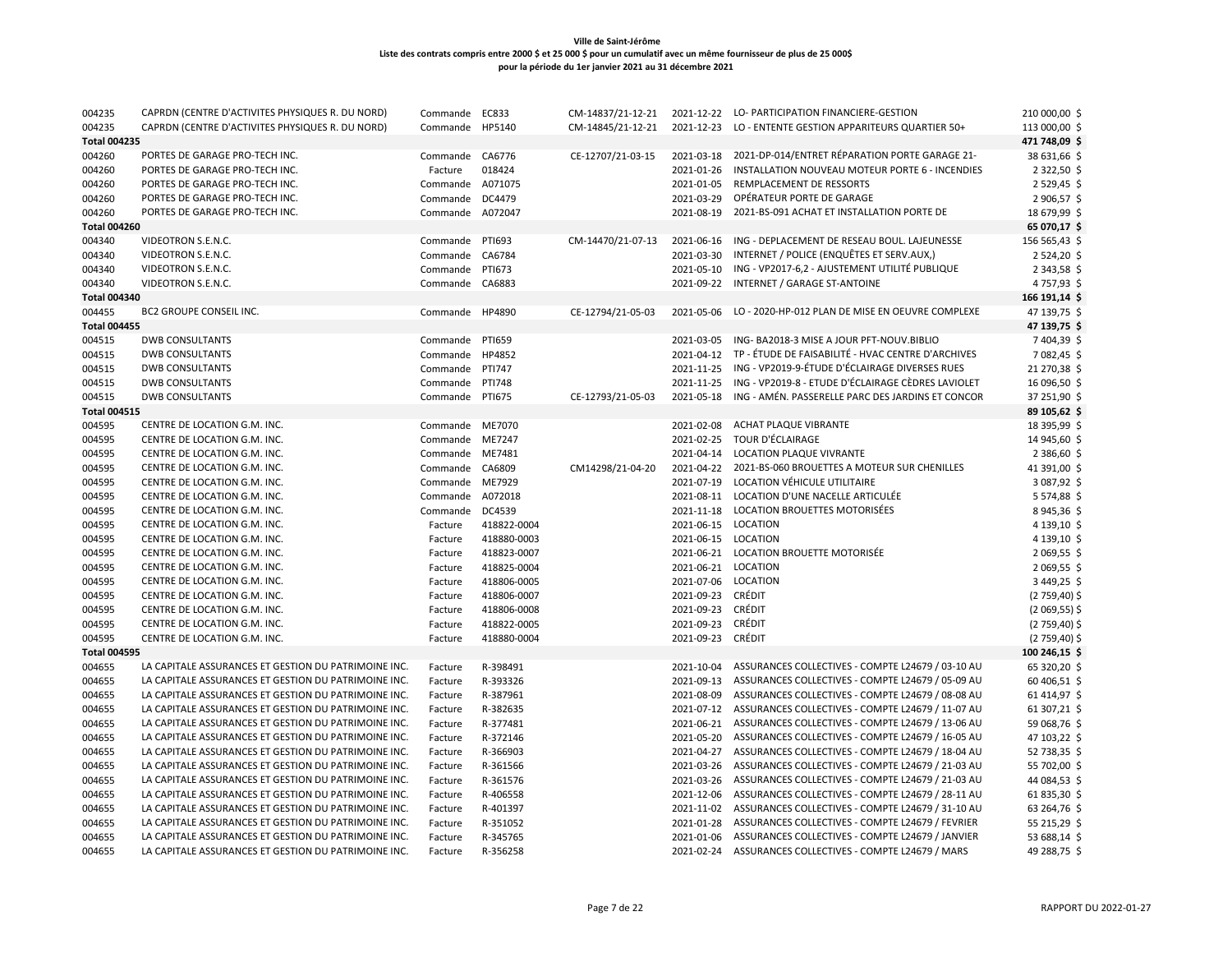| 004655 | LA CAPITALE ASSURANCES ET GESTION DU PATRIMOINE INC. | Facture | R-398498 | 2021-10-04 | ASSURANCES COLLECTIVES - COMPTE L24682 / 03-10 AU            | 46 794,83 \$ |
|--------|------------------------------------------------------|---------|----------|------------|--------------------------------------------------------------|--------------|
| 004655 | LA CAPITALE ASSURANCES ET GESTION DU PATRIMOINE INC. | Facture | R-393347 | 2021-09-13 | ASSURANCES COLLECTIVES - COMPTE L24682 / 05-09 AU            | 45 428,97 \$ |
| 004655 | LA CAPITALE ASSURANCES ET GESTION DU PATRIMOINE INC. | Facture | R-387964 | 2021-08-09 | ASSURANCES COLLECTIVES - COMPTE L24682 / 08-08 AU            | 46 516,86 \$ |
| 004655 | LA CAPITALE ASSURANCES ET GESTION DU PATRIMOINE INC. | Facture | R-382645 | 2021-07-12 | ASSURANCES COLLECTIVES - COMPTE L24682 / 11-05 AU            | 44 145,66 \$ |
| 004655 | LA CAPITALE ASSURANCES ET GESTION DU PATRIMOINE INC. | Facture | R-377502 | 2021-06-21 | ASSURANCES COLLECTIVES - COMPTE L24682 / 13-06 AU            | 46 606,16 \$ |
| 004655 | LA CAPITALE ASSURANCES ET GESTION DU PATRIMOINE INC. | Facture | R-372169 | 2021-05-20 | ASSURANCES COLLECTIVES - COMPTE L24682 / 16-05 AU            | 44 929,85 \$ |
| 004655 | LA CAPITALE ASSURANCES ET GESTION DU PATRIMOINE INC. | Facture | R-366916 |            | 2021-04-27 ASSURANCES COLLECTIVES - COMPTE L24682 / 18-04 AU | 43 169,54 \$ |
| 004655 | LA CAPITALE ASSURANCES ET GESTION DU PATRIMOINE INC. | Facture | R-406573 | 2021-12-06 | ASSURANCES COLLECTIVES - COMPTE L24682 / 28-11 AU            | 44 061,00 \$ |
| 004655 | LA CAPITALE ASSURANCES ET GESTION DU PATRIMOINE INC. | Facture | R-401420 | 2021-11-02 | ASSURANCES COLLECTIVES - COMPTE L24682 / 31-10 AU            | 46 474,81 \$ |
| 004655 | LA CAPITALE ASSURANCES ET GESTION DU PATRIMOINE INC. | Facture | R-351067 | 2021-01-28 | ASSURANCES COLLECTIVES - COMPTE L24682 / FEVRIER             | 43 157,20 \$ |
| 004655 | LA CAPITALE ASSURANCES ET GESTION DU PATRIMOINE INC. | Facture | R-345786 | 2021-01-06 | ASSURANCES COLLECTIVES - COMPTE L24682 / JANVIER             | 43 022,78 \$ |
| 004655 | LA CAPITALE ASSURANCES ET GESTION DU PATRIMOINE INC. | Facture | R-356268 | 2021-02-24 | ASSURANCES COLLECTIVES - COMPTE L24682 / MARS                | 45 055,63 \$ |
| 004655 | LA CAPITALE ASSURANCES ET GESTION DU PATRIMOINE INC. | Facture | R-398492 | 2021-10-04 | ASSURANCES COLLECTIVES - COMPTE L24705 / 03-10 AU            | 39 908,78 \$ |
| 004655 | LA CAPITALE ASSURANCES ET GESTION DU PATRIMOINE INC. | Facture | R-393355 | 2021-09-13 | ASSURANCES COLLECTIVES - COMPTE L24705 / 05-09 AU            | 38 319,30 \$ |
| 004655 | LA CAPITALE ASSURANCES ET GESTION DU PATRIMOINE INC. | Facture | R-387987 | 2021-08-09 | ASSURANCES COLLECTIVES - COMPTE L24705 / 08-08 AU            | 39 136,09 \$ |
| 004655 | LA CAPITALE ASSURANCES ET GESTION DU PATRIMOINE INC. | Facture | R-382666 | 2021-07-12 | ASSURANCES COLLECTIVES - COMPTE L24705 / 11-07 AU            | 40 437,50 \$ |
| 004655 | LA CAPITALE ASSURANCES ET GESTION DU PATRIMOINE INC. | Facture | R-377501 |            | 2021-06-21 ASSURANCES COLLECTIVES - COMPTE L24705 / 13-06 AU | 39 285,07 \$ |
| 004655 | LA CAPITALE ASSURANCES ET GESTION DU PATRIMOINE INC. | Facture | R-372185 | 2021-05-20 | ASSURANCES COLLECTIVES - COMPTE L24705 / 16-05 AU            | 35 881,98 \$ |
| 004655 | LA CAPITALE ASSURANCES ET GESTION DU PATRIMOINE INC. | Facture | R-366933 | 2021-04-27 | ASSURANCES COLLECTIVES - COMPTE L24705 / 18-04 AU            | 35 237,77 \$ |
| 004655 | LA CAPITALE ASSURANCES ET GESTION DU PATRIMOINE INC. | Facture | R-361600 | 2021-03-26 | ASSURANCES COLLECTIVES - COMPTE L24705 / 21-03 AU            | 37 305,38 \$ |
| 004655 | LA CAPITALE ASSURANCES ET GESTION DU PATRIMOINE INC. | Facture | R-406588 | 2021-12-06 | ASSURANCES COLLECTIVES - COMPTE L24705 / 28-11 AU            | 41 361,26 \$ |
| 004655 | LA CAPITALE ASSURANCES ET GESTION DU PATRIMOINE INC. | Facture | R-401441 | 2021-11-02 | ASSURANCES COLLECTIVES - COMPTE L24705 / 31-10 AU            | 39 513,09 \$ |
| 004655 | LA CAPITALE ASSURANCES ET GESTION DU PATRIMOINE INC. | Facture | R-351088 | 2021-01-28 | ASSURANCES COLLECTIVES - COMPTE L24705 / FEVRIER             | 35 685,30 \$ |
| 004655 | LA CAPITALE ASSURANCES ET GESTION DU PATRIMOINE INC. | Facture | R-345809 | 2021-01-06 | ASSURANCES COLLECTIVES - COMPTE L24705 / JANVIER             | 34 387,42 \$ |
| 004655 | LA CAPITALE ASSURANCES ET GESTION DU PATRIMOINE INC. | Facture | R-356289 | 2021-02-24 | ASSURANCES COLLECTIVES - COMPTE L24705 / MARS                | 37 744,70 \$ |
|        |                                                      |         |          |            | ASSURANCES COLLECTIVES - COMPTE L9406 - GROUPE 1             |              |
| 004655 | LA CAPITALE ASSURANCES ET GESTION DU PATRIMOINE INC. | Facture | R-398486 | 2021-10-04 | / 03-10 AU 30-10-2021                                        | 45 042,18 \$ |
| 004655 | LA CAPITALE ASSURANCES ET GESTION DU PATRIMOINE INC. | Facture | R-345817 | 2021-01-06 | ASSURANCES COLLECTIVES - COMPTE L24707 / JANVIER             | 3774,25 \$   |
| 004655 | LA CAPITALE ASSURANCES ET GESTION DU PATRIMOINE INC. | Facture | R-347839 | 2021-01-06 | ASSURANCES COLLECTIVES - COMPTE L24712 / JANVIER             | 2 378,30 \$  |
| 004655 | LA CAPITALE ASSURANCES ET GESTION DU PATRIMOINE INC. | Facture | R-347842 | 2021-01-06 | ASSURANCES COLLECTIVES - COMPTE L24720 / JANVIER             | 3884,61\$    |
|        |                                                      |         |          |            | ASSURANCES COLLECTIVES - COMPTE L9406 - GROUPE 1             |              |
| 004655 | LA CAPITALE ASSURANCES ET GESTION DU PATRIMOINE INC. | Facture | R-393337 |            | 2021-09-13 / 05-09 AU 02-10-2021                             | 43 396,29 \$ |
|        |                                                      |         |          |            | ASSURANCES COLLECTIVES - COMPTE L9406 - GROUPE 1             |              |
| 004655 | LA CAPITALE ASSURANCES ET GESTION DU PATRIMOINE INC. | Facture | R-387943 | 2021-08-09 | / 08-08 AU 04-09-2021                                        | 43 855,56 \$ |
|        |                                                      |         |          |            | ASSURANCES COLLECTIVES - COMPTE L9406 - GROUPE 1             |              |
| 004655 | LA CAPITALE ASSURANCES ET GESTION DU PATRIMOINE INC. | Facture | R-382620 |            | 2021-07-12 / 11-07 AU 07-08-2021                             | 43 824,38 \$ |
|        |                                                      |         |          |            | ASSURANCES COLLECTIVES - COMPTE L9406 - GROUPE 1             |              |
| 004655 | LA CAPITALE ASSURANCES ET GESTION DU PATRIMOINE INC. | Facture | R-377500 |            | 2021-06-21 / 13-06 AU 10-07-2021                             | 42 777,71 \$ |
| 004655 | LA CAPITALE ASSURANCES ET GESTION DU PATRIMOINE INC. | Facture | R-351097 |            | 2021-01-28 ASSURANCES COLLECTIVES - COMPTE L24707 / FEVRIER  | 3 566,74 \$  |
| 004655 | LA CAPITALE ASSURANCES ET GESTION DU PATRIMOINE INC. | Facture | R-352325 |            | 2021-02-02 ASSURANCES COLLECTIVES - COMPTE L24712 / FEVRIER  | 2 378,30 \$  |
| 004655 | LA CAPITALE ASSURANCES ET GESTION DU PATRIMOINE INC. | Facture | R-352330 |            | 2021-02-02 ASSURANCES COLLECTIVES - COMPTE L24720 / FEVRIER  | 3893,55\$    |
|        |                                                      |         |          |            | ASSURANCES COLLECTIVES - COMPTE L9406 - GROUPE 1             |              |
| 004655 | LA CAPITALE ASSURANCES ET GESTION DU PATRIMOINE INC. | Facture | R-372160 | 2021-05-20 | / 16-05 AU 12-06-2021                                        | 43 679,72 \$ |
|        |                                                      |         |          |            | ASSURANCES COLLECTIVES - COMPTE L9406 - GROUPE 1             |              |
| 004655 | LA CAPITALE ASSURANCES ET GESTION DU PATRIMOINE INC. | Facture | R-366892 | 2021-04-27 | / 18-04 AU 15-05-2021                                        | 42 516,56 \$ |
|        |                                                      |         |          |            | ASSURANCES COLLECTIVES - COMPTE L9406 - GROUPE 1             |              |
| 004655 | LA CAPITALE ASSURANCES ET GESTION DU PATRIMOINE INC. | Facture | R-361553 |            | 2021-03-26 / 21-03 AU 17-04-2021                             | 43 989,62 \$ |
|        |                                                      |         |          |            | ASSURANCES COLLECTIVES - COMPTE L9406 - GROUPE 1             |              |
| 004655 | LA CAPITALE ASSURANCES ET GESTION DU PATRIMOINE INC. | Facture | R-406556 |            | 2021-12-06 / 28-11 AU 25-12-2021                             | 46 039,99 \$ |
| 004655 | LA CAPITALE ASSURANCES ET GESTION DU PATRIMOINE INC. | Facture | R-356294 |            | 2021-02-24 ASSURANCES COLLECTIVES - COMPTE L24707 / MARS     | 3 566,74 \$  |
| 004655 | LA CAPITALE ASSURANCES ET GESTION DU PATRIMOINE INC. | Facture | R-358673 |            | 2021-03-01 ASSURANCES COLLECTIVES - COMPTE L24712 / MARS     | 2 378,30 \$  |
| 004655 | LA CAPITALE ASSURANCES ET GESTION DU PATRIMOINE INC. | Facture | R-358675 |            | 2021-03-01 ASSURANCES COLLECTIVES - COMPTE L24720 / MARS     | 3898,02\$    |
|        |                                                      |         |          |            |                                                              |              |

| 2021-10-04 | ASSURANCES COLLECTIVES - COMPTE L24682 / 03-10 AU | 46 794,83 \$ |
|------------|---------------------------------------------------|--------------|
| 2021-09-13 | ASSURANCES COLLECTIVES - COMPTE L24682 / 05-09 AU | 45 428,97 \$ |
| 2021-08-09 | ASSURANCES COLLECTIVES - COMPTE L24682 / 08-08 AU | 46 516,86 \$ |
| 2021-07-12 | ASSURANCES COLLECTIVES - COMPTE L24682 / 11-05 AU | 44 145,66 \$ |
| 2021-06-21 | ASSURANCES COLLECTIVES - COMPTE L24682 / 13-06 AU | 46 606,16 \$ |
| 2021-05-20 | ASSURANCES COLLECTIVES - COMPTE L24682 / 16-05 AU | 44 929,85 \$ |
| 2021-04-27 | ASSURANCES COLLECTIVES - COMPTE L24682 / 18-04 AU | 43 169,54 \$ |
| 2021-12-06 | ASSURANCES COLLECTIVES - COMPTE L24682 / 28-11 AU | 44 061,00 \$ |
| 2021-11-02 | ASSURANCES COLLECTIVES - COMPTE L24682 / 31-10 AU | 46 474,81 \$ |
| 2021-01-28 | ASSURANCES COLLECTIVES - COMPTE L24682 / FEVRIER  | 43 157,20 \$ |
| 2021-01-06 | ASSURANCES COLLECTIVES - COMPTE L24682 / JANVIER  | 43 022,78 \$ |
| 2021-02-24 | ASSURANCES COLLECTIVES - COMPTE L24682 / MARS     | 45 055,63 \$ |
| 2021-10-04 | ASSURANCES COLLECTIVES - COMPTE L24705 / 03-10 AU | 39 908,78 \$ |
| 2021-09-13 | ASSURANCES COLLECTIVES - COMPTE L24705 / 05-09 AU | 38 319,30 \$ |
| 2021-08-09 | ASSURANCES COLLECTIVES - COMPTE L24705 / 08-08 AU | 39 136,09 \$ |
| 2021-07-12 | ASSURANCES COLLECTIVES - COMPTE L24705 / 11-07 AU | 40 437,50 \$ |
| 2021-06-21 | ASSURANCES COLLECTIVES - COMPTE L24705 / 13-06 AU | 39 285,07 \$ |
| 2021-05-20 | ASSURANCES COLLECTIVES - COMPTE L24705 / 16-05 AU | 35 881,98 \$ |
| 2021-04-27 | ASSURANCES COLLECTIVES - COMPTE L24705 / 18-04 AU | 35 237,77 \$ |
| 2021-03-26 | ASSURANCES COLLECTIVES - COMPTE L24705 / 21-03 AU | 37 305,38 \$ |
| 2021-12-06 | ASSURANCES COLLECTIVES - COMPTE L24705 / 28-11 AU | 41 361,26 \$ |
| 2021-11-02 | ASSURANCES COLLECTIVES - COMPTE L24705 / 31-10 AU | 39 513,09 \$ |
| 2021-01-28 | ASSURANCES COLLECTIVES - COMPTE L24705 / FEVRIER  | 35 685,30 \$ |
| 2021-01-06 | ASSURANCES COLLECTIVES - COMPTE L24705 / JANVIER  | 34 387,42 \$ |
| 2021-02-24 | ASSURANCES COLLECTIVES - COMPTE L24705 / MARS     | 37 744,70 \$ |
|            | ASSURANCES COLLECTIVES - COMPTE L9406 - GROUPE 1  |              |
| 2021-10-04 | / 03-10 AU 30-10-2021                             | 45 042,18 \$ |
| 2021-01-06 | ASSURANCES COLLECTIVES - COMPTE L24707 / JANVIER  | 3774,25\$    |
| 2021-01-06 | ASSURANCES COLLECTIVES - COMPTE L24712 / JANVIER  | 2 378,30 \$  |
| 2021-01-06 | ASSURANCES COLLECTIVES - COMPTE L24720 / JANVIER  | 3884,61\$    |
|            | ASSURANCES COLLECTIVES - COMPTE L9406 - GROUPE 1  |              |
| 2021-09-13 | / 05-09 AU 02-10-2021                             | 43 396,29 \$ |
|            | ASSURANCES COLLECTIVES - COMPTE L9406 - GROUPE 1  |              |
| 2021-08-09 | / 08-08 AU 04-09-2021                             | 43 855,56 \$ |
|            | ASSURANCES COLLECTIVES - COMPTE L9406 - GROUPE 1  |              |
| 2021-07-12 | / 11-07 AU 07-08-2021                             | 43 824,38 \$ |
|            | ASSURANCES COLLECTIVES - COMPTE L9406 - GROUPE 1  |              |
| 2021-06-21 | / 13-06 AU 10-07-2021                             | 42 777,71 \$ |
| 2021-01-28 | ASSURANCES COLLECTIVES - COMPTE L24707 / FEVRIER  | 3 566,74 \$  |
| 2021-02-02 | ASSURANCES COLLECTIVES - COMPTE L24712 / FEVRIER  | 2 378,30 \$  |
| 2021-02-02 | ASSURANCES COLLECTIVES - COMPTE L24720 / FEVRIER  | 3893,55\$    |
|            | ASSURANCES COLLECTIVES - COMPTE L9406 - GROUPE 1  |              |
| 2021-05-20 | / 16-05 AU 12-06-2021                             | 43 679,72 \$ |
|            | ASSURANCES COLLECTIVES - COMPTE L9406 - GROUPE 1  |              |
| 2021-04-27 | / 18-04 AU 15-05-2021                             | 42 516,56 \$ |
|            | ASSURANCES COLLECTIVES - COMPTE L9406 - GROUPE 1  |              |
| 2021-03-26 | / 21-03 AU 17-04-2021                             | 43 989,62 \$ |
|            | ASSURANCES COLLECTIVES - COMPTE L9406 - GROUPE 1  |              |
| 2021-12-06 | / 28-11 AU 25-12-2021                             | 46 039,99 \$ |
| 2021-02-24 | ASSURANCES COLLECTIVES - COMPTE L24707 / MARS     | 3 566,74 \$  |
| 2021-03-01 | ASSURANCES COLLECTIVES - COMPTE L24712 / MARS     | 2 378,30 \$  |
| 2021-03-01 | ASSURANCES COLLECTIVES - COMPTE L24720 / MARS     | 3898,02\$    |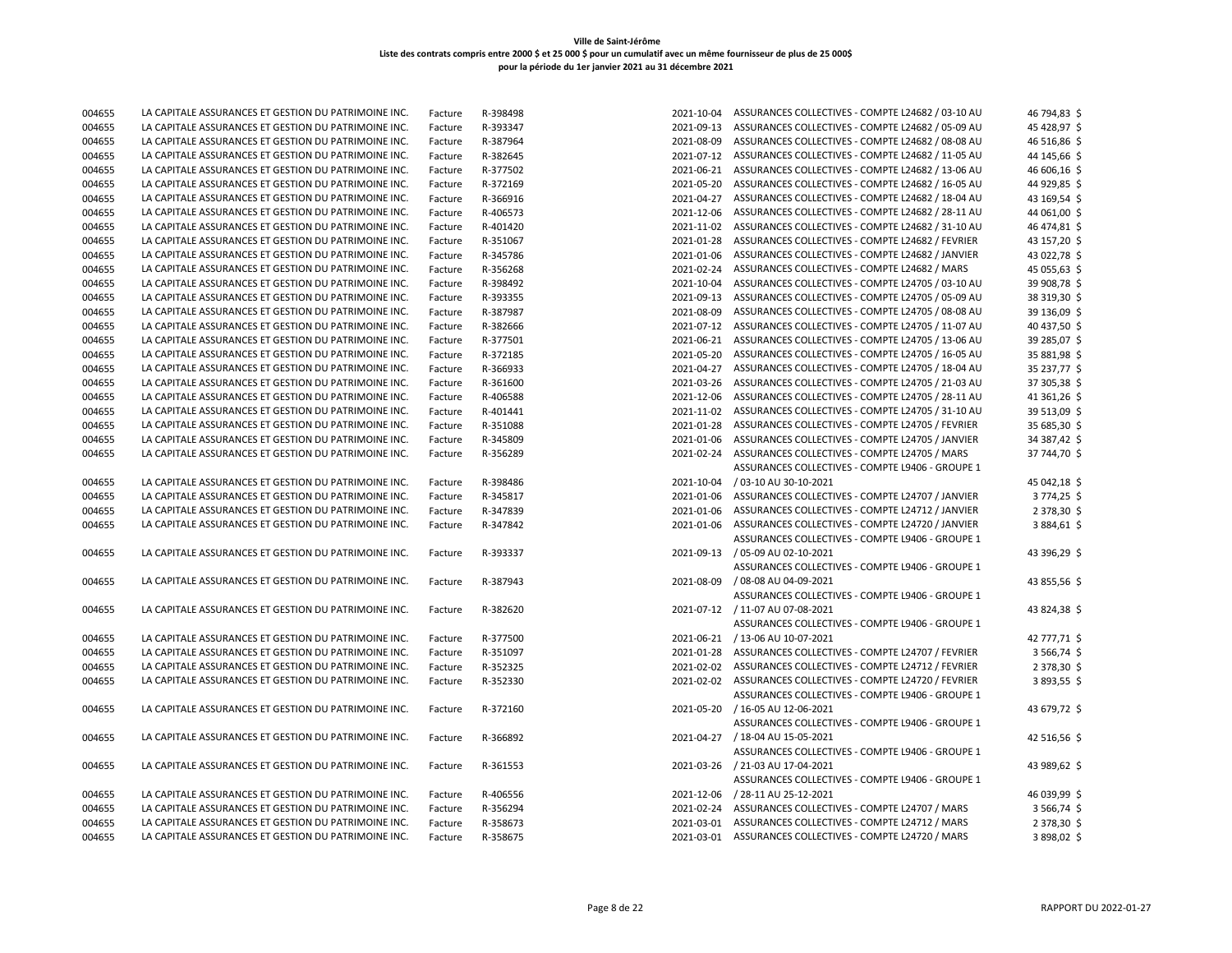|                               |                                                      |                                    |               |                   |            | ASSURANCES COLLECTIVES - COMPTE L9406 - GROUPE 1             |                                |
|-------------------------------|------------------------------------------------------|------------------------------------|---------------|-------------------|------------|--------------------------------------------------------------|--------------------------------|
| 004655                        | LA CAPITALE ASSURANCES ET GESTION DU PATRIMOINE INC. | Facture                            | R-401400      |                   |            | 2021-11-02 / 31-10 AU 27-11-2021                             | 46 499,74 \$                   |
|                               |                                                      |                                    |               |                   |            | ASSURANCES COLLECTIVES - COMPTE L9406 - GROUPE 1             |                                |
| 004655                        | LA CAPITALE ASSURANCES ET GESTION DU PATRIMOINE INC. | Facture                            | R-351053      |                   |            | 2021-01-28 / FEVRIER 2021                                    | 38 448,81 \$                   |
|                               |                                                      |                                    |               |                   |            | ASSURANCES COLLECTIVES - COMPTE L9406 - GROUPE 1             |                                |
| 004655                        | LA CAPITALE ASSURANCES ET GESTION DU PATRIMOINE INC. | Facture                            | R-345764      |                   | 2021-01-06 | / JANVIER 2021                                               | 41 219,04 \$                   |
| 004655                        | LA CAPITALE ASSURANCES ET GESTION DU PATRIMOINE INC. | Facture                            | R-356259      |                   | 2021-02-24 | ASSURANCES COLLECTIVES - COMPTE L9406 - GROUPE 1             | 43 893,66 \$                   |
| 004655                        | LA CAPITALE ASSURANCES ET GESTION DU PATRIMOINE INC. | Facture                            | R-361606      |                   |            | 2021-03-26 ASSURANCES COLLECTIVES - COMPTE L24707 / 21-03 AU | 3 566,74 \$                    |
| 004655                        | LA CAPITALE ASSURANCES ET GESTION DU PATRIMOINE INC. | Facture                            | R-364834      |                   | 2021-04-08 | ASSURANCES COLLECTIVES - COMPTE L24712 / AVRIL               | 2 378,30 \$                    |
| 004655                        | LA CAPITALE ASSURANCES ET GESTION DU PATRIMOINE INC. | Facture                            | R-364842      |                   |            | 2021-04-08 ASSURANCES COLLECTIVES - COMPTE L24720 / AVRIL    | 3 666,44 \$                    |
| 004655                        | LA CAPITALE ASSURANCES ET GESTION DU PATRIMOINE INC. | Facture                            | R-366940      |                   | 2021-04-27 | ASSURANCES COLLECTIVES - COMPTE L24707 / 18-04 AU            | 3 566,74 \$                    |
| 004655                        | LA CAPITALE ASSURANCES ET GESTION DU PATRIMOINE INC. | Facture                            | R-368458      |                   | 2021-05-03 | ASSURANCES COLLECTIVES - COMPTE L24712 / MAI 2021            | 2 378,30 \$                    |
| 004655                        | LA CAPITALE ASSURANCES ET GESTION DU PATRIMOINE INC. | Facture                            | R-368462      |                   | 2021-05-03 | ASSURANCES COLLECTIVES - COMPTE L24720 / MAI 2021            | 3786,70\$                      |
| 004655                        | LA CAPITALE ASSURANCES ET GESTION DU PATRIMOINE INC. | Facture                            | R-372193      |                   | 2021-05-20 | ASSURANCES COLLECTIVES - COMPTE L24707 / 16-05 AU            | 3 567,68 \$                    |
| 004655                        | LA CAPITALE ASSURANCES ET GESTION DU PATRIMOINE INC. | Facture                            | R-374053      |                   | 2021-06-07 | ASSURANCES COLLECTIVES - COMPTE L24712 / JUIN                | 2880,96 \$                     |
| 004655                        | LA CAPITALE ASSURANCES ET GESTION DU PATRIMOINE INC. | Facture                            | R-374055      |                   | 2021-06-07 | ASSURANCES COLLECTIVES - COMPTE L24720 / JUIN                | 3915,39\$                      |
| 004655                        | LA CAPITALE ASSURANCES ET GESTION DU PATRIMOINE INC. | Facture                            | R-377503      |                   | 2021-06-21 | ASSURANCES COLLECTIVES - COMPTE L24707 / 13-06 AU            | 5 668,37 \$                    |
| 004655                        | LA CAPITALE ASSURANCES ET GESTION DU PATRIMOINE INC. | Facture                            | R-279387      |                   | 2021-07-02 | ASSURANCES COLLECTIVES - COMPTE L24720 / JUILLET             | $4011,31$ \$                   |
| 004655                        | LA CAPITALE ASSURANCES ET GESTION DU PATRIMOINE INC. | Facture                            | R-379383      |                   | 2021-07-02 | ASSURANCES COLLECTIVES - COMPTE L24712 / JUILLET             | 2880,96 \$                     |
| 004655                        | LA CAPITALE ASSURANCES ET GESTION DU PATRIMOINE INC. | Facture                            | R-382679      |                   | 2021-07-12 | ASSURANCES COLLECTIVES - COMPTE L24707 / 11-07 AU            | 5 599,57 \$                    |
| 004655                        | LA CAPITALE ASSURANCES ET GESTION DU PATRIMOINE INC. | Facture                            | R-385124      |                   | 2021-08-02 | ASSURANCES COLLECTIVES - COMPTE L24720 / AOUT                | 4019,95\$                      |
| 004655                        | LA CAPITALE ASSURANCES ET GESTION DU PATRIMOINE INC. | Facture                            | R-385150      |                   | 2021-08-02 | ASSURANCES COLLECTIVES - COMPTE L24712 / AOUT                | 2880,96\$                      |
| 004655                        | LA CAPITALE ASSURANCES ET GESTION DU PATRIMOINE INC. | Facture                            | R-387994      |                   | 2021-08-09 | ASSURANCES COLLECTIVES - COMPTE L24707 / 08-08 AU            | 5 339,39 \$                    |
| 004655                        | LA CAPITALE ASSURANCES ET GESTION DU PATRIMOINE INC. | Facture                            | R-390874      |                   | 2021-09-13 | ASSURANCES COLLECTIVES - COMPTE L24712 /                     | 2880,96 \$                     |
| 004655                        | LA CAPITALE ASSURANCES ET GESTION DU PATRIMOINE INC. | Facture                            | R-390876      |                   |            | 2021-09-13 ASSURANCES COLLECTIVES - COMPTE L24720 /          | 3977,25\$                      |
| 004655                        | LA CAPITALE ASSURANCES ET GESTION DU PATRIMOINE INC. | Facture                            | R-393366      |                   |            | 2021-09-13 ASSURANCES COLLECTIVES - COMPTE L24707 / 05-09 AU | 5 339,70 \$                    |
| 004655                        | LA CAPITALE ASSURANCES ET GESTION DU PATRIMOINE INC. | Facture                            | R-396141      |                   | 2021-10-04 | ASSURANCES COLLECTIVES - COMPTE L24720 / OCTOBRE             | 3 990,21 \$                    |
| 004655                        | LA CAPITALE ASSURANCES ET GESTION DU PATRIMOINE INC. | Facture                            | R-396178      |                   | 2021-10-04 | ASSURANCES COLLECTIVES - COMPTE L24712 / OCTOBRE             | 2880,96\$                      |
| 004655                        | LA CAPITALE ASSURANCES ET GESTION DU PATRIMOINE INC. | Facture                            | R-398493      |                   | 2021-10-04 | ASSURANCES COLLECTIVES - COMPTE L24707 / 03-10 AU            | 5 339,70 \$                    |
| 004655                        | LA CAPITALE ASSURANCES ET GESTION DU PATRIMOINE INC. | Facture                            | R-401453      |                   | 2021-11-02 | ASSURANCES COLLECTIVES - COMPTE L24707 / 31-10 AU            | 5 347,78 \$                    |
| 004655                        | LA CAPITALE ASSURANCES ET GESTION DU PATRIMOINE INC. | Facture                            | R-401843      |                   | 2021-11-02 | ASSURANCES COLLECTIVES - COMPTE L24712 /                     | 2880,96\$                      |
| 004655                        | LA CAPITALE ASSURANCES ET GESTION DU PATRIMOINE INC. | Facture                            | R-401848      |                   | 2021-11-02 | ASSURANCES COLLECTIVES - COMPTE L24720 /                     | 3915,44\$                      |
| 004655                        | LA CAPITALE ASSURANCES ET GESTION DU PATRIMOINE INC. | Facture                            | R-406598      |                   | 2021-12-06 | ASSURANCES COLLECTIVES - COMPTE L24707 / 28-11 AU            | 3 435,46 \$                    |
| 004655                        | LA CAPITALE ASSURANCES ET GESTION DU PATRIMOINE INC. | Facture                            | R-407068      |                   | 2021-12-06 | ASSURANCES COLLECTIVES - COMPTE L24712 /                     | 3 3 10,44 \$                   |
| 004655                        | LA CAPITALE ASSURANCES ET GESTION DU PATRIMOINE INC. | Facture                            | R-407073      |                   | 2021-12-06 | ASSURANCES COLLECTIVES - COMPTE L24720 /                     | 3 439,60 \$                    |
| <b>Total 004655</b>           |                                                      |                                    |               |                   |            |                                                              | 2 525 753,21 \$                |
| 004670                        | PIECES D'AUTO JARRY LTEE                             | Commande                           | CA6880        | CM-14555-21-08-31 | 2021-09-14 | 2021-BS-007 - PIÈCES MÉCANIQUES 2021                         | 10 347,77 \$                   |
| 004670                        | PIECES D'AUTO JARRY LTEE                             | Commande                           | CA6880-22     | CM-14555-21-08-31 | 2021-09-14 | 2021-BS-007 - PIÈCES MÉCANIQUE 2022                          | 8 048,25 \$                    |
| 004670                        | PIECES D'AUTO JARRY LTEE                             | Commande CA6880-23                 |               | CM-14555-21-08-31 |            | 2021-09-14 2021-BS-007 - PIÈCES MÉCANIQUES 2023              | 4 0 24, 12 \$                  |
| 004670                        | PIECES D'AUTO JARRY LTEE                             | Commande                           | ME8074        |                   | 2021-09-27 | STOCK - CHANDELLES POUR GARAGE                               | 2815,19\$                      |
| <b>Total 004670</b>           |                                                      |                                    |               |                   |            |                                                              | 25 235,33 \$                   |
| 004685                        | <b>LASALLE NHC</b>                                   | Commande PROM19                    |               |                   | 2021-02-08 | PR2009-32 / MAJ PLAN DIRECTEUR RESEAU EGOUT                  | 8 393,18 \$                    |
| 004685                        | <b>LASALLE NHC</b>                                   | Commande                           | PTI654        |                   | 2021-02-11 | ING-VP2020-55 MAJ MODELE HYDRAUL.EGOUT                       | 23 454,90 \$                   |
| 004685                        | <b>LASALLE NHC</b>                                   | Commande                           | PTI671        | CE-12776/21-04-26 | 2021-05-04 | ING-VP2018-11 PLAN DIR.SECTORIEL-HAUT                        | 77 550,63 \$                   |
| 004685                        | <b>LASALLE NHC</b>                                   | Commande                           | <b>PTI714</b> | CE-12992/21-09-15 | 2021-08-24 | ING - VP2021-61 - MAJ PLAN DIRECTEUR D'ÉGO                   | 57 223,06 \$                   |
| 004685                        | <b>LASALLE NHC</b>                                   | Commande                           | <b>PTI752</b> | CE-13101/21-12-02 | 2021-12-06 | ING-VP2019-9 ETUDE AVANT-PROJET-GEST.EAUX                    | 44 604,55 \$                   |
| <b>Total 004685</b>           |                                                      |                                    |               |                   |            |                                                              | 211 226,32 \$                  |
|                               | CLUB DE GYMNASTIQUE LES ZENITH DE SAINT-JEROME INC.  |                                    |               |                   |            | LO - PROTOCOLE D'ENTENTE LOCATION DE LOCAUX                  |                                |
| 004855<br><b>Total 004855</b> |                                                      | Commande HP4791                    |               | CM-14184/21-02-16 | 2021-03-03 |                                                              | 104 045,42 \$<br>104 045,42 \$ |
| 004935                        | COGECO MEDIA INC. (CIME-FM)                          | Commande DC4460                    |               |                   |            | 2021-01-08 MESSAGE RADIO                                     | 4548,41\$                      |
| 004935                        | COGECO MEDIA INC. (CIME-FM)                          | Commande                           | DC4461        |                   | 2021-01-08 | <b>MESSAGE RADIO</b>                                         | 9096,82\$                      |
|                               | COGECO MEDIA INC. (CIME-FM)                          |                                    |               |                   |            | 2021-10-26 PLACEMENT DE MÉDIAS PUBLICITÉ CIME FM             | 7 197,44 \$                    |
| 004935<br>004935              |                                                      | Commande DC4522<br>Commande DC4548 |               |                   |            | 2021-12-20 CAPSULES CIRCULATIONS/COMMUNICATION               | 8 347,20 \$                    |
|                               | COGECO MEDIA INC. (CIME-FM)                          |                                    |               |                   |            |                                                              |                                |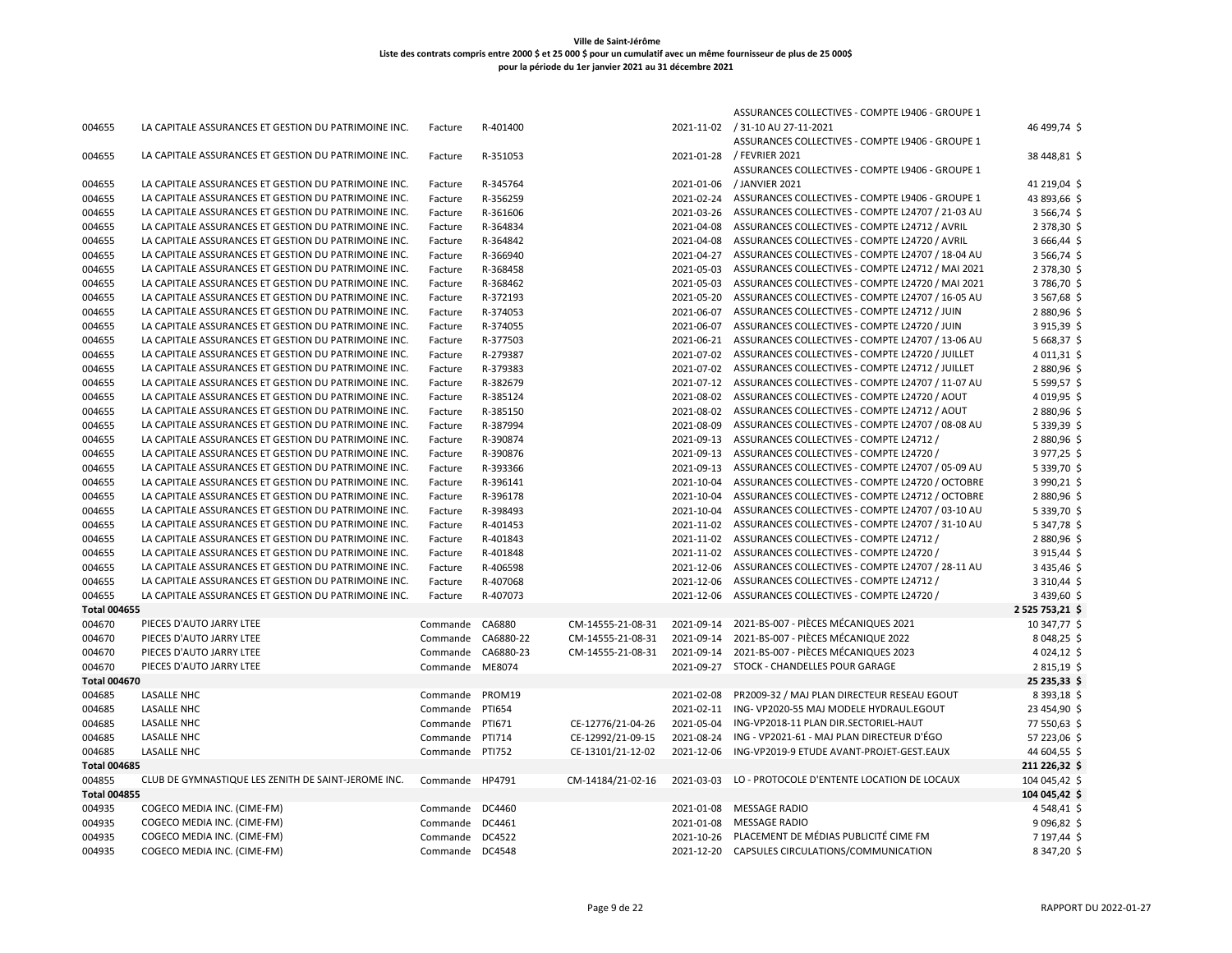| <b>Total 004935</b> |                                            |                  |                |                   |            |                                                   | 29 189,87 \$     |
|---------------------|--------------------------------------------|------------------|----------------|-------------------|------------|---------------------------------------------------|------------------|
| 005075              | MARTIN & LEVESQUE INC.                     | Commande CA6777  |                | CE-12706/21-03-15 |            | 2021-03-22 2021-BS-015 VÊTEMENTS / POLICE         | 33 566,36 \$     |
| 005075              | MARTIN & LEVESQUE INC.                     | Facture          | 2131612        |                   | 2021-02-04 | <b>VÊTEMENTS / POLICE</b>                         | 2 227,66 \$      |
| 005075              | MARTIN & LEVESQUE INC.                     | Commande A072229 |                |                   |            | 2021-10-04 POLOS / BLUEBLACK / INCENDIES          | 5 309,32 \$      |
| <b>Total 005075</b> |                                            |                  |                |                   |            |                                                   | 41 103,34 \$     |
| 005230              | PIECES D'AUTOS SAINT-JEROME INC.           | Commande         | CA6713         |                   | 2021-01-06 | HUILE EN VRAC POUR 2021                           | 12 689,09 \$     |
| 005230              | PIECES D'AUTOS SAINT-JEROME INC.           | Commande         | CO1770         | CE-13114/21-12-08 |            | 2021-12-02 COMMANDE OUVERTE ANNÉE 2022            | 18 568,47 \$     |
| <b>Total 005230</b> |                                            |                  |                |                   |            |                                                   | 31 257,56 \$     |
| 005235              | UNION DES MUNICIPALITES DU QUEBEC (UMQ)    | Facture          | 1228147        | CM-14842/21-12-21 |            | 2021-12-01 RENOUVELLEMENT ADHÉSION UMQ 2022 / CM- | 72 795,52 \$     |
|                     |                                            |                  |                |                   |            | ASSURANCES GÉNÉRALES / REGROUPEMENT               |                  |
| 005235              | UNION DES MUNICIPALITES DU QUEBEC (UMQ)    | Facture          | 151450         |                   | 2021-08-03 | ASSURANCE GÉNÉRAL / 01/06/2021 AU 31/05/2022      | 12 494,66 \$     |
|                     |                                            |                  |                |                   |            | AJUSTEMENTS DE FIN D'ANNEE 2020 (FRAIS            |                  |
| 005235              | UNION DES MUNICIPALITES DU QUEBEC (UMQ)    | Facture          | 1953           |                   | 2021-12-01 | D'OPERATIONS, TAXES FONCIERES ET HYDRO QUEBEC)    | $(9247,89)$ \$   |
| 005235              | UNION DES MUNICIPALITES DU QUEBEC (UMQ)    | Commande         | HP4788         | CM-14182/21-02-16 | 2021-02-26 | MA - RENOUVELLEMENT ADHÉSION UMQ 2021             | 70 572,46 \$     |
| 005235              | UNION DES MUNICIPALITES DU QUEBEC (UMQ)    | Commande         | HP4821         | CM-14233/21-03-16 | 2021-03-24 | CH - MANDAT PORTE-PAROLE NÉGO CONV. COLLECTIVE    | 25 945,10 \$     |
| 005235              | UNION DES MUNICIPALITES DU QUEBEC (UMQ)    | Commande         | HP4816         |                   | 2021-03-18 | CH - ENQUÊTE ADMINISTRATIVE - EMPLOYÉ #3219       | 10 959,05 \$     |
| 005235              | UNION DES MUNICIPALITES DU QUEBEC (UMQ)    | Commande HP5138  |                |                   | 2021-12-22 | <b>GR - FORMATION CYBERCOMPORTEMENTS</b>          | 7629,74 \$       |
| <b>Total 005235</b> |                                            |                  |                |                   |            |                                                   | 191 148,64 \$    |
| 005400              | GROUPE TRL/TRANSPORT REMORQUAGE LOGISTIQUE | Commande         | CA6848         | CM-14419/21-06-15 | 2021-06-16 | 2021-BS-078 REMORQUAGE SERVICE DE POLICE          | 89 375,85 \$     |
| 005400              | GROUPE TRL/TRANSPORT REMORQUAGE LOGISTIQUE | Commande         | CA6851         |                   | 2021-06-23 | REMORQUAGE VÉHICULES LOURDS POLICE 2021-2022      | 7671,15\$        |
| 005400              | GROUPE TRL/TRANSPORT REMORQUAGE LOGISTIQUE | Commande         | CO1751         | CE-13114/21-12-08 | 2021-11-29 | COMMANDE OUVERTE ANNÉE 2022                       | 10 922,64 \$     |
| <b>Total 005400</b> |                                            |                  |                |                   |            |                                                   | 107 969,64 \$    |
| 005730              | <b>GESTION USD INC. (LOUBAC)</b>           | Commande         | A071527        |                   | 2021-04-15 | <b>BACS BRUNS 240 L</b>                           | 10 427,90 \$     |
| 005730              | <b>GESTION USD INC. (LOUBAC)</b>           | Commande         | A072396        |                   | 2021-11-03 | BAC BLEU-BAC BRUN-BAC CUISINE                     | 23 322,10 \$     |
| 005730              | <b>GESTION USD INC. (LOUBAC)</b>           | Commande         | CA6984         |                   | 2021-12-20 | RÉPARATION DE BACS                                | 17 246,25 \$     |
| 005730              | <b>GESTION USD INC. (LOUBAC)</b>           | Facture          | 450418         |                   | 2021-02-26 | REMPLACE LA FACTURE 449279                        | 2 3 8 8 , 2 1 \$ |
| 005730              | <b>GESTION USD INC. (LOUBAC)</b>           | Facture          | 803255         |                   | 2021-02-26 | <b>CREDIT FACTURE 449279</b>                      | $(2474,26)$ \$   |
| <b>Total 005730</b> |                                            |                  |                |                   |            |                                                   | 50 910,20 \$     |
| 005900              | PAVAGES MULTIPRO INC.                      | Commande         | PTI683         | CM-14358/21-05-18 | 2021-06-09 | ING-VP2021-1,1 LONGUES SECTIONS 2021              | 4 358 490,56 \$  |
| <b>Total 005900</b> |                                            |                  |                |                   |            |                                                   | 4 358 490,56 \$  |
| 006040              | CONSTRUCTION DJL INC.                      | Commande CA6914  |                | CE-13071/21-11-03 | 2021-11-08 | ENROBÉ BITUMINEUX CHAUD HIVER 21-22/2021-GG-      | 54 584,39 \$     |
| <b>Total 006040</b> |                                            |                  |                |                   |            |                                                   | 54 584,39 \$     |
| 006090              | LES INDUSTRIES CENTAURE LTEE               | Commande         | A071748        | CE-12842/21-05-31 | 2021-06-01 | 2021-BS-082 BALLES DE PRATIQUE / POLICE           | 28 114,63 \$     |
| 006090              | LES INDUSTRIES CENTAURE LTEE               | Commande A071576 |                |                   | 2021-04-27 | <b>MUNITIONS / POLICE</b>                         | 8859,71\$        |
| <b>Total 006090</b> |                                            |                  |                |                   |            |                                                   | 36 974,34 \$     |
| 006135              | PREFAIR / IMRICO LTEE                      | Commande CA6916  |                | CE-13069/21-11-03 | 2021-11-09 | 2021-BS-105 BOTTES DE SÉCURITÉ / POLICE           | 48 985,77 \$     |
| <b>Total 006135</b> |                                            |                  |                |                   |            |                                                   | 48 985,77 \$     |
| 006350              | TECHSPORT INC.                             | Commande A071578 |                | CE-12775/21-04-26 | 2021-04-28 | BANCS FIXÉS SUR BASE BÉTON / PLACE FESTIVITÉS     | 28 382,27 \$     |
| <b>Total 006350</b> |                                            |                  |                |                   |            |                                                   | 28 382,27 \$     |
| 006420              | LA CENTRALE DES ARTISTES                   | Commande         | HP4927         | CE-12813/21-05-10 | 2021-06-02 | LO - PROTOCOLE D'ENTENTE (ADDENDA)                | 11 497,50 \$     |
| 006420              | LA CENTRALE DES ARTISTES                   | Commande         | EC760          | CE-12847/21-05-31 | 2021-06-18 | LO-PROTOCOLE D'ENTENTE CENTRE DES ARTISTES        | 20 000,00 \$     |
| 006420              | LA CENTRALE DES ARTISTES                   | Commande         | HP5077         |                   | 2021-10-28 | LO - PROGRAMMATION CHANSONNIERS FÊTE DE           | 3 175,41 \$      |
| 006420              | LA CENTRALE DES ARTISTES                   | Commande         | HP5086         |                   | 2021-11-09 | CU - ENTENTE CACHETS D'ARTISTES, INSTRUMENTS &    | 11 490,60 \$     |
| 006420              | LA CENTRALE DES ARTISTES                   | Commande HP4996  |                | CE-12945/21-08-02 | 2021-08-10 | LO - PROGRAMMATION SPECTACLE ET ANIMATIONS 4-5    | 49 972,74 \$     |
| <b>Total 006420</b> |                                            |                  |                |                   |            |                                                   | 96 136,25 \$     |
| 006595              | WOLSELEY CANADA INC                        | Facture          | 1354196        |                   | 2021-08-03 | VANNE 150MM ET 2 MANCHONS SDR 200 MM              | 2 044,63 \$      |
| 006595              | WOLSELEY CANADA INC                        | Commande         | A071376        |                   | 2021-03-16 | <b>POMPE MYERS</b>                                | 2 682,04 \$      |
| 006595              | WOLSELEY CANADA INC                        | Commande         | IN29798        |                   | 2021-05-10 | <b>INVENTAIRE</b>                                 | 4 704,16 \$      |
| 006595              | WOLSELEY CANADA INC                        | Commande         | A071727        |                   | 2021-05-25 | DÉTECTEURS DE MÉTAL                               | 2 283,96 \$      |
| 006595              | WOLSELEY CANADA INC                        | Commande         | IN30050        |                   |            | 2021-06-17 INVENTAIRE                             | 2 481,44 \$      |
| 006595              | WOLSELEY CANADA INC                        | Commande         | <b>IN30377</b> |                   | 2021-08-30 | <b>INVENTAIRE</b>                                 | 11 062,91 \$     |
| 006595              | WOLSELEY CANADA INC                        | Commande         | IN30486        |                   | 2021-09-17 | <b>INVENTAIRE</b>                                 | 5 362,97 \$      |
| 006595              | WOLSELEY CANADA INC                        | Commande IN30491 |                |                   |            | 2021-09-17 INVENTAIRE                             | 3 122,17 \$      |
|                     |                                            |                  |                |                   |            |                                                   |                  |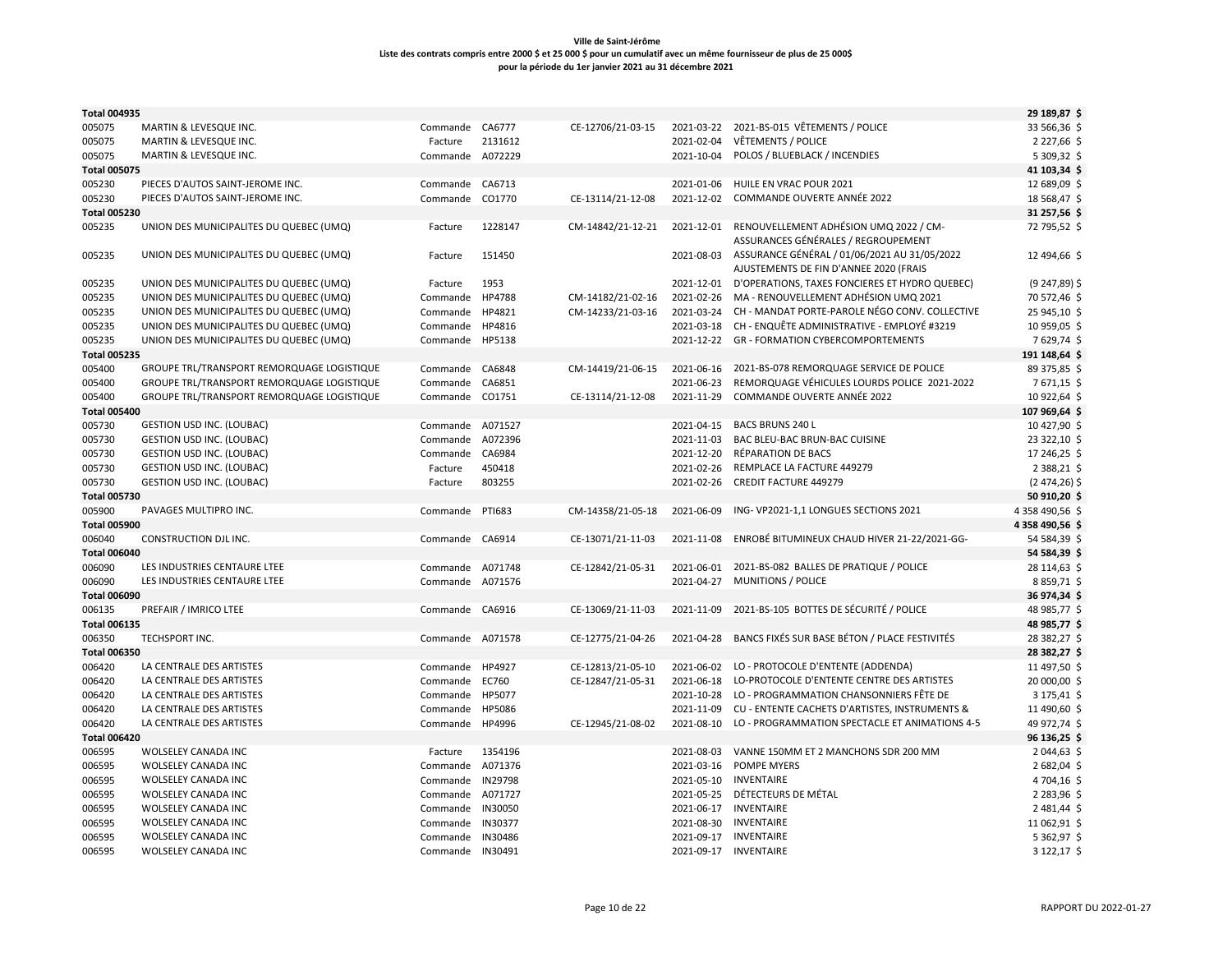| 006595                        | <b>WOLSELEY CANADA INC</b>                                     | Commande CO1790  |               | CE-13114/21-12-08 | 2021-12-06 | <b>COMMANDE OUVERTE ANNÉE 2022</b>                          | 13 797,02 \$                   |
|-------------------------------|----------------------------------------------------------------|------------------|---------------|-------------------|------------|-------------------------------------------------------------|--------------------------------|
| <b>Total 006595</b>           |                                                                |                  |               |                   |            |                                                             | 47 541,30 \$                   |
| 006720                        | LOCATION D'AUTOS ET CAMIONS DISCOUNT                           | Commande CA6817  |               | CE-12779/21-04-26 |            | 2021-04-27 2021-BS-018 LOCATION DE CAMIONNETTES POUR LES TP | 43 450,94 \$                   |
| 006720                        | LOCATION D'AUTOS ET CAMIONS DISCOUNT                           | Commande         | ME6968        |                   | 2021-01-14 | RÉPARATION                                                  | 3609,05                        |
| 006720                        | LOCATION D'AUTOS ET CAMIONS DISCOUNT                           | Commande         | CA6462-21     | CM-14180/21-02-16 |            | 2021-02-22 2020-BS-060 LOCATION DE VÉHICULES BANALISÉS      | 18 930,15 \$                   |
| 006720                        | LOCATION D'AUTOS ET CAMIONS DISCOUNT                           | Commande         | CA6800        |                   | 2021-04-16 | LOCATION D'UN VÉHICULE POUR LA VOIRIE                       | 3 3 3 5 , 10 \$                |
| 006720                        | LOCATION D'AUTOS ET CAMIONS DISCOUNT                           | Commande ME7593  |               |                   | 2021-04-29 | <b>LOCATION MINI FOURGONETTES</b>                           | 3 063,48 \$                    |
| <b>Total 006720</b>           |                                                                |                  |               |                   |            |                                                             | 72 388,72 \$                   |
|                               | RESEAU DE TRANSPORT METROPOLITAIN (RTM)                        |                  |               |                   |            |                                                             |                                |
| 006805                        | / EXO                                                          | Facture          | 1800010321    |                   |            | 2021-02-26 COMMANDE BILLETS TA                              | 5 372,32 \$                    |
|                               | RESEAU DE TRANSPORT METROPOLITAIN (RTM)                        |                  |               |                   |            |                                                             |                                |
| 006805                        | / EXO                                                          | Facture          | 1800010377    |                   | 2021-04-27 | <b>COMMANDE BILLETS TA</b>                                  | 2686,15\$                      |
|                               | RESEAU DE TRANSPORT METROPOLITAIN (RTM)                        |                  |               |                   |            |                                                             |                                |
| 006805                        | / EXO                                                          | Facture          | 5300001047    |                   |            | 2021-07-01 PERMISSION - EMPRISE BLAINVILLE ST-JÉRÔME        | 5 294,73 \$                    |
|                               | RESEAU DE TRANSPORT METROPOLITAIN (RTM)                        |                  |               |                   |            | ING-VP2020-1 PROTECTION FERROVIAIRE -                       |                                |
| 006805                        | /EXO                                                           | Commande         | <b>PTI655</b> |                   |            | 2021-02-22 TRAV.PAVAGE                                      | 7837,50 \$                     |
| <b>Total 006805</b>           |                                                                |                  |               |                   |            |                                                             | 21 190,70 \$                   |
| 007095                        | LA CAPITALE ASSURANCES GENERALES INC.                          | Commande         | HP4990        | CM-14475/21-07-13 | 2021-07-28 | GR - ASSURANCES DOMMAGES BLOC C                             | 129 083,25 \$                  |
| <b>Total 007095</b>           |                                                                |                  |               |                   |            |                                                             | 129 083,25 \$                  |
| 007260                        | <b>VORTEX SOLUTION</b>                                         | Commande         | CA6855        |                   | 2021-07-05 | HÉBERGEMENT/MAINTENANCE SITE WEB 2021-2022                  | 13 452,09 \$                   |
| 007260                        | <b>VORTEX SOLUTION</b>                                         | Commande         | DC4508        |                   | 2021-09-20 | PROGRAMMATION INTÉGRATION GESTION                           | 16 326,46                      |
| <b>Total 007260</b>           |                                                                |                  |               |                   |            |                                                             | 29 778,55 \$                   |
| 007285                        | BREBEUF MECANIQUE DE PROCEDE INC.                              | Commande A071213 |               |                   | 2021-02-05 | COUDES DE REFOULEMENT STATION POMPAGE JC                    | 3 608,32 \$                    |
| 007285                        | BREBEUF MECANIQUE DE PROCEDE INC.                              | Commande CA6901  |               | CM-14663/21-10-05 | 2021-10-18 | 2021-BS-096 FOURNITURE, MODIFICATION ET INSTALL             | 99 341,11 \$                   |
| <b>Total 007285</b>           |                                                                |                  |               |                   |            |                                                             | 102 949,43 \$                  |
| 007315                        | SUPERGRAVITY INCORPORATED                                      | Commande         | CA6845        | CE-12843/21-05-31 | 2021-06-09 | 2021-GG-009 CONTRAT DE SERVICE / LOGICIEL SUPERTE           | 26 410,53 \$                   |
| <b>Total 007315</b>           |                                                                |                  |               |                   |            |                                                             | 26 410,53 \$                   |
| 007365                        | GBI EXPERTS-CONSEILS INC.                                      | Commande PTI685  |               | CM-14361/21-05-18 | 2021-06-10 | ING-VP2020-43 BOUL. LAJEUNESSE OUEST                        | 762 341,74 \$                  |
| <b>Total 007365</b>           |                                                                |                  |               |                   |            |                                                             | 762 341,74 \$                  |
| 007420                        | BFL CANADA (BFL QC INC.) (B.F.LORENZETTI & ASSOCIES            | Commande         | HP4991        | CM-14475/21-07-13 | 2021-07-28 | <b>GR - ASSURANCES CYBER RISQUES</b>                        | 4 038,06 \$                    |
| 007420                        | BFL CANADA (BFL QC INC.) (B.F.LORENZETTI & ASSOCIES            | Commande         | HP4998        |                   | 2021-08-16 | <b>GR- ASSURANCES RESPONSABILITÉ CIVILE PARCS</b>           | 7 026,04                       |
| 007420                        | BFL CANADA (BFL QC INC.) (B.F.LORENZETTI & ASSOCIES            | Commande         | HP5096        |                   |            | 2021-11-16 GR - RENOUVELLEMENT FRAIS ASSURANCES CYBER       | 24 474,93 \$                   |
|                               | BFL CANADA (BFL QC INC.) (B.F.LORENZETTI & ASSOCIES            |                  |               |                   |            | ASSURANCES / RESPONSABILITÉ CIVILE ET                       |                                |
| 007420                        | INC.)                                                          | Facture          | 444595        |                   | 2021-06-30 | EXCÉDENTAIRE / PRIMES ET FRAIS D'ADMINISTRATION             | 11 386.01 \$                   |
| 007420                        | BFL CANADA (BFL QC INC.) (B.F.LORENZETTI & ASSOCIES            | Facture          | 478499        |                   | 2021-11-09 | ASSURANCE ACCIDENT 2021-2022                                | 3 567,50 \$                    |
| <b>Total 007420</b>           |                                                                |                  |               |                   |            |                                                             | 50 492,54 \$                   |
| 007470                        | LES IMPRIMES ADMINISTRATIFS CONTINUUM LTEE                     | Commande A071932 |               |                   | 2021-07-14 | CALEPINS DU POLICIER / GENDARMERIE                          | 2017,82 \$                     |
| 007470                        | LES IMPRIMES ADMINISTRATIFS CONTINUUM LTEE                     | Commande         | A072023       |                   |            | 2021-08-12 ENVELOPPE POUR AVIS DE JUGEMENT                  | 3521,11                        |
| 007470                        | LES IMPRIMES ADMINISTRATIFS CONTINUUM LTEE                     | Commande         | IN30578       |                   | 2021-10-07 | <b>INVENTAIRE</b>                                           | 9662,21                        |
| 007470                        | LES IMPRIMES ADMINISTRATIFS CONTINUUM LTEE                     | Commande         | A072555       |                   | 2021-12-02 | ENVELOPPES À FENÊTRE / COMPTE DE TAXES                      | 2 152,33 \$                    |
| 007470                        | LES IMPRIMES ADMINISTRATIFS CONTINUUM LTEE                     | Commande         | DC4551        |                   | 2021-12-21 | Nego (Émission de commande)                                 | 9 246,62 \$                    |
| 007470                        | LES IMPRIMES ADMINISTRATIFS CONTINUUM LTEE                     | Commande DC4552  |               |                   | 2021-12-21 | Nego (Émission de commande)                                 | 6 174,16 \$                    |
| <b>Total 007470</b>           |                                                                |                  |               |                   |            |                                                             | 32 774,25 \$                   |
|                               | CHAMBRE DE COMMERCE ET D'INDUSTRIE DE SAINT-<br>JEROME(CCISJM) |                  |               |                   |            | <b>BD - PROTOCOLE D'ENTENTE - SUBVENTION</b>                |                                |
| 007675                        | CHAMBRE DE COMMERCE ET D'INDUSTRIE DE SAINT-                   | Commande HP4843  |               | CM-14241/21-03-16 | 2021-04-07 | PROTOCOLE CCISJM - PROJET CAMPAGNE D'ACHAT                  | 20 000,00 \$                   |
|                               |                                                                |                  | EC809         | CM-14669/21-10-05 |            | LOCAL                                                       |                                |
| 007675                        | JEROME(CCISJM)                                                 | Commande         |               |                   | 2021-11-17 |                                                             | 362 487,50 \$                  |
| <b>Total 007675</b>           | AUTORITE REGIONALE DE TRANSPORT METROPOLITAIN                  |                  | 90004114      |                   |            | 2021-11-17 ACCÈS GRATUIT AUX SERVICES LOCAUX 2021           | 382 487,50 \$                  |
| 007715<br><b>Total 007715</b> |                                                                | Facture          |               |                   |            |                                                             | 249 342,00 \$<br>249 342,00 \$ |
| 007730                        | J. RENE LAFOND INC.                                            | Commande ME7069  |               |                   |            | 2021-02-08 ACHAT JUMPING JACK                               | 4455,28                        |
| 007730                        | J. RENE LAFOND INC.                                            | Commande         | ME7246        |                   |            | 2021-02-25 ACHAT FAUCHEUSE                                  | 17533,69\$                     |
| 007730                        | J. RENE LAFOND INC.                                            | Commande A072617 |               |                   |            | 2021-12-13 TRASH POMPE 3 "/AQUEDUC                          | 4631,19\$                      |
|                               |                                                                |                  |               |                   |            |                                                             |                                |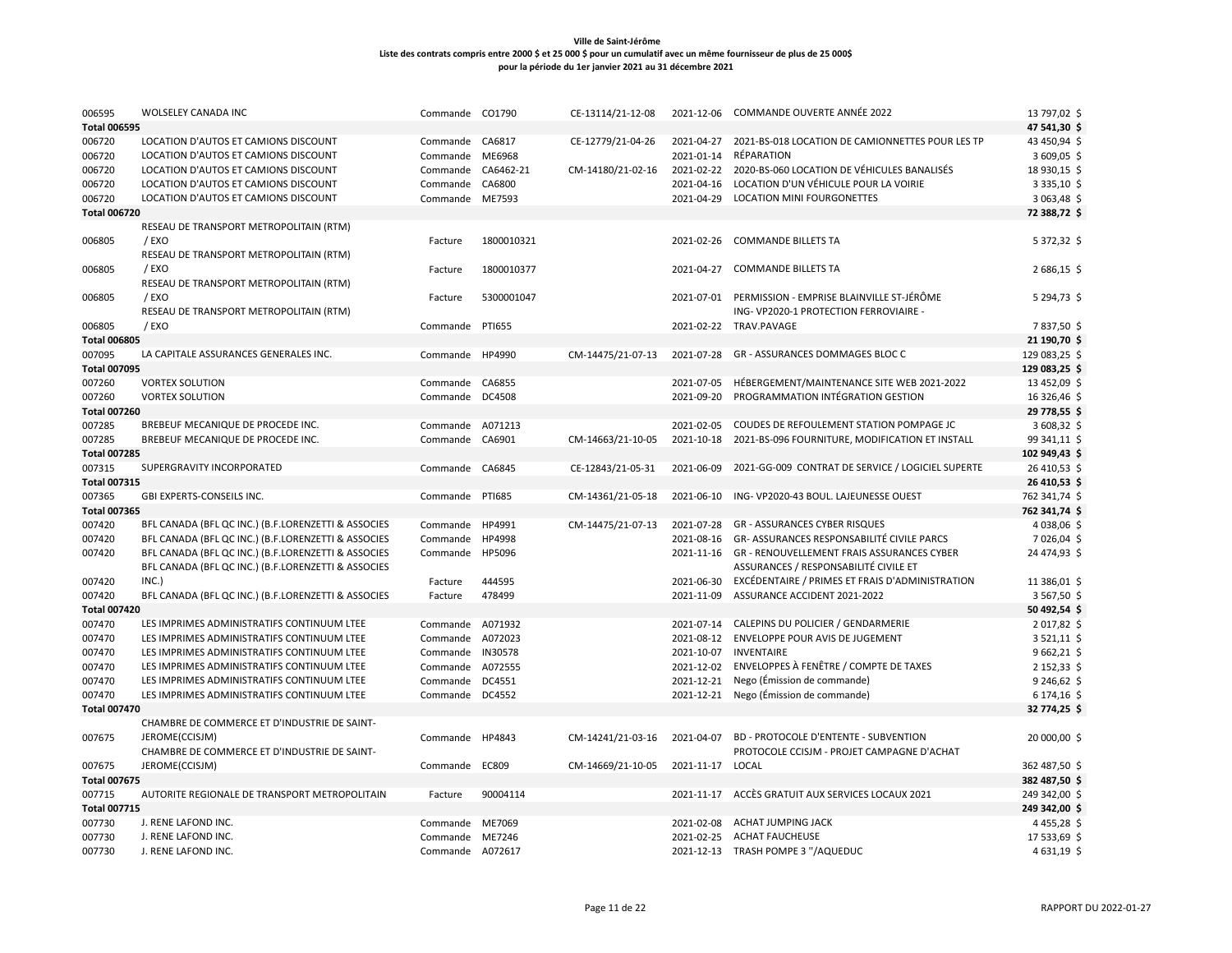| <b>Total 007730</b> |                                                    |                    |                      |                   |            |                                                      | 26 620,16 \$             |
|---------------------|----------------------------------------------------|--------------------|----------------------|-------------------|------------|------------------------------------------------------|--------------------------|
| 007945              | REGIE INTERMUNICIPALE DU PARC REGIONAL DE LA R.D.N | Commande CA6797    |                      | CM-14243/21-03-16 | 2021-04-13 | ACCÈS SANS FRAIS AU PARC                             | 145 130,00 \$            |
| 007945              | REGIE INTERMUNICIPALE DU PARC REGIONAL DE LA R.D.N | Commande HP5043    |                      | CM-14495/21-07-13 | 2021-09-29 | LO - ACCÈS JOURNALIER SANS FRAIS AU PRRDN            | 70 990,00 \$             |
| <b>Total 007945</b> |                                                    |                    |                      |                   |            |                                                      | 216 120,00 \$            |
| 008045              | SOCIETE CANADIENNE DES POSTES                      | Commande DC4538    |                      |                   | 2021-11-17 | POSTE-LETTRES / ÉLECTIONS 2021                       | 40 425,49 \$             |
| 008045              | SOCIETE CANADIENNE DES POSTES                      | Facture            | 9775984057           |                   | 2021-04-26 | <b>COURRIER DE QUARTIER</b>                          | 5 105,87 \$              |
| 008045              | SOCIETE CANADIENNE DES POSTES                      | Facture            | 9783669036           |                   | 2021-06-21 | <b>COURRIER DE QUARTIER</b>                          | 5 5 5 6, 9 2 \$          |
| 008045              | SOCIETE CANADIENNE DES POSTES                      | Commande           | DC4478               |                   | 2021-03-29 | DISTRIBUTION DU BULLETIN MUNICIPALE LA CITÉ          | 5 566,62 \$              |
| 008045              | SOCIETE CANADIENNE DES POSTES                      | Commande           | DC4532               |                   | 2021-11-12 | <b>COURRIER CARTIER</b>                              | 6441,72\$                |
| <b>Total 008045</b> |                                                    |                    |                      |                   |            |                                                      | 63 096,62 \$             |
| 008420              | BANQUE NATIONALE DU CANADA & MASTER CARD           | Commande CA6723    |                      | CE-12605/20-12-21 | 2021-01-19 | LIBRARY IDEAS / LICENCE / RESS.NUM / FREEGAL MUSIC   | 6 170,38 \$              |
| 008420              | BANQUE NATIONALE DU CANADA & MASTER CARD           | Commande A071153   |                      |                   | 2021-01-22 | LENOVO ORDINATEUR PORTABLE LENOVO LEGION             | 2 265,00 \$              |
| 008420              | BANQUE NATIONALE DU CANADA & MASTER CARD           | Commande A071156   |                      |                   | 2021-01-22 | ORDINATEURS PORTABLES LENOVO                         | 6 155,71 \$              |
| 008420              | BANQUE NATIONALE DU CANADA & MASTER CARD           | Commande CA6751    |                      |                   |            | 2021-02-01 LICENCES ZOOM                             | 19 971,18 \$             |
| 008420              | BANQUE NATIONALE DU CANADA & MASTER CARD           | Commande A071247   |                      |                   | 2021-02-16 | <b>BLUEBEAM</b>                                      | 2690,70\$                |
| 008420              | BANQUE NATIONALE DU CANADA & MASTER CARD           | Commande CA6760    |                      |                   |            | 2021-02-22 CHIWATER / LICENCE / PCSWMM/ INGÉNIERIE   | 4 277,07 \$              |
| 008420              | BANQUE NATIONALE DU CANADA & MASTER CARD           | Commande A071496   |                      |                   | 2021-04-08 | LICENCES ABOBE ACROBAT STANDARD 2020 / FRANÇAIS      | 13 356,01 \$             |
| 008420              | BANQUE NATIONALE DU CANADA & MASTER CARD           | Commande A071558   |                      |                   | 2021-04-22 | BEST BUY ORDINATEUR PORTABLE / CULTURE               | 2 185,43 \$              |
| 008420              | BANQUE NATIONALE DU CANADA & MASTER CARD           | Commande A071596   |                      |                   | 2021-05-04 | COTISATION ANNUELLE / BARREAU / ME NICOLAS           | 2 343,69 \$              |
| 008420              | BANQUE NATIONALE DU CANADA & MASTER CARD           | Commande A071643   |                      |                   | 2021-05-10 | PC-CANADA 2105101941 / CONNECTEURS                   | 2 345,66 \$              |
| 008420              | BANQUE NATIONALE DU CANADA & MASTER CARD           | Commande A071738   |                      |                   | 2021-05-27 | CARTE CRÉDIT/ POND PRO CANADA                        | 2009,70\$                |
| 008420              | BANQUE NATIONALE DU CANADA & MASTER CARD           | Commande A071766   |                      |                   | 2021-06-03 | RENOUVELLEMENT / CONFLUENCE                          | 3 604,63 \$              |
| 008420              | BANQUE NATIONALE DU CANADA & MASTER CARD           | Commande A071772   |                      |                   | 2021-06-04 | APPLE / W733523034 / I'PADS                          | 2 066,10 \$              |
| 008420              | BANQUE NATIONALE DU CANADA & MASTER CARD           | Commande CA6849    |                      |                   | 2021-06-17 | ACCÈS EN LIGNE / NORMES NFPA                         | 2 150,13 \$              |
| 008420              | BANQUE NATIONALE DU CANADA & MASTER CARD           | Commande A071953   |                      |                   | 2021-07-22 | HELLY HANSEN / SACS DE TRANSPORT / INCENDIES         | 3 569,21 \$              |
|                     | BANQUE NATIONALE DU CANADA & MASTER CARD           | Commande A072001-1 |                      |                   | 2021-09-01 | TUILES ACCOUSTIQUES                                  |                          |
| 008420<br>008420    | BANQUE NATIONALE DU CANADA & MASTER CARD           | Commande A072172   |                      |                   | 2021-09-16 | ADOBE ACROBAT STANDARD 2020 / FRANÇAIS               | 2 081,06 \$<br>2059,73\$ |
| 008420              |                                                    | Commande A072183   |                      |                   |            | 2021-09-21 BAS DE SOUS-VÊTEMENT / INCENDIES          | 2835,54\$                |
|                     | BANQUE NATIONALE DU CANADA & MASTER CARD           |                    |                      |                   |            |                                                      |                          |
| 008420              | BANQUE NATIONALE DU CANADA & MASTER CARD           | Commande A072202   |                      | CE-12962/21-08-18 | 2021-09-27 | SMARTSHEET                                           | 8 968,05 \$              |
| 008420              | BANQUE NATIONALE DU CANADA & MASTER CARD           | Commande A072244   |                      |                   | 2021-10-06 | MINI-CRAYON DE PLOMB                                 | 2 2 1 3, 2 7 \$          |
| 008420              | BANQUE NATIONALE DU CANADA & MASTER CARD           | Commande A072266   |                      |                   | 2021-10-13 | LICENCES (17) / BLUEBEAM                             | 8740,14\$                |
| 008420              | BANQUE NATIONALE DU CANADA & MASTER CARD           | Commande A072363   |                      |                   | 2021-10-28 | HELLY HANSEN LIFA MERINO MIDWEIGHT CREW /            | 3024,57\$                |
| 008420              | BANQUE NATIONALE DU CANADA & MASTER CARD           | Commande A072484   |                      |                   | 2021-11-18 | APPLE I'PHONE 13 MAX PRO / MAIRE                     | 2 138,88 \$              |
|                     |                                                    |                    |                      |                   |            | RELEVE MASTERCARD AU 15-01-2021 /                    |                          |
| 008420              | BANQUE NATIONALE DU CANADA & MASTER CARD           | Facture            | 2817/210115-I/COM-21 |                   |            | 2021-01-15 COMMUNICATIONS / PORTION 2021             | 2 274,41 \$              |
|                     |                                                    |                    |                      |                   |            | RELEVE MASTERCARD AU 15-01-2021 / INFORMATIQUE       |                          |
| 008420              | BANQUE NATIONALE DU CANADA & MASTER CARD           | Facture            | 2817/210115-I/TI-21  |                   |            | 2021-01-15 / PORTION 2021                            | 2 104,84 \$<br>3675,15\$ |
| 008420              | BANQUE NATIONALE DU CANADA & MASTER CARD           | Facture            | 2817/210215-I/COM    |                   | 2021-02-15 | RELEVE MASTERCARD AU 15-02-2021 /                    |                          |
| 008420              | BANQUE NATIONALE DU CANADA & MASTER CARD           | Facture            | 2817/210215-I/PO     |                   |            | 2021-02-15 RELEVÉ MASTERCARD AU 15-02-2021 / POLICE  | 3011,11\$                |
| 008420              | BANQUE NATIONALE DU CANADA & MASTER CARD           | Facture            | 2817/210315-I/AP2    |                   | 2021-03-15 | RELEVÉ MASTERCARD AU 15-03-2021 / APPRO.2            | 4419,51\$                |
| 008420              | BANQUE NATIONALE DU CANADA & MASTER CARD           | Facture            | 2817/210315-I/COM    |                   | 2021-03-15 | RELEVE MASTERCARD AU 15-03-2021 /                    | 5 409,77 \$              |
| 008420              | BANQUE NATIONALE DU CANADA & MASTER CARD           | Facture            | 2817/210415-I/COM    |                   | 2021-04-15 | RELEVE MASTERCARD AU 15-04-2021 /                    | 5758,15\$                |
| 008420              | BANQUE NATIONALE DU CANADA & MASTER CARD           | Facture            | 2817/210415-I/TP     |                   | 2021-04-15 | RELEVE MASTERCARD AU 15-04-2021 / TRAVAUX            | 2 210,96 \$              |
| 008420              | BANQUE NATIONALE DU CANADA & MASTER CARD           | Facture            | 2817/210514-I/COM    |                   | 2021-05-14 | RELEVE MASTERCARD AU 14-05-2021 /                    | 6796,60\$                |
| 008420              | BANQUE NATIONALE DU CANADA & MASTER CARD           | Facture            | 2817/210514-I/PO     |                   | 2021-05-14 | RELEVÉ MASTERCARD AU 14-05-2021 / POLICE             | 5 187,77 \$              |
| 008420              | BANQUE NATIONALE DU CANADA & MASTER CARD           | Facture            | 2817/210615-I/COM    |                   | 2021-06-15 | RELEVE MASTERCARD AU 15-06-2021 /                    | 5 714,02 \$              |
| 008420              | BANQUE NATIONALE DU CANADA & MASTER CARD           | Facture            | 2817/210715-I/AP2    |                   | 2021-07-15 | RELEVÉ MASTERCARD AU 15-07-2021 / APPRO.2            | 2 141,72 \$              |
| 008420              | BANQUE NATIONALE DU CANADA & MASTER CARD           | Facture            | 2817/210715-I/LO     |                   | 2021-07-15 | RELEVÉ MASTERCARD AU 15-07-2021 / LOISIRS            | 4 3 60, 29 \$            |
| 008420              | BANQUE NATIONALE DU CANADA & MASTER CARD           | Facture            | 2817/210715-I/PO     |                   | 2021-07-15 | RELEVÉ MASTERCARD AU 15-07-2021 / POLICE             | 4 3 5 1 , 44 \$          |
| 008420              | BANQUE NATIONALE DU CANADA & MASTER CARD           | Facture            | 2817/210813-I/Q50    |                   | 2021-08-13 | RELEVE MASTERCARD AU 13-08-2021 / QUARTIER 50+       | 2 717,34 \$              |
| 008420              | BANQUE NATIONALE DU CANADA & MASTER CARD           | Facture            | 2817/210813-I/TP     |                   | 2021-08-13 | RELEVE MASTERCARD AU 13-08-2021 / TRAVAUX            | 5 101,52 \$              |
| 008420              | BANQUE NATIONALE DU CANADA & MASTER CARD           | Facture            | 2817/211015-I/BIB    |                   | 2021-10-15 | RELEVÉ MASTERCARD AU 15-10-2021 / BIBLIOTHÈQUE       | 2654,55\$                |
| 008420              | BANQUE NATIONALE DU CANADA & MASTER CARD           | Facture            | 2817/211015-I/TP     |                   |            | 2021-10-15 RELEVÉ MASTERCARD AU 15-10-2021 / TRAVAUX | 5997,58\$                |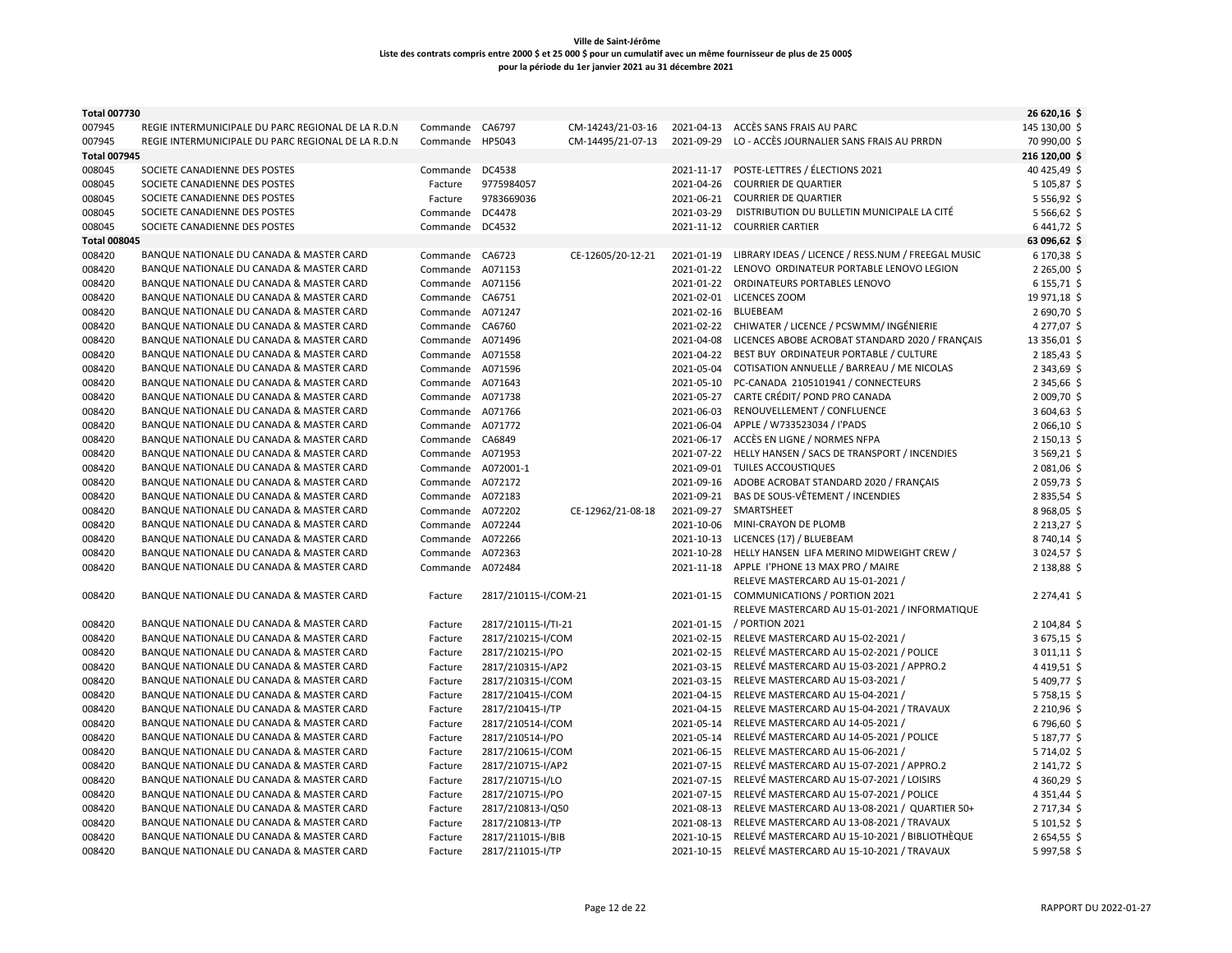| 008420              | BANQUE NATIONALE DU CANADA & MASTER CARD       | Facture          | 2817/211015-I/UR  |                                   | 2021-10-15 | RELEVÉ MASTERCARD AU 15-10-2021 / URBANISME                 | 2 402,62 \$     |
|---------------------|------------------------------------------------|------------------|-------------------|-----------------------------------|------------|-------------------------------------------------------------|-----------------|
| 008420              | BANQUE NATIONALE DU CANADA & MASTER CARD       | Facture          | 2817/211115-I/COM |                                   | 2021-11-15 | RELEVÉ MASTERCARD AU 15-11-2021 /                           | 3645,27\$       |
| 008420              | BANQUE NATIONALE DU CANADA & MASTER CARD       | Facture          | 2817/211115-I/LO  |                                   |            | 2021-11-15 RELEVE MASTERCARD AU 15-11-2021 / LOISIRS        | 3 490,45 \$     |
| 008420              | BANQUE NATIONALE DU CANADA & MASTER CARD       | Facture          | 2817/211115-I/TP  |                                   | 2021-11-15 | RELEVÉ MASTERCARD AU 15-11-2021 / TRAVAUX                   | 5867,41\$       |
| <b>Total 008420</b> |                                                |                  |                   |                                   |            |                                                             | 196 514,32 \$   |
| 008425              | SAGIE, GEOGRAPHES-CONSEILS INC.                | Commande         | PTI706            |                                   | 2021-07-28 | VP2022-7 PARC COTE-DALHOUSIE-ETUDE ECOLOGIQUE               | 2471,96 \$      |
| 008425              | SAGIE, GEOGRAPHES-CONSEILS INC.                | Commande         | PTI710            |                                   | 2021-08-04 | ING - REFECTION DE LA PRISE D'EAU VSJ                       | 23 914,82 \$    |
| <b>Total 008425</b> |                                                |                  |                   |                                   |            |                                                             | 26 386,78 \$    |
| 008510              | MARTECH SIGNALISATION INC.                     | Commande IN29435 |                   | CM-13855/20-08-25                 | 2021-03-10 | INVENTAIRE                                                  | 4 9 34, 67 \$   |
| 008510              | MARTECH SIGNALISATION INC.                     | Commande         | IN29476           | CM-13855/20-08-25                 | 2021-03-17 | <b>INVENTAIRE</b>                                           | 2488,65 \$      |
| 008510              | MARTECH SIGNALISATION INC.                     | Commande IN29741 |                   | CM-13855/20-08-25                 | 2021-05-03 | <b>INVENTAIRE</b>                                           | 2766,99 \$      |
| 008510              | MARTECH SIGNALISATION INC.                     | Commande         | <b>IN29878</b>    | CM-13855/20-08-25                 | 2021-05-21 | <b>INVENTAIRE</b>                                           | 7432,40 \$      |
| 008510              | MARTECH SIGNALISATION INC.                     | Commande IN30037 |                   | CM-13855/20-08-25                 |            | 2021-06-17 INVENTAIRE                                       | 6495,19 \$      |
| 008510              | MARTECH SIGNALISATION INC.                     | Commande         | IN30073           | CM-13855/20-08-25                 | 2021-06-21 | <b>INVENTAIRE</b>                                           | 2501,57\$       |
| 008510              | MARTECH SIGNALISATION INC.                     | Commande         | IN30161           | CM-13855/20-08-25                 | 2021-07-09 | INVENTAIRE                                                  | 5 693,86 \$     |
| 008510              | MARTECH SIGNALISATION INC.                     | Commande         | IN30282           | CM-13855/20-08-25                 | 2021-08-10 | INVENTAIRE                                                  | 2539,46\$       |
| 008510              | MARTECH SIGNALISATION INC.                     | Commande         | IN30356           | CM-13855/20-08-25                 | 2021-08-25 | <b>INVENTAIRE</b>                                           | 2737,37 \$      |
| 008510              | MARTECH SIGNALISATION INC.                     | Commande         | IN30361           | CM-13855/20-08-25                 |            | 2021-08-26 INVENTAIRE                                       | 3979,86 \$      |
| 008510              | MARTECH SIGNALISATION INC.                     | Commande         | IN30605           | CM13855/20-08-25                  | 2021-10-15 | INVENTAIRE                                                  | 6 296,49 \$     |
| 008510              | MARTECH SIGNALISATION INC.                     | Commande         | IN30719           | CM-13855/20-08-25                 | 2021-11-10 | <b>INVENTAIRE</b>                                           | 6857,67\$       |
| 008510              | MARTECH SIGNALISATION INC.                     | Commande         | CA6985            |                                   | 2021-12-20 | COMMANDE TAMPON PANNEAUX DE SIGNALISATION                   | 17 246,25 \$    |
| <b>Total 008510</b> |                                                |                  |                   |                                   |            |                                                             | 71970,43\$      |
| 008655              | <b>ENTREPRISES R. HOSKINS</b>                  | Commande A071453 |                   |                                   | 2021-03-31 | ENLEVEMENT DE LA NEIGE/SOUS POSTE CAMIONNAGE                | 13 183,90 \$    |
| 008655              | <b>ENTREPRISES R. HOSKINS</b>                  | Commande PTI694  |                   |                                   | 2021-06-16 | ING-VP2017-7,1 ENGAZON.RUE                                  | 24 540,26 \$    |
| <b>Total 008655</b> |                                                |                  |                   |                                   |            |                                                             | 37 724,16 \$    |
| 008785              | ENGLOBE CORP.                                  | Commande         | <b>PTI680</b>     | CE-12587/20-12-14                 | 2021-05-25 | ING-VP2021-2,1 TRAV. BOUCLAGE AQUED RUE                     | 24 997,29 \$    |
| 008785              | ENGLOBE CORP.                                  | Commande CA6939  |                   | CE-13113/21-12-08                 | 2021-12-13 | SUIVI ANNUEL FONTES EAUX SOUTERRAINES 2022                  | 20 934,67 \$    |
|                     |                                                |                  |                   |                                   |            | CE-12180/20-03-02/ ST-JEROME PROLONGEMENT RUE               |                 |
| 008785              | ENGLOBE CORP.                                  | Facture          | 00035817          |                                   | 2021-04-19 | CLAUDE-AUDY - 1ER MARS AU 15 AVRIL                          | 2 138,54 \$     |
| <b>Total 008785</b> |                                                |                  |                   |                                   |            |                                                             | 48 070,50 \$    |
| 008820              | SIGNEL SERVICES INC.                           | Commande A071378 |                   |                                   | 2021-03-17 | KITS DE CADENASSAGE/DANIEL MAILHOT                          | 20 667,92 \$    |
| 008820              | SIGNEL SERVICES INC.                           | Commande         | A071984           |                                   | 2021-07-30 | LOCATION / CLÔTURES ANTI-ÉMEUTES ET DE CHANTIER             | 6945,34\$       |
| 008820              | SIGNEL SERVICES INC.                           | Commande A072603 |                   |                                   | 2021-12-13 | KIT DE BOUCHONS CADENASSAGE/AQUEDUC                         | 15 243,39 \$    |
| <b>Total 008820</b> |                                                |                  |                   |                                   |            |                                                             | 42 856,65 \$    |
| 009030              | ACCESSOIRES OUTILLAGE LTEE                     | Commande ME7890  |                   |                                   | 2021-07-09 | UNITÉ 1069 - PIÈCES                                         | 2841,31\$       |
| 009030              | ACCESSOIRES OUTILLAGE LTEE                     | Commande         | IN30499           |                                   | 2021-09-23 | <b>INVENTAIRE</b>                                           | $2522,55$ \$    |
| 009030              | ACCESSOIRES OUTILLAGE LTEE                     | Commande         | IN30633           |                                   | 2021-10-22 | <b>INVENTAIRE</b>                                           | 2 202,92 \$     |
| 009030              | ACCESSOIRES OUTILLAGE LTEE                     | Commande         | ME8297            |                                   | 2021-11-11 | UNITÉ 1069 - MOTEUR DE FAN                                  | 3 392,33 \$     |
| 009030              | ACCESSOIRES OUTILLAGE LTEE                     | Commande ME7265  |                   | CM-14181/21-02-16                 | 2021-03-01 | 2020-BS-081                                                 | 246 016,61 \$   |
| <b>Total 009030</b> |                                                |                  |                   |                                   |            |                                                             | 256 975,72 \$   |
| 009115              | TECHNO FEU INC.                                | Commande ME7590  |                   |                                   |            | 2021-04-28 UNITÉ 751 - TESTS POMPE ET ECHELLE ET REPARATION | 12 777,18 \$    |
| 009115              | TECHNO FEU INC.                                | Commande ME7692  |                   |                                   |            | 2021-05-31 UNITÉ I-1016 - TESTS POMPE ET ÉCHELLE            | 10 259,59 \$    |
| 009115              | TECHNO FEU INC.                                | Commande         | ME8030            |                                   | 2021-08-13 | UNITÉ I-0514 (744) - ACTUATEUR                              | 2 3 3 3 , 60 \$ |
| 009115              | TECHNO FEU INC.                                | Commande         | ME8063            |                                   | 2021-09-10 | UNITÉ I-1218 (711) - TEST ET TRAVAUX POMPE                  | 6462,88\$       |
| 009115              | TECHNO FEU INC.                                | Commande         | ME8072            |                                   | 2021-09-23 | UNITÉ I-0514 (744) TEST POMPE INSPECTION ET REPARA          | 10 455,27 \$    |
| 009115              | TECHNO FEU INC.                                | Commande         | ME8293            |                                   | 2021-11-10 | UNITÉ I-0715 (745) - TEST POMPE ET RÉPARATIONS              | 6408,99\$       |
| 009115              | TECHNO FEU INC.                                | Commande ME8294  |                   |                                   | 2021-11-10 | UNITÉ I-9611 (713) - TESTE POMPE ET RÉPARATION              | 3 194,98 \$     |
| <b>Total 009115</b> |                                                |                  |                   |                                   |            |                                                             | 51 892,49 \$    |
| 009370              | SOUS-POSTE DE CAMIONNAGE EN VRAC DE TERREBONNE | Commande         | CA6730            | CM-14214/21-01-19                 | 2021-01-25 | TRANSPORT NEIGE 2020-2021 ET 2021-2022/2020-GG-             | 845 165,87 \$   |
| 009370              | SOUS-POSTE DE CAMIONNAGE EN VRAC DE TERREBONNE | Commande CA6892  |                   | CM-14660/21-10-05                 | 2021-10-12 | (2022-GG-002) TRANSPORT DE LA NEIGE 2021-2022               | 974 973,73 \$   |
| <b>Total 009370</b> |                                                |                  |                   |                                   |            |                                                             | 1820 139,60 \$  |
|                     | PRODUITS CHIMIQUES CHEMTRADE CANADA LTEE       |                  |                   |                                   |            | 2021-BS-079/PRODUIT CHIMIQUE EAU POTABLE 2022-              |                 |
| 009505              | (GENERAL CHEMICAL)                             | Commande CA6993  |                   | CM-14826/21-12-21 2021-12-22 2023 |            |                                                             | 815 402,72 \$   |
|                     |                                                |                  |                   |                                   |            |                                                             |                 |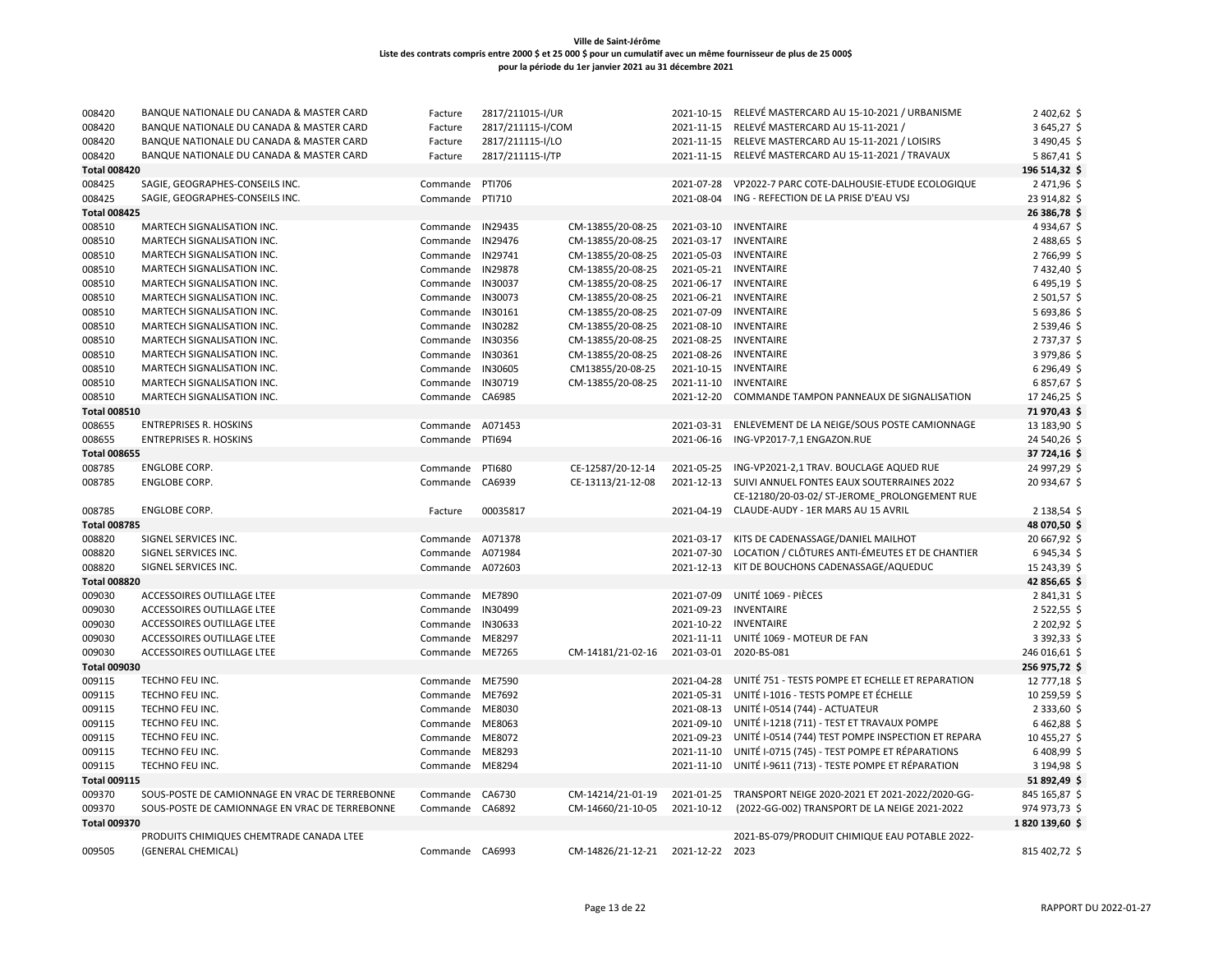| <b>Total 009505</b> |                                                                              |                              |               |                   |                       |                                                                         | 815 402,72 \$            |
|---------------------|------------------------------------------------------------------------------|------------------------------|---------------|-------------------|-----------------------|-------------------------------------------------------------------------|--------------------------|
| 009750              | LBB STRATEGIES / LBB CONSULTANT INC.                                         | Commande PTI705              |               | CM-14480/21-07-13 |                       | 2021-07-21 ING-VP2021-4,1 ING-HON.SURV.TRAV. TERRAINS                   | 74 733,75 \$             |
| <b>Total 009750</b> |                                                                              |                              |               |                   |                       |                                                                         | 74 733,75 \$             |
| 009765              | SODROX CHEMICALS LTD.                                                        | Commande CA6948              |               | CE-13115/21-12-08 | 2021-12-14            | 2021-BS-033/ACIDE CHLORHYDRIQUE EAU POTABLE 22-                         | 28 686,26 \$             |
| <b>Total 009765</b> |                                                                              |                              |               |                   |                       |                                                                         | 28 686,26 \$             |
| 009800              | ALARME MIRABEL INC.                                                          | Commande DC4463              |               |                   | 2021-01-08            | <b>ALARME INTRUSION</b>                                                 | 6741,44\$                |
| 009800              | ALARME MIRABEL INC.                                                          | Commande                     | CA6750        |                   | 2021-01-28            | SERVICE ALARMES BÂTIMENTS 2021                                          | 16 549,04 \$             |
| 009800              | ALARME MIRABEL INC.                                                          | Commande                     | A071202       |                   | 2021-02-03            | MISE À NIVEAU DU SYSTÈME INCENDI CASERNE EST                            | 5 3 3 2 , 3 9 \$         |
| 009800              | ALARME MIRABEL INC.                                                          | Commande DC4514              |               |                   | 2021-10-04            | INSTALLATION D'UN ALARME ÉGLISE STE-PAULE                               | 4786,88 \$               |
| <b>Total 009800</b> |                                                                              |                              |               |                   |                       |                                                                         | 33 409,75 \$             |
| 009895              | MARCEL BARIL LTEE                                                            | Commande IN29739             |               |                   | 2021-05-03            | INVENTAIRE                                                              | 5497,43 \$               |
| 009895              | MARCEL BARIL LTEE                                                            | Commande                     | IN30085       |                   | 2021-06-23            | <b>INVENTAIRE</b>                                                       | 3700,50 \$               |
| 009895              | <b>MARCEL BARIL LTEE</b>                                                     | Commande                     | IN30285       |                   | 2021-08-11 INVENTAIRE |                                                                         | $2113,52$ \$             |
| 009895              | <b>MARCEL BARIL LTEE</b>                                                     | Commande                     | IN30311       |                   | 2021-08-16            | <b>INVENTAIRE</b>                                                       | 2739,46 \$               |
| 009895              | MARCEL BARIL LTEE                                                            | Commande                     | IN30638       |                   | 2021-10-25            | INVENTAIRE                                                              | 5 006,34 \$              |
| 009895              | <b>MARCEL BARIL LTEE</b>                                                     | Commande                     | IN30675       |                   | 2021-11-01            | <b>INVENTAIRE</b>                                                       | 2 135,25 \$              |
| 009895              | <b>MARCEL BARIL LTEE</b>                                                     | Commande                     | IN30713       |                   | 2021-11-09            | <b>INVENTAIRE</b>                                                       | 2830,72\$                |
| 009895              | <b>MARCEL BARIL LTEE</b>                                                     | Commande                     | IN30963       |                   | 2021-12-16            | <b>INVENTAIRE</b>                                                       | 4 139,67 \$              |
| <b>Total 009895</b> |                                                                              |                              |               |                   |                       |                                                                         | 28 162,89 \$             |
| 010055              | CAN-EXPLORE INC.                                                             | Commande DC4477              |               |                   | 2021-03-22 NETTOYAGE  |                                                                         | 3851,66\$                |
| 010055              | CAN-EXPLORE INC.                                                             | Commande                     | PTI712        |                   | 2021-08-17            | ING - REFECTION DES INFRA. DIVERSES RUES-VP2019-9                       | 8750,41 \$               |
| 010055              | CAN-EXPLORE INC.                                                             | Commande                     | A072110       |                   | 2021-08-31            | NETTOYAGE DE RÉSERVOIR D'EAU POTABLE ROBOT                              | 16 096,50 \$             |
| 010055              | CAN-EXPLORE INC.                                                             | Facture                      | 4801          |                   | 2021-02-26            | NETTOYAGE DE CONDUITES D'ÉGOUT                                          | 2 2 8 5 , 1 3 \$         |
| <b>Total 010055</b> |                                                                              |                              |               |                   |                       |                                                                         | 30 983,70 \$             |
| 010305              | CONSTRUCTION VERT DURE INC.                                                  | Commande                     | <b>PTI688</b> | CM-14359/21-05-18 | 2021-06-10            | ING-VP2020-3,2 AMEN.SENTIER PILOTIS&ABRI 4                              | 538 887,82 \$            |
| <b>Total 010305</b> |                                                                              |                              |               |                   |                       |                                                                         | 538 887,82 \$            |
| 010345              | PG SOLUTIONS INC. (LOGICIELS PREMIERES LIGNES)                               | Commande A072556             |               | CM-14735/21-11-23 | 2021-12-02            | ACHAT ET MISE EN ROUTE / LOGICIEL PTI                                   | 23 872,26 \$             |
| 010345              | PG SOLUTIONS INC. (LOGICIELS PREMIERES LIGNES)                               | Commande                     | CA6943        | CE-13113/21-12-08 | 2021-12-13            | HÉBERGEMENT / PORTAIL / JUGE ET PROCUREUR                               | 3 5 88, 37 \$            |
| 010345              | PG SOLUTIONS INC. (LOGICIELS PREMIERES LIGNES)                               | Commande                     | CA6944        | CE-13113/21-12-08 | 2021-12-13            | E-ACCEPT / DROIT MENSUEL D'UTILISATION / PASSERELL                      | 17 579,69 \$             |
| 010345              | PG SOLUTIONS INC. (LOGICIELS PREMIERES LIGNES)                               | Commande                     | CA6971        | CE-13132/21-12-16 |                       | 2021-12-17 2021-GG-015 PORTAIL DES FOURNISSEURS                         | 14 671,95 \$             |
| <b>Total 010345</b> |                                                                              |                              |               |                   | 2021-01-27            |                                                                         | 59 712,27 \$             |
| 010600              | DUCHARME & FILS /8468311 CANADA INC.<br>DUCHARME & FILS /8468311 CANADA INC. | Commande A071165             |               |                   | 2021-02-02            | TROUSSE DE MACHOIRES PRESS MILWAUKEE                                    | 3 3 5 6, 1 2 \$          |
| 010600              | DUCHARME & FILS /8468311 CANADA INC.                                         | Commande<br>Commande A071312 | A071189       |                   | 2021-03-02            | ITEMS DE PLOMBERIE POUR USINE<br>BACK FLOW ANTI RETOUR/MARC DESAULNIERS | 3 244,07 \$<br>2652,47\$ |
| 010600<br>010600    | DUCHARME & FILS /8468311 CANADA INC.                                         | Commande A071315             |               |                   | 2021-03-03            | <b>GATE VALVE</b>                                                       | 2 179,06 \$              |
| 010600              | DUCHARME & FILS /8468311 CANADA INC.                                         | Commande A071731             |               |                   | 2021-05-26            | PARC BOUVRETTE QUINCAILLERIE                                            | 2 3 5 3 , 0 3 \$         |
| 010600              | DUCHARME & FILS /8468311 CANADA INC.                                         | Commande A071997             |               |                   | 2021-08-05            | POMPE                                                                   | 2 036,70 \$              |
| 010600              | DUCHARME & FILS /8468311 CANADA INC.                                         | Commande                     | A072174       |                   | 2021-09-17            | MATÉRIEL DE PLOMBERIE                                                   | 2 3 5 7 , 19 \$          |
| 010600              | DUCHARME & FILS /8468311 CANADA INC.                                         | Commande CO1744              |               | CE-13114/21-12-08 | 2021-11-29            | COMMANDE OUVERTE ANNÉE 2022                                             | 24 949,58 \$             |
| <b>Total 010600</b> |                                                                              |                              |               |                   |                       |                                                                         | 43 128,22 \$             |
| 010610              | DISTRIBUTIONS BASS INC.                                                      | Commande                     | ME6887        |                   |                       | 2021-01-06 STOCK FITTINGS                                               | 2 158,97 \$              |
| 010610              | DISTRIBUTIONS BASS INC.                                                      | Commande ME6980              |               |                   | 2021-01-14            | <b>STOCK - BOYAU</b>                                                    | 4 130,78 \$              |
| 010610              | DISTRIBUTIONS BASS INC.                                                      | Commande                     | ME7442        |                   |                       | 2021-04-12 STOCK - BOYAU HYDRAULIQUE                                    | 2 121,29 \$              |
| 010610              | DISTRIBUTIONS BASS INC.                                                      | Commande                     | ME7960        |                   | 2021-07-29            | <b>STOCK - FITTINGS</b>                                                 | 2 403,86 \$              |
| 010610              | DISTRIBUTIONS BASS INC.                                                      | Commande                     | CO1743        | CE-13114/21-12-08 | 2021-11-29            | COMMANDE OUVERTE ANNÉE 2022                                             | 24 144,77 \$             |
| <b>Total 010610</b> |                                                                              |                              |               |                   |                       |                                                                         | 34 959,67 \$             |
| 010705              | AON PARIZEAU INC.                                                            | Commande                     | HP4987        | CM-14475/21-07-13 | 2021-07-27            | <b>GR - ASSURANCES DOMMAGES BLOC A</b>                                  | 64 092,07 \$             |
| 010705              | AON PARIZEAU INC.                                                            | Commande HP4989              |               | CM-14475/21-07-13 | 2021-07-28            | <b>GR - ASSURANCES DOMMAGES BLOC B</b>                                  | 50 001,75 \$             |
| <b>Total 010705</b> |                                                                              |                              |               |                   |                       |                                                                         | 114 093,82 \$            |
| 010720              | LAURIN, LAURIN (1991) INC.                                                   | Commande CA5740-21           |               | CM-14122/21-01-19 | 2021-03-05            | 2018-BS-060/ENT.RÉSEAU ÉCLAIRAGE 04/21 AU 03/22                         | 182 925,52 \$            |
| 010720              | LAURIN, LAURIN (1991) INC.                                                   | Commande                     | CA5740-22     | CM-14122/21-01-19 | 2021-03-05            | 2018-BS-060/ENT. RÉSEAU ÉCLAIRAGE 04/22 AU 03/23                        | 183 579,00 \$            |
| 010720              | LAURIN, LAURIN (1991) INC.                                                   | Commande                     | A071133       |                   | 2021-01-21            | REMPLACEMENT LAMPADAIRE ACCIDENTÉ                                       | 7714,82 \$               |
| 010720              | LAURIN, LAURIN (1991) INC.                                                   | Commande A071310             |               |                   |                       | 2021-03-02 REMPLACEMENT LUMINAIRE ACCIDENTÉ                             | 5 139,38 \$              |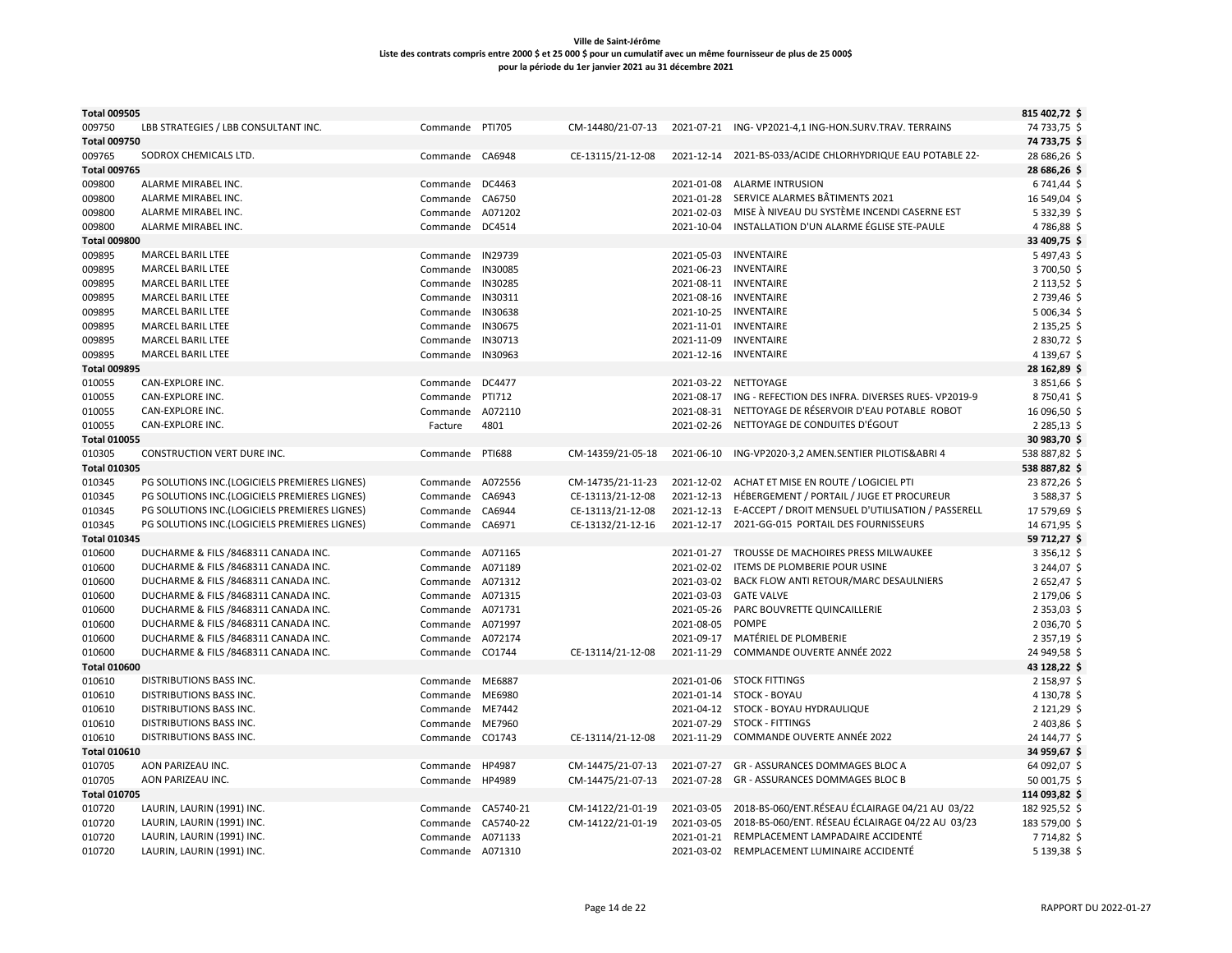# **Ville de Saint-Jérôme Liste des contrats compris entre 2000 \$ et 25 000 \$ pour un cumulatif avec un même fournisseur de plus de 25 000\$**

010720 LAURIN, LAURIN (1991) INC. COMENY COMMANDE DC4474 2021-03-05 TÊTE DE FUT/LAURIN LAURIN 1991) INC. 3 698,44 \$ LAURIN, LAURIN (1991) INC. Commande DC4475 2021-03-09 TRAVAUX -VOL DE FIL LAMPADAIRE 2 996,94 \$ 010720 LAURIN, LAURIN (1991) INC. COMENY COMMANDE A071722 Commande A071722 2021-05-25 RÉPARATION ÉCLAIRAGE 2 857,13 \$

**pour la période du 1er janvier 2021 au 31 décembre 2021**

| 010720              | LAURIN, LAURIN (1991) INC.                     | Commande A071726   |           |                   | 2021-05-25 | VOL DE FIL RUE BOIS FRANC                                    | 2454,40\$        |
|---------------------|------------------------------------------------|--------------------|-----------|-------------------|------------|--------------------------------------------------------------|------------------|
| 010720              | LAURIN, LAURIN (1991) INC.                     | Commande PTI701    |           |                   | 2021-07-07 | ING-VP2021-1 REMPLACEMENT CADRE ET COUVERCLE                 | 2 155,78 \$      |
| 010720              | LAURIN, LAURIN (1991) INC.                     | Commande DC4502    |           |                   | 2021-08-30 | NSTATIONNEMENT BASE DE BETON                                 | 5 5 8 8 , 9 3 \$ |
| 010720              | LAURIN, LAURIN (1991) INC.                     | Commande DC4506    |           |                   | 2021-09-09 | INSTALLATION DE LUMINAIRE RUE LABELLE AVEC PIECES            | 5 5 8 6 , 0 3 \$ |
| 010720              | LAURIN, LAURIN (1991) INC.                     | Commande DC4530    |           |                   | 2021-11-03 | RÉPARATION D'UN LAMPADAIRE STATIONNEMENT P9                  | 5 5 8 8 , 9 3 \$ |
| 010720              | LAURIN, LAURIN (1991) INC.                     | Facture            | FD-008948 |                   | 2021-08-25 | CRÉDIT POUR FACTURE 21114 AVANTAGE COURT INC.                | $(2 192, 01)$ \$ |
| <b>Total 010720</b> |                                                |                    |           |                   |            |                                                              | 408 093,29 \$    |
| 010985              | <b>GROUPE CIVITAS INC.</b>                     | Commande PTI751    |           | CM-14745/21-11-23 | 2021-12-03 | ING-VP2021-4 ING- HP REFECTION TERRAINS TENNIS               | 248 834,64 \$    |
| <b>Total 010985</b> |                                                |                    |           |                   |            |                                                              | 248 834,64 \$    |
| 011245              | COOPSCO DES LAURENTIDES (COOP DES LAURENTIDES) | Commande CA6734    |           | CM-14121/21-01-19 |            | 2021-01-25 LIVRES IMPRIMÉS / BIBLIOTHÈQUES / 2021            | 47 560,77 \$     |
| <b>Total 011245</b> |                                                |                    |           |                   |            |                                                              | 47 560,77 \$     |
| 011470              | GROUPE SIGNALISATION LAURENTIENNE              | Commande DC4476    |           |                   | 2021-03-22 | FERMETURE ACCOTEMENT URGENCE ACCIDENT                        | 17 682,01 \$     |
| 011470              | <b>GROUPE SIGNALISATION LAURENTIENNE</b>       | Commande A071835   |           |                   | 2021-06-17 | <b>FERMETURE DE RUE</b>                                      | 15 132,31 \$     |
| 011470              | <b>GROUPE SIGNALISATION LAURENTIENNE</b>       | Commande A072033   |           |                   |            | 2021-08-16 SERVICE DE FERMETURE DE RUES                      | 15 470,35 \$     |
| <b>Total 011470</b> |                                                |                    |           |                   |            |                                                              | 48 284,67 \$     |
| 011580              | <b>TOILETTE QUEBEC</b>                         | Commande CA6440-21 |           | CE-12864/21-06-14 |            | 2021-02-15 2020-BS-053 LOCATION ET ENTRETIEN / TOILETTES CHI | 41 633,21 \$     |
| 011580              | <b>TOILETTE QUEBEC</b>                         | Commande A071960   |           |                   | 2021-07-23 | REMPLACEMENT / 3 TOILETTES VANDALISÉES                       | 3926,21 \$       |
| <b>Total 011580</b> |                                                |                    |           |                   |            |                                                              | 45 559,42 \$     |
| 011805              | NANTEL AUTO ELECTRIQUE INC.                    | Commande ME7221    |           |                   | 2021-02-22 | INSTALLATION EQUIPEMENTS D'URGENCE                           | 10 347,75 \$     |
| 011805              | NANTEL AUTO ELECTRIQUE INC.                    | Commande           | CO1766    | CE-13114/21-12-08 | 2021-12-02 | COMMANDE OUVERTE ANNÉE 2022                                  | 12 072,37 \$     |
| 011805              | NANTEL AUTO ELECTRIQUE INC.                    | Commande ME8527    |           |                   |            | 2021-12-21 MONTAGE UNITÉS 174-175-176                        | 10 117,80 \$     |
| <b>Total 011805</b> |                                                |                    |           |                   |            |                                                              | 32 537,92 \$     |
| 011845              | <b>ECO-COMPTEUR INC</b>                        | Commande A071513   |           |                   | 2021-04-13 | <b>COMPTEUR PYRI-EVO / LOISIRS</b>                           | 10 715,67 \$     |
| 011845              | <b>ECO-COMPTEUR INC</b>                        | Commande A072594   |           |                   | 2021-12-09 | <b>COMPTE PERSONNES / LOISIRS</b>                            | 15 498,63 \$     |
| <b>Total 011845</b> |                                                |                    |           |                   |            |                                                              | 26 214,30 \$     |
| 012020              | <b>CLOTURE FORTIN</b>                          | Commande PTI730    |           | CE-13007/21-09-29 | 2021-10-04 | ING-VP2021-35 SERRES DE CLARA                                | 52 532,08 \$     |
| <b>Total 012020</b> |                                                |                    |           |                   |            |                                                              | 52 532,08 \$     |
| 012495              | CENTRE DU TRAVAILLEUR F.H. INC.                | Commande CA6778    |           | CE-12706/21-03-15 | 2021-03-22 | 2021-BS-015 VÊTEMENTS / POLICE                               | 5 744,09 \$      |
| 012495              | CENTRE DU TRAVAILLEUR F.H. INC.                | Commande CA6792    |           |                   | 2021-04-07 | 2021-BS-016 VÊTEMENTS / INCENDIES / 2021                     | 3 294,57 \$      |
| 012495              | CENTRE DU TRAVAILLEUR F.H. INC.                | Commande CA6818    |           | CE-12661/21-02-15 | 2021-04-29 | 2020-BS-058/VÊTEMENT COLS BLEUS 2021                         | 66 350,91 \$     |
| <b>Total 012495</b> |                                                |                    |           |                   |            |                                                              | 75 389,57 \$     |
| 012590              | ST-GERMAIN EGOUTS & AQUEDUCS INC.              | Commande           | IN29941   | CM-13858/20-08-25 | 2021-06-02 | INVENTAIRE                                                   | 3 295,30 \$      |
| 012590              | ST-GERMAIN EGOUTS & AQUEDUCS INC.              | Commande IN29957   |           |                   | 2021-06-04 | <b>INVENTAIRE</b>                                            | 5046,48          |
| 012590              | ST-GERMAIN EGOUTS & AQUEDUCS INC.              | Commande IN30006   |           | CM-13858/20-08-25 |            | 2021-06-11 INVENTAIRE                                        | $9019,79$ \$     |
| 012590              | ST-GERMAIN EGOUTS & AQUEDUCS INC.              | Commande           | IN30020   | CM-13858/20-08-25 | 2021-06-14 | <b>INVENTAIRE</b>                                            | 4 506,56 \$      |
| 012590              | ST-GERMAIN EGOUTS & AQUEDUCS INC.              | Commande IN30185   |           | CM-13858/20-08-25 | 2021-07-15 | INVENTAIRE                                                   | 2965,56\$        |
| 012590              | ST-GERMAIN EGOUTS & AQUEDUCS INC.              | Commande           | IN30199   | CM-13858/20-08-25 | 2021-07-22 | INVENTAIRE                                                   | 4 183,02 \$      |
| 012590              | ST-GERMAIN EGOUTS & AQUEDUCS INC.              | Commande IN30286   |           | CM-13858/20-08-25 | 2021-08-11 | <b>INVENTAIRE</b>                                            | 3454,35          |
| 012590              | ST-GERMAIN EGOUTS & AQUEDUCS INC.              | Commande IN30301   |           | CM-13858/20-08-25 | 2021-08-13 | <b>INVENTAIRE</b>                                            | 3656,22 \$       |
| 012590              | ST-GERMAIN EGOUTS & AQUEDUCS INC.              | Commande           | IN30313   | CM-13858/20-08-25 | 2021-08-17 | INVENTAIRE                                                   | 2939,50 \$       |
| 012590              | ST-GERMAIN EGOUTS & AQUEDUCS INC.              | Commande IN30410   |           | CM-13858/20-08-25 | 2021-09-03 | <b>INVENTAIRE</b>                                            | 3975,84 \$       |
| 012590              | ST-GERMAIN EGOUTS & AQUEDUCS INC.              | Commande IN30450   |           | CM-13858/20-08-25 | 2021-09-13 | <b>INVENTAIRE</b>                                            | 6 117,70 \$      |
| 012590              | ST-GERMAIN EGOUTS & AQUEDUCS INC.              | Commande           | IN30660   | CM-13858/20-08-25 | 2021-10-28 | INVENTAIRE                                                   | 2169,59          |
| 012590              | ST-GERMAIN EGOUTS & AQUEDUCS INC.              | Commande           | IN30709   | CM-13858/20-08-25 | 2021-11-09 | <b>INVENTAIRE</b>                                            | 3 127,80 \$      |
| 012590              | ST-GERMAIN EGOUTS & AQUEDUCS INC.              | Commande IN30995   |           | CM-13858/20-08-25 |            | 2021-12-22 INVENTAIRE                                        | 2 701,91 \$      |
| <b>Total 012590</b> |                                                |                    |           |                   |            |                                                              | 57 159,62 \$     |
| 012820              | LES SERVICES EXP INC.                          | Commande BR26      |           |                   |            | 2021-02-08 BR2020-174 / 219, RUE CALIXA-LAVALLÉE             | 4 005,08 \$      |

 LES SERVICES EXP INC. Commande PROM23 2021-06-04 PR2015-41,2 RUE MARIE-CLAIRE 2E ETAPE 9 083,03 \$ 012820 LES SERVICES EXP INC. COM SALLER SERVICES EXPINC. COMMANDE PROM24 Commande PROM24 COMMANDEN 2021-06-09 PR2011-61.6 - CONT. MAT R. TEX-LECOR JADINS TITANS 15 866,55 \$ 012820 LES SERVICES EXP INC. 
24 719,63 \$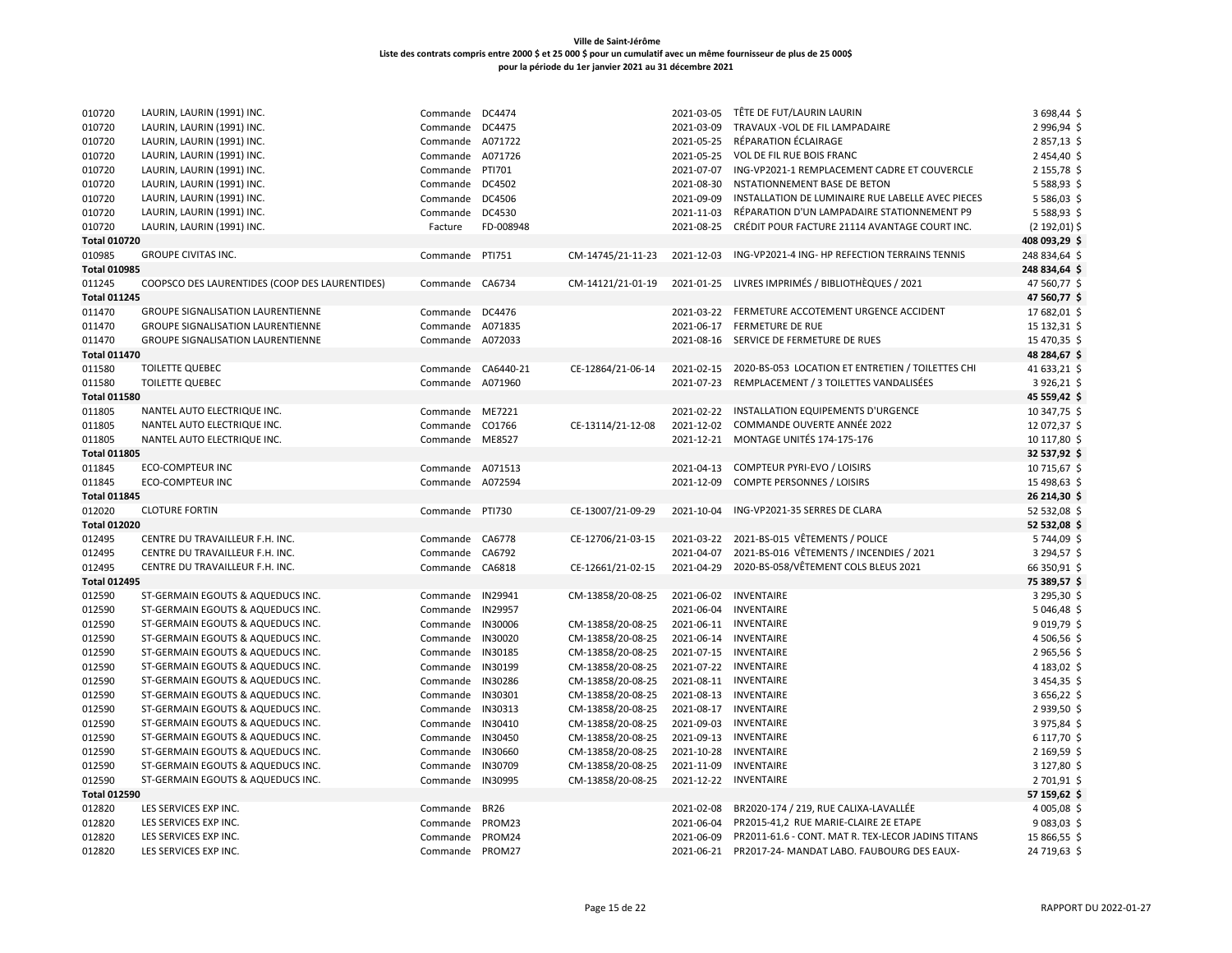| 012820              | LES SERVICES EXP INC.                   | Commande           | PROM29  |                   | 2021-10-13 | ING - CONTR.QUALI. MAT. GRAND-HERON, HUARDS                  | 24 834,60 \$     |
|---------------------|-----------------------------------------|--------------------|---------|-------------------|------------|--------------------------------------------------------------|------------------|
| <b>Total 012820</b> |                                         |                    |         |                   |            |                                                              | 78 508,89 \$     |
| 012905              | J.A. LARUE INC.                         | Commande           | CA6814  | CE-12757/21-04-19 | 2021-04-26 | 2021-GG-003 LOCATION D'UNE PAVEUSE LEEBOY 7000C              | 32 193,00 \$     |
| 012905              | J.A. LARUE INC.                         | Commande           | DC4529  |                   | 2021-11-03 | RÉPARATION URGENTE POUR PAVEUSE LEEBOY 7000C                 | 2894,18\$        |
| 012905              | J.A. LARUE INC.                         | Commande ME8407    |         |                   | 2021-12-10 | RÉPARATION PAVEUSE LOUÉE                                     | 4824,88          |
| <b>Total 012905</b> |                                         |                    |         |                   |            |                                                              | 39 912,06 \$     |
| 012995              | FOURNITURES DE BUREAU DENIS INC.        | Commande CA6154-21 |         | CM-14234/21-03-16 |            | 2021-03-22 2019-BS-033 FOURNITURES DE BUREAU                 | 21 191,81 \$     |
| 012995              | FOURNITURES DE BUREAU DENIS INC.        | Commande CA6154-22 |         | CM-14234/21-03-16 | 2021-03-22 | 2019-BS-033 FOURNITURES DE BUREAU                            | 20 626,54 \$     |
| 012995              | FOURNITURES DE BUREAU DENIS INC.        | Commande           | A072529 |                   | 2021-11-26 | TABOURETS (12) / QUARTIER 50+                                | 2 207,39 \$      |
| <b>Total 012995</b> |                                         |                    |         |                   |            |                                                              | 44 025,74 \$     |
| 013085              | CIVISOL INC.                            | Commande PTI703    |         | CM-14477/21-07-13 | 2021-07-16 | ING-VP2021-9 TRAV.AMENAG.SENTIERS PARCS                      | 627 251,18 \$    |
| <b>Total 013085</b> |                                         |                    |         |                   |            |                                                              | 627 251,18 \$    |
| 013155              | <b>ENSEIGNES DOMINION</b>               | Commande           | CA6865  | CM-14484/21-07-13 | 2021-07-19 | 2021-BS-089 FABRICATION ET INSTALLATION /                    | 27 869,95 \$     |
| 013155              | <b>ENSEIGNES DOMINION</b>               | Commande           | A072292 |                   | 2021-10-18 | BASE DE BÉTON 36/50/6 POUCES                                 | 7 174,44 \$      |
| <b>Total 013155</b> |                                         |                    |         |                   |            |                                                              | 35 044,39 \$     |
| 013185              | TRIMAX SECURITE INC.                    | Commande CA6842    |         | CE-12915/21-07-12 | 2021-06-08 | 2021-BS-080 SERVICE GARDIENNAGE / SKATE PARK                 | 53 601,39 \$     |
| 013185              | TRIMAX SECURITE INC.                    | Commande           | A071319 |                   | 2021-03-04 | AGENT DE SÉCURITÉ / ÉGLISE STE-PAULE (SOUS-SOL)              | 5465,65\$        |
| 013185              | TRIMAX SECURITE INC.                    | Commande           | CA6821  |                   | 2021-04-29 | AGENT DE SÉCURITÉ / SKATE PARK                               | 15 335,35 \$     |
| 013185              | TRIMAX SECURITE INC.                    | Commande           | CA6894  |                   |            | 2021-10-13 AGENT DE SÉCURITÉ / SKATE PARK / 21 OCT AU 14 NOV | 10 720,27 \$     |
| 013185              | TRIMAX SECURITE INC.                    | Commande CA6942    |         | CE-13113/21-12-08 |            | 2021-12-13 AGENT DE SÉCURITÉ / COUR MUNICIPALE               | 17 315,92 \$     |
| <b>Total 013185</b> |                                         |                    |         |                   |            |                                                              | 102 438,58 \$    |
| 013220              | INNOVISION + INC.                       | Commande HP4995    |         | CM-14296/21-04-20 | 2021-08-09 | GR - SERV. PROF. ÉLECTIONS 2021                              | 152 620,80 \$    |
| <b>Total 013220</b> |                                         |                    |         |                   |            |                                                              | 152 620,80 \$    |
| 013255              | AESL INSTRUMENTATION INC.               | Commande A071113   |         |                   | 2021-01-14 | RÉACTIF POUR CL17/USINE                                      | 2 364,46         |
| 013255              | AESL INSTRUMENTATION INC.               | Commande A071117   |         |                   |            | 2021-01-15 TURBIDIMETRE ET AUTRE POUR USINE                  | 5803,82          |
| 013255              | AESL INSTRUMENTATION INC.               | Commande A071615   |         |                   | 2021-05-05 | RÉACTIFS/USINE                                               | 2 439,20 \$      |
| 013255              | AESL INSTRUMENTATION INC.               | Commande A072005   |         |                   | 2021-08-10 | NLUMIÈRE ET RÉACTIF                                          | 2 148,77 \$      |
| 013255              | AESL INSTRUMENTATION INC.               | Commande A072344   |         |                   | 2021-10-26 | TURBIDIMÈTRES                                                | 10 379,53 \$     |
| 013255              | AESL INSTRUMENTATION INC.               | Commande           | A072349 |                   | 2021-10-26 | CALIBRATION DES DÉBITMETRES USINE DE FILTRATION              | 9 3 8 7, 9 4 \$  |
| 013255              | AESL INSTRUMENTATION INC.               | Commande           | A072472 |                   |            | 2021-11-17 TURBIDIMÈTRE/USINE                                | 4823,37 \$       |
| <b>Total 013255</b> |                                         |                    |         |                   |            |                                                              | 37 347,09 \$     |
| 013280              | NORDIKEAU INC.                          | Commande           | CS6-22  | CM-14661/21-10-05 |            | 2021-10-12 TP - 2017-CS-005 SERV. PROF. EXPLOIT. EAUX USÉES  | 264 706,46       |
| 013280              | NORDIKEAU INC.                          | Commande           | PTI715  |                   | 2021-08-24 | ING - VP2021-19 - RÉALISATION DEBIT PRESSION                 | 12 335,16 \$     |
| <b>Total 013280</b> |                                         |                    |         |                   |            |                                                              | 277 041,62 \$    |
| 013330              | MICHEL GAUCHER, HUISSIER DE JUSTICE     | Commande           | HP4765  |                   | 2021-02-08 | UR - REQUÊTE GÉNÉRALE 2021                                   | 2414,51\$        |
| 013330              | MICHEL GAUCHER, HUISSIER DE JUSTICE     | Facture            | 48915   |                   | 2021-01-29 | <b>FRAIS DE HUISSIERS</b>                                    | 2 901,91 \$      |
| 013330              | MICHEL GAUCHER, HUISSIER DE JUSTICE     | Facture            | 51047   |                   |            | 2021-06-01 FRAIS DE HUISSIERS                                | 2 409,32 \$      |
| 013330              | MICHEL GAUCHER, HUISSIER DE JUSTICE     | Facture            | 51556   |                   | 2021-07-02 | <b>FRAIS DE HUISSIERS</b>                                    | 3968,75\$        |
| 013330              | MICHEL GAUCHER, HUISSIER DE JUSTICE     | Facture            | 52162   |                   | 2021-08-03 | <b>FRAIS DE HUISSIERS</b>                                    | 3985,03 \$       |
| 013330              | MICHEL GAUCHER, HUISSIER DE JUSTICE     | Facture            | 52725   |                   | 2021-08-31 | <b>FRAIS DE HUISSIERS</b>                                    | 4591,56\$        |
| 013330              | MICHEL GAUCHER, HUISSIER DE JUSTICE     | Facture            | 53314   |                   | 2021-09-30 | <b>FRAIS DE HUISSIERS</b>                                    | 2 346,95 \$      |
| 013330              | MICHEL GAUCHER, HUISSIER DE JUSTICE     | Facture            | 53850   |                   | 2021-10-29 | <b>FRAIS DE HUISSIERS</b>                                    | 5262,35          |
| 013330              | MICHEL GAUCHER, HUISSIER DE JUSTICE     | Facture            | 54447   |                   | 2021-11-30 | <b>FRAIS DE HUISSIERS</b>                                    | 3 496,90 \$      |
| <b>Total 013330</b> |                                         |                    |         |                   |            |                                                              | 31 377,28 \$     |
| 013385              | CONSTRUCTIONS RAYNALD TISSEUR INC.      | Commande           | PTI652  | CM-14123/21-01-19 | 2021-02-04 | ING-BA2016-24,2 NOUV.COMPLEXE SPORTIF                        | 26 793 774,02 \$ |
| <b>Total 013385</b> |                                         |                    |         |                   |            |                                                              | 26 793 774,02 \$ |
| 013705              | DES LAURENTIDES FORD INC. (VOIE RAPIDE) | Commande           | A071586 | CE-12780/21-04-26 | 2021-04-29 | 2021-BS-070 VEHICULES HYBRIDES RECHARGEABLE                  | 52 854,78 \$     |
| 013705              | DES LAURENTIDES FORD INC. (VOIE RAPIDE) | Commande           | A072115 | CE-12968-21-08-25 | 2021-09-01 | 2021-BS-093                                                  | 62 816,59 \$     |
| 013705              | DES LAURENTIDES FORD INC. (VOIE RAPIDE) | Commande ME7309    |         |                   | 2021-03-11 | UNITÉ 720 - PIÈCES CARROSSERIE                               | 3972,88 \$       |
| <b>Total 013705</b> |                                         |                    |         |                   |            |                                                              | 119 644,25 \$    |
| 013790              | BIRON SANTE EN ENTREPRISE S.E.C.        | Commande HP4725    |         | CE-13111/21-12-08 |            | 2021-01-12 CH - EXAMENS MÉDICAUX PRÉ-EMPLOI 2021             | 40 551,84 \$     |
| <b>Total 013790</b> |                                         |                    |         |                   |            |                                                              | 40 551,84 \$     |
| 013880              | <b>GROUPE TANGUAY &amp; ASSOCIES</b>    | Commande PTI663    |         |                   |            | 2021-04-21 INGVP2019-18,2-MISE AUX NORMES-EAUX-              | 6323,63 \$       |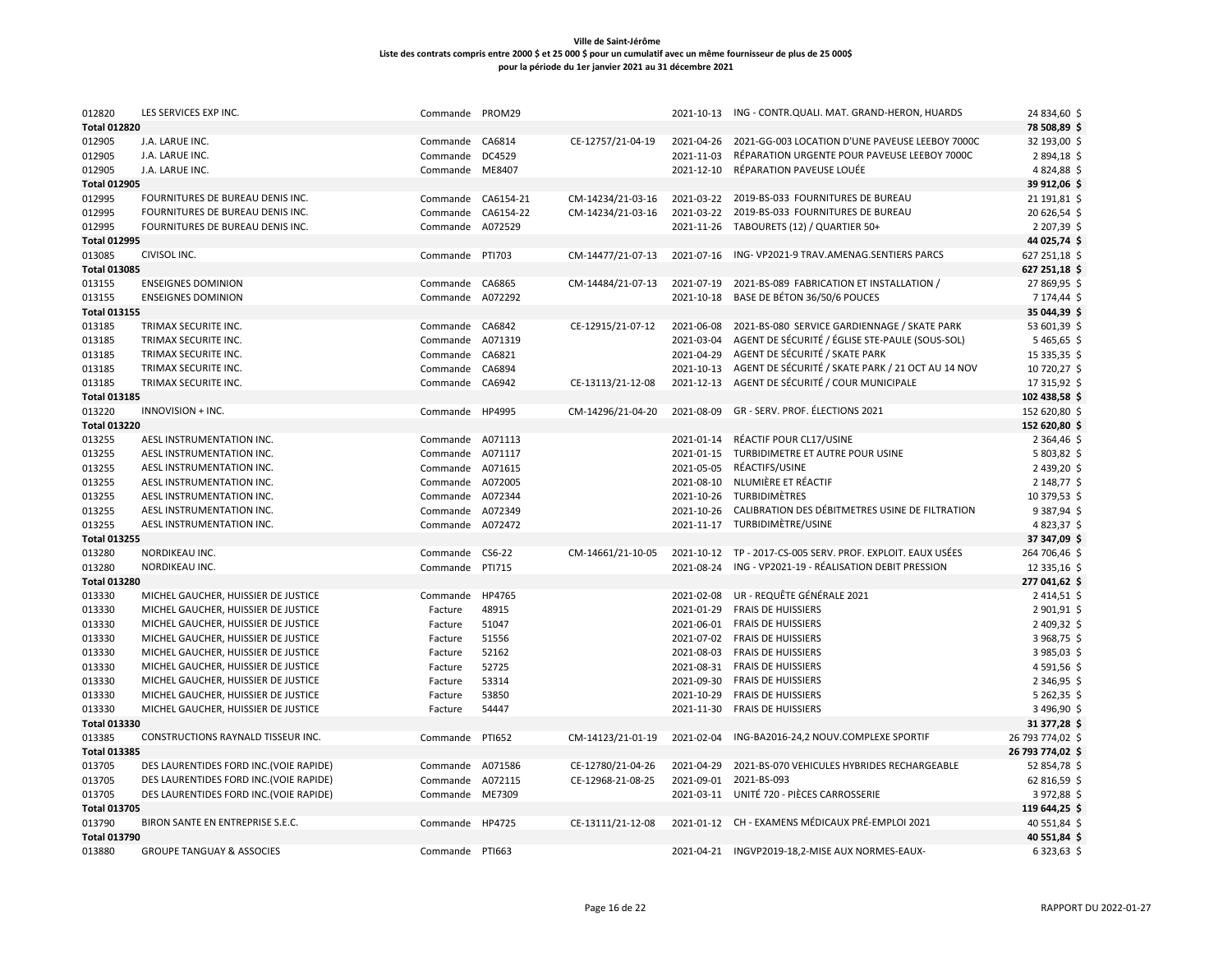| 013880              | <b>GROUPE TANGUAY &amp; ASSOCIES</b>            | Commande         | <b>PTI662</b>       | CE-12727/21-03-29 | 2021-04-12 | ING-VP2021-19 MISE A JOUR PLAN DIRECTEUR           | 38 631,60 \$     |
|---------------------|-------------------------------------------------|------------------|---------------------|-------------------|------------|----------------------------------------------------|------------------|
| <b>Total 013880</b> |                                                 |                  |                     |                   |            |                                                    | 44 955,23 \$     |
| 014135              | LIBRAIRIE STE-THERESE INC.                      | Commande         | CA6733              | CM-14121/21-01-19 | 2021-01-25 | LIVRES IMPRIMÉS / BIBLIOTHÈQUES / 2021             | 209 036,28 \$    |
| 014135              | LIBRAIRIE STE-THERESE INC.                      | Commande         | CA6739              | CM-14121/21-01-19 | 2021-01-25 | LIVRES NUMÉRIQUES / BIBLIOTHÈQUES / 2021           | 40 535,65 \$     |
| 014135              | LIBRAIRIE STE-THERESE INC.                      | Commande         | CA6738              | CM-14121/21-01-19 | 2021-01-25 | DOCUMENTS MULTIMÉDIAS / BIBLIOTHÈQUES / 2021       | 2 2 8 4 , 2 2 \$ |
| <b>Total 014135</b> |                                                 |                  |                     |                   |            |                                                    | 251 856,15 \$    |
| 014295              | SOCIETE DE L'ASSURANCE AUTOMOBILE DU QUEBEC     | Facture          | ESCAPE9-2021        |                   | 2021-08-16 | IMMATRICULATION VEHICULES NEUFS / 9 FORD ESCAPE    | 33 005,25 \$     |
| 014295              | SOCIETE DE L'ASSURANCE AUTOMOBILE DU QUEBEC     | Facture          | 31854979-210201     |                   | 2021-02-01 | IMMATRICULATIONS DES VEHICULES / ANNEE 2021        | 108 022,96 \$    |
| 014295              | SOCIETE DE L'ASSURANCE AUTOMOBILE DU QUEBEC     | Facture          | 31854979-PO-2021    |                   | 2021-02-01 | IMMATRICULATIONS DES VEHICULES / POLICE 2021       | 17964,83\$       |
| 014295              | SOCIETE DE L'ASSURANCE AUTOMOBILE DU QUEBEC     | Facture          | 90058231            |                   | 2021-02-28 | DEMANDE DE RENSEIGNEMENTS                          | 4 613,32 \$      |
| 014295              | SOCIETE DE L'ASSURANCE AUTOMOBILE DU QUEBEC     | Facture          | TONDEUSES-2021      |                   | 2021-05-04 | IMMATRICULATION DES TONDEUSES POUR L'ETE           | 4 118,40 \$      |
| 014295              | SOCIETE DE L'ASSURANCE AUTOMOBILE DU QUEBEC     | Facture          | 21UEQ967            |                   | 2021-07-23 | IMMATRICULATION VEHICULE NEUF / FORD ESCAPE        | 3 482,47 \$      |
| 014295              | SOCIETE DE L'ASSURANCE AUTOMOBILE DU QUEBEC     | Facture          | F250-2021           |                   | 2021-08-13 | IMMATRICULATION VEHICULES NEUFS / 3 FORD F250      | 13 830,06 \$     |
| 014295              | SOCIETE DE L'ASSURANCE AUTOMOBILE DU QUEBEC     | Facture          | 16603 13510 89197 5 |                   | 2021-09-21 | PERMIS SPECIAL CIRCULATION / FACTURE #ECR7DH66JF   | 5 020,59 \$      |
| 014295              | SOCIETE DE L'ASSURANCE AUTOMOBILE DU QUEBEC     | Facture          | <b>ESCAPE5-2021</b> |                   | 2021-10-20 | IMMATRICULATION VEHICULES NEUFS / 5 FORD ESCAPE    | 17412,35\$       |
| 014295              | SOCIETE DE L'ASSURANCE AUTOMOBILE DU QUEBEC     | Facture          | ESCAPE-2021         |                   | 2021-12-16 | IMMATRICULATION VÉHICULE NEUF / ESCAPE 2021        | 3 482,47 \$      |
| <b>Total 014295</b> |                                                 |                  |                     |                   |            |                                                    | 210 952,70 \$    |
| 014335              | DEC ENVIRO INC.                                 | Commande         | HP4905              |                   | 2021-05-11 | BD - ÉVALUATIONS ENVIRONNEMENTALES DE SITE         | 7 111,21 \$      |
| 014335              | DEC ENVIRO INC.                                 | Commande         | PTI676              | CE-12795/21-05-03 | 2021-05-18 | ING-VP2015-35,1 CONTRÔLE QUALITATIF DES            | 35 393,34 \$     |
| 014335              | DEC ENVIRO INC.                                 | Commande         | PTI681              | CE-12809/21-05-10 | 2021-06-01 | ING-VP2020-43 PROLONG. SERVICES BOUL.LAJEUNESSE    | 50 555,09 \$     |
| <b>Total 014335</b> |                                                 |                  |                     |                   |            |                                                    | 93 059,64 \$     |
| 014425              | COMPASS MINERALS CANADA CORP.(CORPORATION SIFTO | Commande         | CA6878              | CM-12265/18-04-17 | 2021-09-14 | 2021-BS-021 SEL DE DÉGLAÇAGE                       | 566 706,07 \$    |
| <b>Total 014425</b> |                                                 |                  |                     |                   |            |                                                    | 566 706,07 \$    |
| 014495              | M.R.C./MUNICIPALITE REGIONALE COMTE RIVIERE-DU- | Commande CA6753  |                     | CE-12646/21-02-01 | 2021-02-08 | <b>LIEN INTERNET</b>                               | 26 456,16 \$     |
| 014495              | M.R.C./MUNICIPALITE REGIONALE COMTE RIVIERE-DU- | Commande         | HP4857              | CM-14246/21-03-16 | 2021-04-12 | DG - DROIT DE PREMIER REFUS - HÔTEL DE RÉGION      | 210 000,00 \$    |
| <b>Total 014495</b> |                                                 |                  |                     |                   |            |                                                    | 236 456,16 \$    |
| 014595              | VILLE DE SAINTE-THERESE                         | Facture          | MISSION-210325      |                   | 2021-03-25 | POLICIER EN MISSION                                | 68 024,00 \$     |
| <b>Total 014595</b> |                                                 |                  |                     |                   |            |                                                    | 68 024,00 \$     |
| 014665              | QUALILAB INSPECTION INC.                        | Commande         | PROM30              | CE-13028/21-10-13 | 2021-10-26 | PR2010-54-CONTR.QUALIT.MATERIAUX-                  | 25 489,95 \$     |
| 014665              | QUALILAB INSPECTION INC.                        | Commande         | PROM18              |                   | 2021-01-21 | PR2020-45 RUE DES HUARDS - CONTROLE MATERIAUX      | 7312,41 \$       |
| 014665              | <b>QUALILAB INSPECTION INC.</b>                 | Commande         | PROM22              |                   | 2021-04-13 | PR2011-61,4 -RUES JEAN-PAUL-RIOPELLE ET TEX-LECOR  | 12 037,88 \$     |
| 014665              | <b>QUALILAB INSPECTION INC.</b>                 | Commande         | PROM26              |                   | 2021-06-21 | PR009-12.2 MA. LABORATOIRE BOUL SEIGNEURS-         | 8777,76\$        |
| 014665              | QUALILAB INSPECTION INC.                        | Commande         | PROM28              |                   | 2021-07-12 | PR2011-61,32-RUE J-PAUL RIOPELLE-2E ETAPE          | 17 016,30 \$     |
| <b>Total 014665</b> |                                                 |                  |                     |                   |            |                                                    | 70 634,30 \$     |
| 014700              | <b>GRAND'MAISON CHAUFFAGE-CLIMATISATION</b>     | Commande A071192 |                     |                   | 2021-02-02 | HOTTE DE CUISINIÈRE                                | 2 3 8 5 , 7 3 \$ |
| 014700              | GRAND'MAISON CHAUFFAGE-CLIMATISATION            | Commande A071697 |                     |                   | 2021-05-19 | MOTEUR UNITÉ POLICE                                | 2 178,78 \$      |
| 014700              | <b>GRAND'MAISON CHAUFFAGE-CLIMATISATION</b>     | Commande         | DC4485              |                   | 2021-05-25 | DÉMONTER PRÉ MOTEUR GARAGE PONTIAC                 | 2 676,37 \$      |
| 014700              | GRAND'MAISON CHAUFFAGE-CLIMATISATION            | Commande         | DC4490              |                   | 2021-06-23 | RÉPARATION SYSTÈME CLIMATISATION                   | 21 934,42 \$     |
| 014700              | <b>GRAND'MAISON CHAUFFAGE-CLIMATISATION</b>     | Commande A071990 |                     |                   | 2021-08-04 | Nego (Émission de commande)                        | 3 014,32 \$      |
| 014700              | <b>GRAND'MAISON CHAUFFAGE-CLIMATISATION</b>     | Commande         | DC4493              |                   | 2021-08-04 | Nego (Émission de commande)                        | 3627,26\$        |
| 014700              | GRAND'MAISON CHAUFFAGE-CLIMATISATION            | Commande A071998 |                     |                   | 2021-08-05 | REMPLACEMENT ROOFTOP 5T                            | 14 839,82 \$     |
| 014700              | GRAND'MAISON CHAUFFAGE-CLIMATISATION            | Commande A072015 |                     |                   | 2021-08-11 | FOURNIR ET INSTALLER UN COMPRESSEUR À LA COUR      | 3 5 5 8,48 \$    |
| 014700              | <b>GRAND'MAISON CHAUFFAGE-CLIMATISATION</b>     | Commande         | HP5000              |                   | 2021-08-16 | TP - ENTRETIEN PRÉVENTIVE DES UNITÉS HORS          | 2 638,99 \$      |
| 014700              | <b>GRAND'MAISON CHAUFFAGE-CLIMATISATION</b>     | Commande A072060 |                     |                   | 2021-08-23 | FOURNIR ET INSTALLER UN COMPRESSEUR                | 2868,63\$        |
| 014700              | GRAND'MAISON CHAUFFAGE-CLIMATISATION            | Commande A072095 |                     |                   | 2021-08-27 | <b>INSTALER 3 MOTEURS BELIMO</b>                   | 3 128,47 \$      |
| 014700              | <b>GRAND'MAISON CHAUFFAGE-CLIMATISATION</b>     | Commande         | A072185             |                   | 2021-09-22 | FOURNIR ET INSTALLER UN SHAFT                      | 2 063,80 \$      |
| 014700              | GRAND'MAISON CHAUFFAGE-CLIMATISATION            | Commande         | DC4531              |                   | 2021-11-05 | VENTILATION SALLE D'EXPOSITION CLAUDE HENRI        | 2 377,68 \$      |
| 014700              | <b>GRAND'MAISON CHAUFFAGE-CLIMATISATION</b>     | Commande         | A072501             |                   | 2021-11-22 | ÉVACUATEUR SUPRESSEUR MAURICE                      | $6335,12$ \$     |
| 014700              | <b>GRAND'MAISON CHAUFFAGE-CLIMATISATION</b>     | Facture          | 282406              |                   | 2021-11-19 | <b>APPEL DE SERVICE</b>                            | 2463,91\$        |
| <b>Total 014700</b> |                                                 |                  |                     |                   |            |                                                    | 76 091,78 \$     |
|                     |                                                 |                  |                     |                   |            | VP2018-8 TRAV. MISE AUX NORMES POSTE POMPAGE       |                  |
| 014990              | MONCO CONSTRUCTION INC.                         | Facture          | VP2018-8/DECOM5/F   |                   |            | 2021-02-02 BELANGER / DECOMPTE 5 LIBERATION FINALE | 28 742,47 \$     |
| <b>Total 014990</b> |                                                 |                  |                     |                   |            |                                                    | 28 742,47 \$     |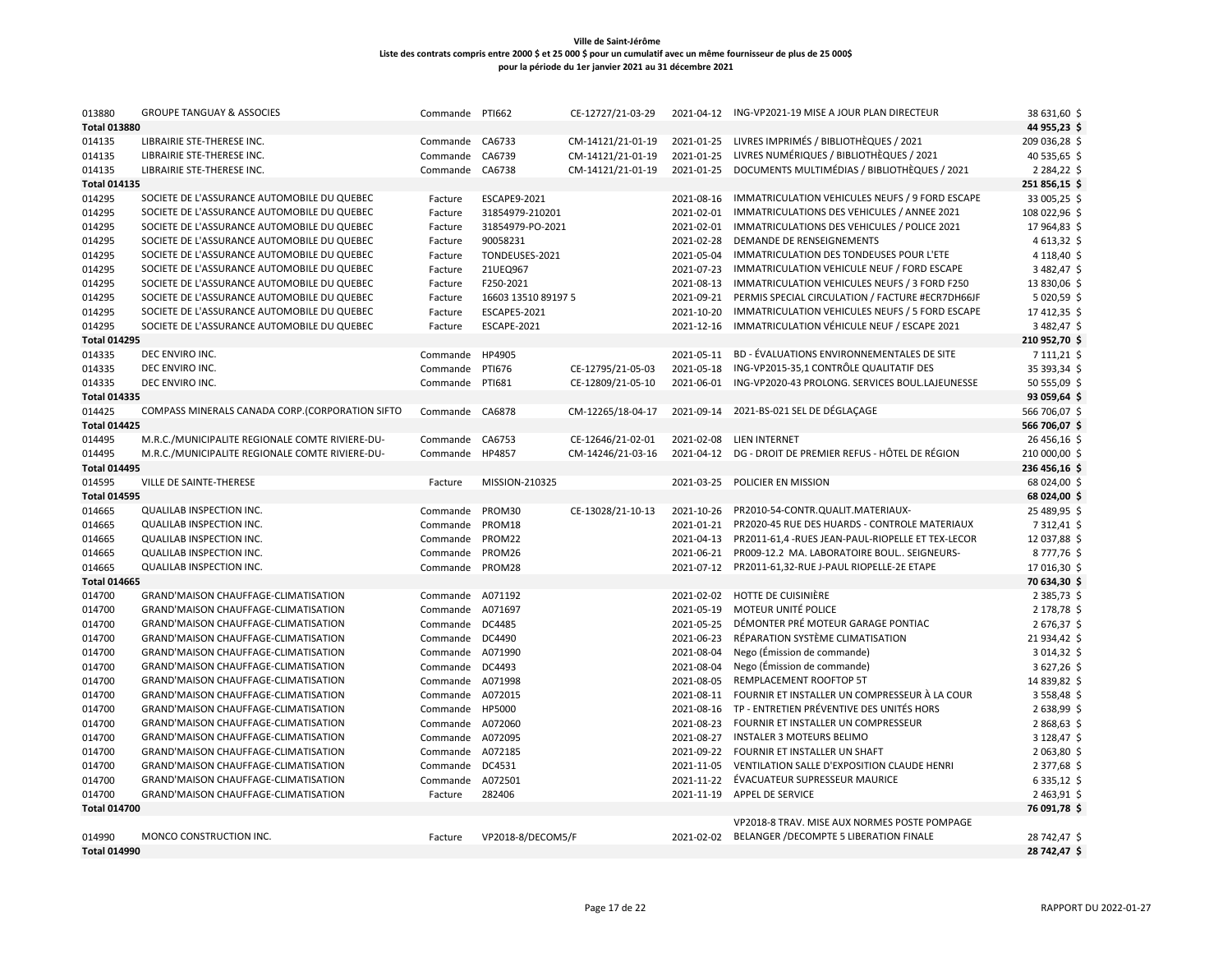| 015025              | <b>GROUPE ROUSSEAU-LEFEBVRE</b>                    | Commande         | PTI670          | CE-12587/20-12-14 | 2021-05-04 | ING-VP 2021-2 RENFOR. R.AQUEDUC SECT.                    | 8 306,94 \$      |
|---------------------|----------------------------------------------------|------------------|-----------------|-------------------|------------|----------------------------------------------------------|------------------|
| 015025              | <b>GROUPE ROUSSEAU-LEFEBVRE</b>                    | Commande         | PTI677          |                   | 2021-05-18 | ING-VP2021-27 ÉTUDES ÉCOLOGIQUES POUR DIVERSES           | 17 166,19 \$     |
| 015025              | <b>GROUPE ROUSSEAU-LEFEBVRE</b>                    | Commande PTI679  |                 |                   | 2021-05-25 | ING-VP2021-27,2 ETUDE ECOLOGIQUE DIVERSES RUES           | $6335,12$ \$     |
| <b>Total 015025</b> |                                                    |                  |                 |                   |            |                                                          | 31 808,25 \$     |
| 015100              | PAVAGES MASKA INC.                                 | Commande CA6823  |                 | CM-14290/21-04-20 | 2021-05-04 | 2021-BS-022/ENROBÉ BITUMINEUX CHAUD 2021                 | 665 193,95 \$    |
| <b>Total 015100</b> |                                                    |                  |                 |                   |            |                                                          | 665 193,95 \$    |
| 015220              | LE GROUPE NORD-SCENE INC.                          | Commande         | CA6757          | CE-12653/21-02-08 | 2021-02-15 | 2020-BS-010 DIRECTION TECHNIQUE / Q50 + SALLE ANT        | 23 748,14        |
| 015220              | LE GROUPE NORD-SCENE INC.                          | Commande         | CA6757-22       | CE-12922/21-07-21 | 2021-07-26 | 2020-BS-010 DIRECTION TECHNIQUE / ANTHONY-               | 23 748,09 \$     |
| 015220              | LE GROUPE NORD-SCENE INC.                          | Commande A071971 |                 |                   | 2021-07-29 | SONORISATION, ÉCLAIRAGE ET VIDÉO /4 SEPTEMBRE            | 17 906,21        |
| 015220              | LE GROUPE NORD-SCENE INC.                          | Facture          | 11212           |                   | 2021-09-27 | LOCATION D'ÉQUIPEMENT - CONFÉRENCE DES AINÉS             | 2 391,20 \$      |
| <b>Total 015220</b> |                                                    |                  |                 |                   |            |                                                          | 67 793,64 \$     |
| 015320              | DISTRIBUTION ELITE CANADA INC.                     | Commande A071863 |                 |                   | 2021-06-22 | BÂTON NEX 23 PO / POLICE                                 | 5482,37          |
| 015320              | DISTRIBUTION ELITE CANADA INC.                     | Commande         | A071889         |                   | 2021-07-07 | <b>BOUCLIER / SERVICE DE POLICE</b>                      | 10 329,48        |
| 015320              | DISTRIBUTION ELITE CANADA INC.                     | Commande         | A072241         |                   | 2021-10-06 | CASQUES ANTI-ÉMEUTE AVEC AJUSTEMENT TYPE                 | 6034,17          |
| 015320              | DISTRIBUTION ELITE CANADA INC.                     | Commande A072398 |                 |                   | 2021-11-03 | BÂTON TÉLESCOPIQUE NEX 23 PO / POLICE                    | 2 696,90 \$      |
| 015320              | DISTRIBUTION ELITE CANADA INC.                     | Commande         | A072590         |                   | 2021-12-08 | GANTS D'HIVER, GANTS DE FOUILLE, MENOTTES ET CLÉS        | 2740,60 \$       |
| <b>Total 015320</b> |                                                    |                  |                 |                   |            |                                                          | 27 283,52 \$     |
| 015520              | LES ENTREPRISES P.A. ELECTRIQUE INC.               | Commande DC4473  |                 |                   | 2021-02-18 | TRAVAUX RACCORDEMENTS LAMPADAIRES                        | 17 547,74 \$     |
| 015520              | LES ENTREPRISES P.A. ELECTRIQUE INC.               | Commande         | DC4481          |                   | 2021-04-12 | APPEL SERVICE ELECTRICIEN DEJA COMMANDE                  | 11 177,03 \$     |
| 015520              | LES ENTREPRISES P.A. ELECTRIQUE INC.               | Commande         | DC4482          |                   | 2021-04-13 | RACCORDEMENT LAMPADAIRE JF KENNEDY DC                    | 2548,37\$        |
| 015520              | LES ENTREPRISES P.A. ELECTRIQUE INC.               | Facture          | 27695           |                   | 2021-03-18 | <b>APPEL DE SERVICE</b>                                  | 4 3 5 2 , 0 3 \$ |
| <b>Total 015520</b> |                                                    |                  |                 |                   |            |                                                          | 35 625,17 \$     |
| 015535              | LES ENTREPRISES J. BARBE INC.                      | Commande         | CA6900          | CM-14662/21-10-05 | 2021-10-18 | 2021-BS-014 DÉNEIGEMENT STAT OUEST                       | 70 482,73 \$     |
| 015535              | LES ENTREPRISES J. BARBE INC.                      | Commande         | CA6900-22       | CM-14662/21-10-05 | 2021-10-18 | 2021-BS-014 DÉNEIGEMENT STAT OUEST                       | 70 482,73 \$     |
| 015535              | LES ENTREPRISES J. BARBE INC.                      | Commande         | CA6900-23       | CM-14662/21-10-05 | 2021-10-18 | 2021-BS-014 DÉNEIGEMENT STAT OUEST 2023                  | 70 482,73 \$     |
| <b>Total 015535</b> |                                                    |                  |                 |                   |            |                                                          | 211 448,19 \$    |
| 015705              | LES INVESTISSEMENTS GALERIES DES LAURENTIDES LTÉE. | Facture          | CM-13180/202101 |                   | 2021-01-01 | BIBLIOTHEQUE SECTEUR ST-ANTOINE / JANVIER 2021           | 14 387,24 \$     |
| 015705              | LES INVESTISSEMENTS GALERIES DES LAURENTIDES LTÉE. | Facture          | CM-13180/202102 |                   | 2021-02-01 | BIBLIOTHEQUE SECTEUR ST-ANTOINE / FEVRIER 2021           | 14 387,24 \$     |
| 015705              | LES INVESTISSEMENTS GALERIES DES LAURENTIDES LTÉE. | Facture          | CM-13180/202103 |                   | 2021-03-01 | BIBLIOTHEQUE SECTEUR ST-ANTOINE / MARS 2021              | 14 996,60 \$     |
| 015705              | LES INVESTISSEMENTS GALERIES DES LAURENTIDES LTÉE. | Facture          | CM-13180/202104 |                   | 2021-04-01 | BIBLIOTHEQUE SECTEUR ST-ANTOINE / AVRIL 2021             | 14 996,60 \$     |
| 015705              | LES INVESTISSEMENTS GALERIES DES LAURENTIDES LTÉE. | Facture          | CM-13180/202105 |                   | 2021-05-01 | BIBLIOTHEQUE SECTEUR ST-ANTOINE / MAI 2021               | 14 996,60 \$     |
| 015705              | LES INVESTISSEMENTS GALERIES DES LAURENTIDES LTÉE. | Facture          | CM-13180/202106 |                   | 2021-06-01 | BIBLIOTHEQUE SECTEUR ST-ANTOINE / JUIN 2021              | 14 996,60 \$     |
| 015705              | LES INVESTISSEMENTS GALERIES DES LAURENTIDES LTÉE. | Facture          | CM-13180/202107 |                   | 2021-07-01 | BIBLIOTHEQUE SECTEUR ST-ANTOINE / JUILLET 2021           | 14 996,60 \$     |
| 015705              | LES INVESTISSEMENTS GALERIES DES LAURENTIDES LTÉE. | Facture          | CM-13180/202108 |                   | 2021-08-01 | BIBLIOTHEQUE SECTEUR ST-ANTOINE / AOUT 2021              | 14 996,60 \$     |
| 015705              | LES INVESTISSEMENTS GALERIES DES LAURENTIDES LTÉE. | Facture          | CM-13180/202109 |                   | 2021-09-01 | BIBLIOTHEQUE SECTEUR ST-ANTOINE / SEPTEMBRE 2021         | 14 996,60 \$     |
| 015705              | LES INVESTISSEMENTS GALERIES DES LAURENTIDES LTÉE. | Facture          | CM-13180/202110 |                   | 2021-10-01 | BIBLIOTHEQUE SECTEUR ST-ANTOINE / OCTOBRE 2021           | 14 996,60 \$     |
| 015705              | LES INVESTISSEMENTS GALERIES DES LAURENTIDES LTÉE. | Facture          | CM-13180/202111 |                   | 2021-11-01 | BIBLIOTHEQUE SECTEUR ST-ANTOINE / NOVEMBRE 2021          | 14 996,60 \$     |
| 015705              | LES INVESTISSEMENTS GALERIES DES LAURENTIDES LTÉE. | Facture          | 1953            |                   | 2021-12-01 | AJUSTEMENTS FIN D'ANNEE 2020                             | (9 247,89) \$    |
| 015705              | LES INVESTISSEMENTS GALERIES DES LAURENTIDES LTÉE. | Facture          | CM-13180/202112 |                   | 2021-12-01 | BIBLIOTHEQUE SECTEUR ST-ANTOINE / DECEMBRE 2021          | 14 996,60 \$     |
| <b>Total 015705</b> |                                                    |                  |                 |                   |            |                                                          | 169 492,59 \$    |
|                     |                                                    |                  |                 |                   |            | 425-435 BOUL. JEAN-BAPTISTE ROLLAND EST -                |                  |
| 016415              | SERVICES DE GESTION CAJ INC.                       | Facture          | 345             |                   | 2021-12-30 | AMELIORATIONS LOC./ JANVIER 2022                         | 31 447,29 \$     |
|                     |                                                    |                  |                 |                   |            | PRIME D'ASSURANCE POUR AMÉLIORATIONS LOCATIVES           |                  |
| 016415              | SERVICES DE GESTION CAJ INC.                       | Facture          | 332             |                   | 2021-04-01 | / 28-02-2021 AU 27-02-2022                               | 5882,50 \$       |
| <b>Total 016415</b> |                                                    |                  |                 |                   |            |                                                          | 37 329,79 \$     |
| 017015              | MESURES ALTERNATIVES DES VALLEES DU NORD           | Commande HP5042  |                 | CE-12923/21-07-21 | 2021-09-29 | LO - PROTOCOLE D'ENTENTE - ADHÉSION MÉDIATION            | 27 144,92 \$     |
| <b>Total 017015</b> |                                                    |                  |                 |                   |            |                                                          | 27 144,92 \$     |
| 017140              | M.D. CHARLTON CO. LTD                              | Commande A071591 |                 | CE-12773/21-04-26 | 2021-05-03 | TASERS ET ÉQUIPEMENTS / POLICE                           | 53 923,50 \$     |
| 017140              | M.D. CHARLTON CO. LTD                              | Commande A071594 |                 |                   | 2021-05-03 | PANTALON CARGO / RECRUES                                 | 13 227,92 \$     |
| 017140              | M.D. CHARLTON CO. LTD                              | Commande         | A071804         |                   | 2021-06-11 | LASER LTI20-20 TRUSPEED LR METRIC                        | 18 190,84 \$     |
| 017140              | M.D. CHARLTON CO. LTD                              | Commande         | CA6917          | CE-13069/21-11-03 | 2021-11-09 | 2021-BS-105 BOTTES DE SÉCURITÉ / POLICE                  | 5323,365         |
| 017140              | M.D. CHARLTON CO. LTD                              | Commande A072649 |                 |                   |            | 2021-12-16 CHAUSSETTES LAINE MERINO + BAS MOYEN / POLICE | $6341,45$ \$     |
| <b>Total 017140</b> |                                                    |                  |                 |                   |            |                                                          | 97 007,07 \$     |
|                     |                                                    |                  |                 |                   |            |                                                          |                  |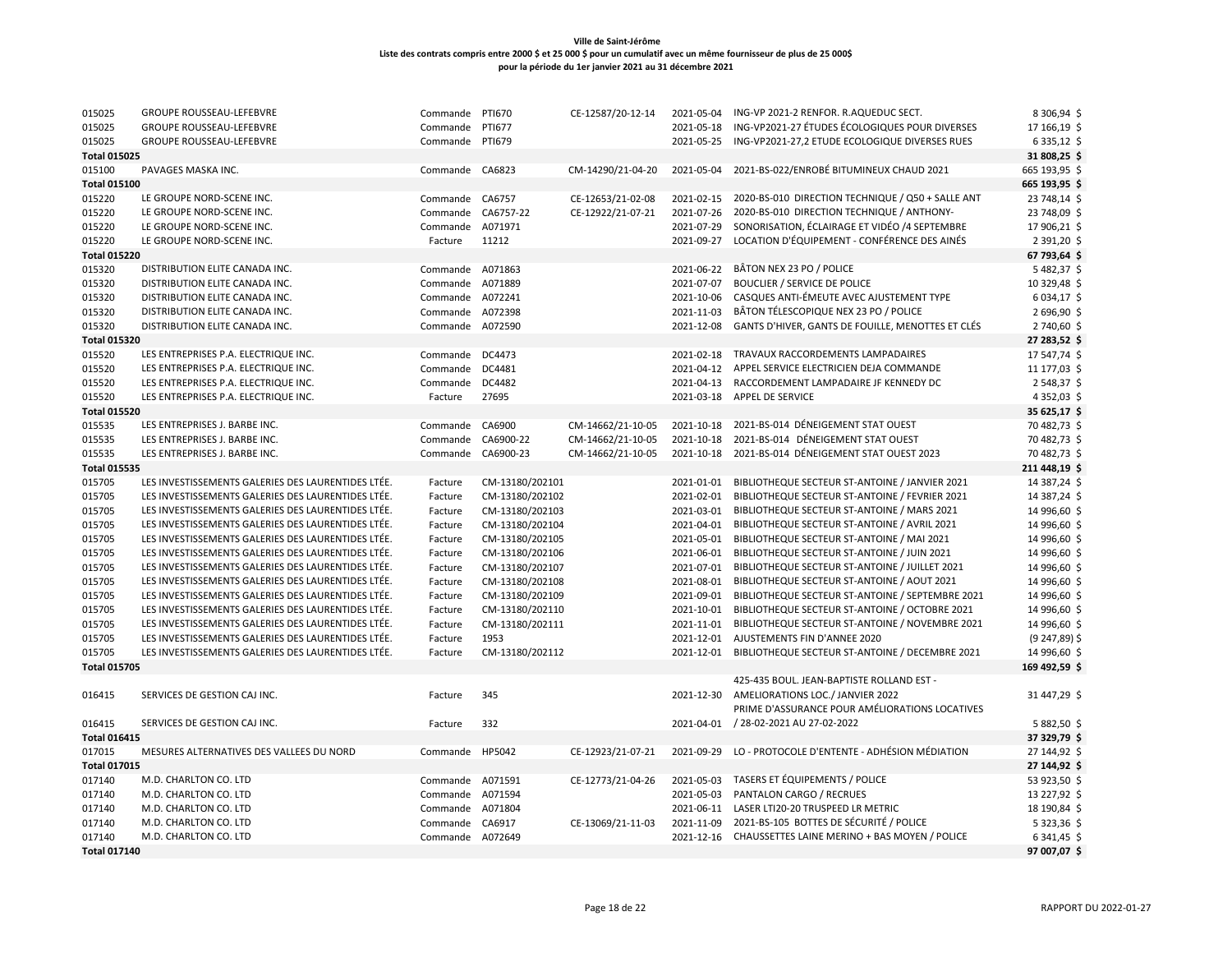| 017220              | <b>GRAND &amp; TOY</b>                     | Commande CA6021-21 |               | CE-13006/21-09-29                | 2021-03-04 | 2017-BS-009 / 2020-BS-007 PAPIER (PROLONGATION)      | 22 009,50 \$     |
|---------------------|--------------------------------------------|--------------------|---------------|----------------------------------|------------|------------------------------------------------------|------------------|
| 017220              | <b>GRAND &amp; TOY</b>                     | Commande CA6021-22 |               | CE-13006/21-09-29                | 2021-10-14 | 2017-BS-009 / 2020-BS-007 -PAPIER (PROLONGATION)     | 9737,39\$        |
| <b>Total 017220</b> |                                            |                    |               |                                  |            |                                                      | 31 746,89 \$     |
| 017235              | VILLE DE BOISBRIAND                        | Commande HP4908    |               | CM-14129/21-01-19                |            | 2021-05-17 SI - ENTENTE VILLE DE BOISBRIAND          | 28 006,76 \$     |
| 017235              | VILLE DE BOISBRIAND                        | Commande A071759   |               |                                  | 2021-06-03 | <b>ENTENTE INTERMUNICIPALE</b>                       | 7749,00 \$       |
| <b>Total 017235</b> |                                            |                    |               |                                  |            |                                                      | 35 755,76 \$     |
| 017395              | <b>BUREAU PLAN INC</b>                     | Commande A071218   |               |                                  | 2021-02-08 | SÉPARATEUR / SECRÉTAIRE-COMMIS / POLICE (372)        | 7 065,21 \$      |
| 017395              | <b>BUREAU PLAN INC</b>                     | Commande A071581   |               |                                  | 2021-04-28 | <b>MOBILIER / POLICE</b>                             | 23 413,54 \$     |
| 017395              | <b>BUREAU PLAN INC</b>                     | Commande A071909   |               |                                  | 2021-07-12 | MOBILIER SALLE ALCOOTEST                             | 3075,58\$        |
| 017395              | <b>BUREAU PLAN INC</b>                     | Commande A072140   |               |                                  | 2021-09-08 | MOBILIER / QUARTIER 50+                              | 14 895,02 \$     |
| 017395              | <b>BUREAU PLAN INC</b>                     | Commande A072200   |               |                                  | 2021-09-27 | Nego (Émission de commande)                          | 2 127,04 \$      |
| 017395              | <b>BUREAU PLAN INC</b>                     | Commande A072203   |               |                                  | 2021-09-27 | ARMOIRE DE RANGEMENT ACCEUIL BIBLIO ST-JEROME        | 4 2 5 9 , 8 2 \$ |
| 017395              | <b>BUREAU PLAN INC</b>                     | Commande A072283   |               |                                  | 2021-10-14 | MOBILIER / POLICE (372) (RC-05)                      | 6458,15\$        |
| 017395              | <b>BUREAU PLAN INC</b>                     | Commande A072427   |               |                                  | 2021-11-10 | MOBILIER / POLICE (372)(RDC-207)                     | 3 774,62 \$      |
| 017395              | <b>BUREAU PLAN INC</b>                     | Commande A072429   |               |                                  | 2021-11-10 | FAUTEUILS CITI / QUARTIER 50+                        | 7467,63\$        |
| 017395              | <b>BUREAU PLAN INC</b>                     | Commande           | A072608       |                                  | 2021-12-13 | MODULES D'ARMOIRES DE CUISINE                        | 2420,22\$        |
| <b>Total 017395</b> |                                            |                    |               |                                  |            |                                                      | 74 956,83 \$     |
| 017425              | <b>ERCO WORLDWIDE</b>                      | Commande CA7000    |               | CM-14825/21-12-21                | 2021-12-23 | 2021-BS-101/CHLORITE DE SODIUM 2022-2023             | 126 932,40 \$    |
| <b>Total 017425</b> |                                            |                    |               |                                  |            |                                                      | 126 932,40 \$    |
| 017745              | ALTERNATIF LOCATION D'OUTILS INC.          | Commande           | CO1722        | CE-13114/21-12-08                | 2021-11-16 | COMMANDE OUVERTE ANNÉE 2022                          | 4 3 1 1, 5 7 \$  |
| 017745              | ALTERNATIF LOCATION D'OUTILS INC.          | Commande           | ME7527        | CE-12758/21-04-19                | 2021-04-21 | 2021-DP-017                                          | 28 025,16 \$     |
| <b>Total 017745</b> |                                            |                    |               |                                  |            |                                                      | 32 336,73 \$     |
| 018250              | ROXBORO EXCAVATION INC.                    | Commande           | <b>PTI689</b> | CM-14360/21-05-18                | 2021-06-14 | ING-VP2021-1,2 LONGUES SECTIONS 2021                 | 3 167 000,00 \$  |
| 018250              | ROXBORO EXCAVATION INC.                    | Commande           | <b>PTI729</b> | CM-14607/21-09-21                | 2021-09-30 | ING-VP2021-1,4 LONGUES SECTIONS 2021                 | 607 000,02 \$    |
| <b>Total 018250</b> |                                            |                    |               |                                  |            |                                                      | 3774 000,02 \$   |
| 018335              | TAXI RIVIERE DU NORD INC.                  | Commande CA6850    |               | CE-12879/21-06-21                | 2021-06-22 | TRANSPORT DES AÎNÉS                                  | 50 843,20 \$     |
| <b>Total 018335</b> |                                            |                    |               |                                  |            |                                                      | 50 843,20 \$     |
| 018490              | FORD DU CANADA LIMITEE                     | Commande ME7371    |               | CM-14746/21-11-23                | 2021-03-24 | 2021-BS-032 ACHATS DE CAMIONS                        | 366 391,31 \$    |
| <b>Total 018490</b> |                                            |                    |               |                                  |            |                                                      | 366 391,31 \$    |
| 018550              | TECHNO-CONTACT INC.                        | Commande           | A071243       |                                  | 2021-02-15 | VÉRIFICATION FILTRES HARMONIQUES USINE               | 2 2 3 2, 8 1 \$  |
| 018550              | TECHNO-CONTACT INC.                        | Commande           | HP4811        |                                  | 2021-03-15 | TP - AUDIT ÉLECTRIQUE DE L'USINE DE FILTRATION       | 24 420,69 \$     |
| 018550              | TECHNO-CONTACT INC.                        | Commande A071739   |               |                                  | 2021-05-27 | RÉPARATION DÉMARREUR                                 | 2544,99\$        |
| <b>Total 018550</b> |                                            |                    |               |                                  |            |                                                      | 29 198,49 \$     |
| 018585              | AMUSEMENT FUN SHOW INC.                    | Commande CA6837    |               | CE-12846/21-05-31                | 2021-06-01 | 2021-BS-075 LOCATION / GRANDE ROUE 55'               | 77 608,13 \$     |
| <b>Total 018585</b> |                                            |                    |               |                                  |            |                                                      | 77 608,13 \$     |
| 018640              | 9256-3634 QUEBEC INC. (IMMEUBLES TREMPLIN) | Facture            |               | CM-13798/2021/0 CM-13798/2021/04 | 2021-04-01 | LOYER POLICE - 370-372 RUE LAVIOLETTE / AVRIL 2021   | 30 175,97 \$     |
| 018640              | 9256-3634 QUEBEC INC. (IMMEUBLES TREMPLIN) | Facture            |               | CM-13798/2021/0 CM-13798/2021/02 | 2021-02-01 | LOYER POLICE - 370-372 RUE LAVIOLETTE / FEVRIER 2021 | 30 355,70 \$     |
| 018640              | 9256-3634 QUEBEC INC. (IMMEUBLES TREMPLIN) | Facture            |               | CM-13798/2021/0 CM-13798/2021/01 | 2021-01-01 | LOYER POLICE - 370-372 RUE LAVIOLETTE / JANVIER      | 30 175,97 \$     |
| 018640              | 9256-3634 QUEBEC INC. (IMMEUBLES TREMPLIN) | Facture            |               | CM-13798/2021/0 CM-13798/2021/07 | 2021-06-30 | LOYER POLICE - 370-372 RUE LAVIOLETTE / JUILLET 2021 | 30 175,97 \$     |
| 018640              | 9256-3634 QUEBEC INC. (IMMEUBLES TREMPLIN) | Facture            |               | CM-13798/2021/0 CM-13798/2021/06 | 2021-06-01 | LOYER POLICE - 370-372 RUE LAVIOLETTE / JUIN 2021    | 30 175,97 \$     |
| 018640              | 9256-3634 QUEBEC INC. (IMMEUBLES TREMPLIN) | Facture            |               | CM-13798/2021/0 CM-13798/2021/05 | 2021-04-30 | LOYER POLICE - 370-372 RUE LAVIOLETTE / MAI 2021     | 30 175,97 \$     |
| 018640              | 9256-3634 QUEBEC INC. (IMMEUBLES TREMPLIN) | Facture            |               | CM-13798/2021/0 CM-13798/2021/03 | 2021-03-01 | LOYER POLICE - 370-372 RUE LAVIOLETTE / MARS 2021    | 29 996,24 \$     |
| 018640              | 9256-3634 QUEBEC INC. (IMMEUBLES TREMPLIN) | Facture            |               | CM-13798/2021/1 CM-13798/2021/12 | 2021-12-01 | LOYER POLICE / 370-372 RUE LAVIOLETTE / DECEMBRE     | 30 816,25 \$     |
| 018640              | 9256-3634 QUEBEC INC. (IMMEUBLES TREMPLIN) | Facture            |               | CM-13798/202201 CM-13798/202201  | 2021-12-30 | LOYER POLICE / 370-372 RUE LAVIOLETTE / JANVIER      | 30 816,25 \$     |
| 018640              | 9256-3634 QUEBEC INC. (IMMEUBLES TREMPLIN) | Facture            |               | CM-13798/2021/1 CM-13798/2021/11 | 2021-11-01 | LOYER POLICE / 370-372 RUE LAVIOLETTE / NOVEMBRE     | 30 816,25 \$     |
| 018640              | 9256-3634 QUEBEC INC. (IMMEUBLES TREMPLIN) | Facture            |               | CM-13798/2021/1 CM-13798/2021/10 | 2021-10-01 | LOYER POLICE / 370-372 RUE LAVIOLETTE / OCTOBRE      | 30 816,25 \$     |
| 018640              | 9256-3634 QUEBEC INC. (IMMEUBLES TREMPLIN) | Facture            |               | CM-13798/2021/0 CM-13798/2021/09 | 2021-08-23 | LOYER POLICE / 370-372 RUE LAVIOLETTE / SEPTEMBRE    | 30 175,97 \$     |
| <b>Total 018640</b> |                                            |                    |               |                                  |            |                                                      | 364 672,76 \$    |
| 018795              | LOCATION GUAY (9154-6937 QC INC.)          | Commande           | CA6588-21     | CM-14474/21-07-13                | 2021-07-19 | 2020-BS-009 DÉNEIGEMENT PUISARDS ET BORNE            | 108 651,42 \$    |
| 018795              | LOCATION GUAY (9154-6937 QC INC.)          | Commande           | DC4483        |                                  | 2021-04-27 | <b>LOCATION DE PELLE</b>                             | 2857,13\$        |
| 018795              | LOCATION GUAY (9154-6937 QC INC.)          | Facture            | 7855          |                                  | 2021-05-29 | <b>LOCATION DE PELLE</b>                             | 2454,71\$        |
| <b>Total 018795</b> |                                            |                    |               |                                  |            |                                                      | 113 963,26 \$    |
| 018950              | TERREBONNE FORD INC.                       | Commande A071587   |               | CE-12781/21-04-26                |            | 2021-04-29 2021-BS-072 ACHAT VUS INTERMEDIAIRE       | 44 836,80 \$     |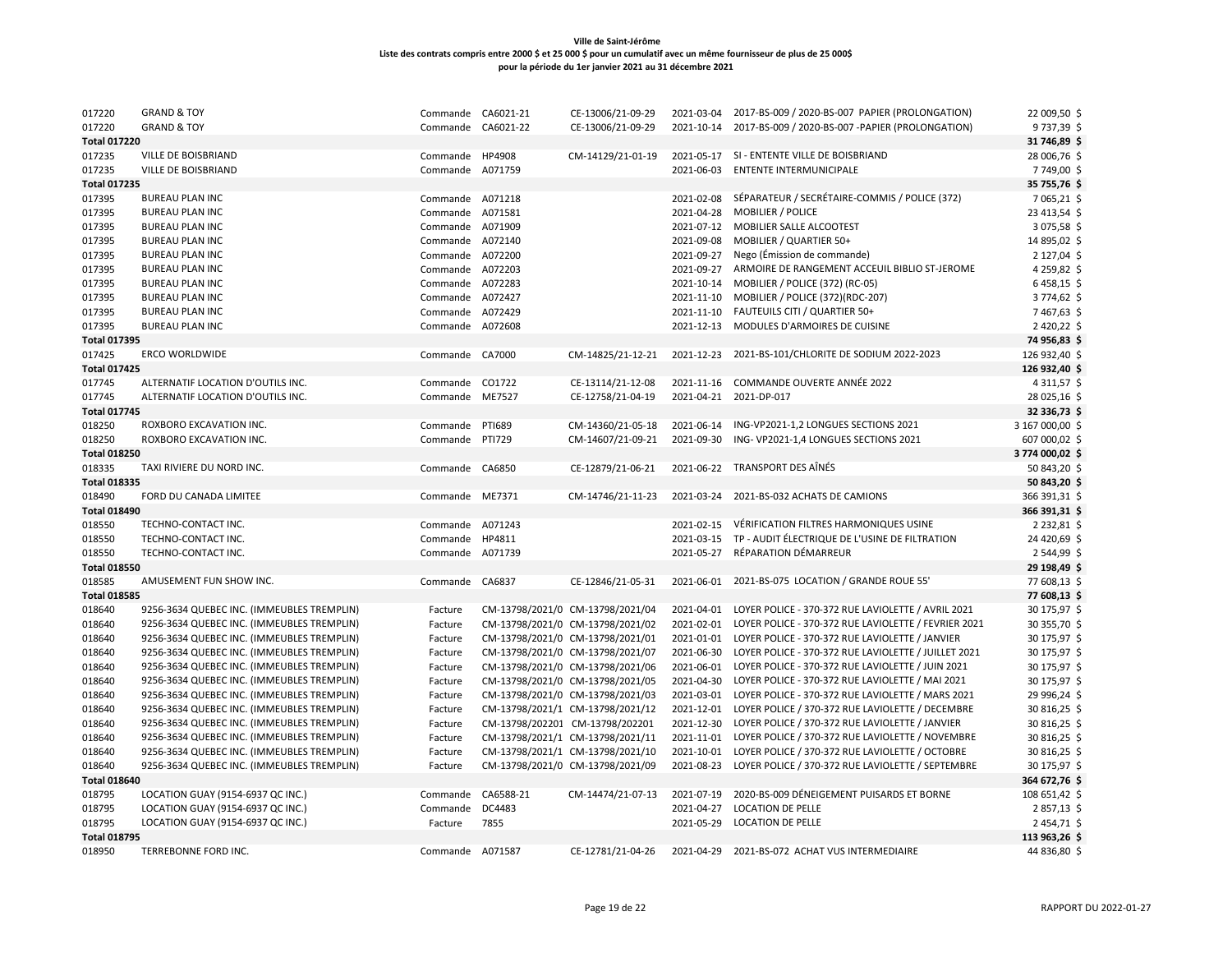| <b>Total 018950</b> |                                                  |                    |               |                   |                     |                                                            | 44 836,80 \$     |
|---------------------|--------------------------------------------------|--------------------|---------------|-------------------|---------------------|------------------------------------------------------------|------------------|
| 019120              | SERVICE TELEPHONIQUE PLUS S.T.P. INC             | Commande CA6826    |               | CE-12808/21-05-10 |                     | 2021-05-12 2021-BS-012/SERVICES MESSAGERIE2021-2023        | 38 129,57 \$     |
| <b>Total 019120</b> |                                                  |                    |               |                   |                     |                                                            | 38 129,57 \$     |
| 019160              | PIECES D'AUTO LACROIX INC.                       | Commande ME7600    |               |                   | 2021-05-10          | UNITÉ 2266 - FREINS                                        | 2059,46\$        |
| 019160              | PIECES D'AUTO LACROIX INC.                       | Commande           | CA6879        | CM-14555-21-08-31 | 2021-09-14          | 2021-BS-007 - PIÈCES MÉCANIQUES 2021                       | 14 515,60 \$     |
| 019160              | PIECES D'AUTO LACROIX INC.                       | Commande           | CA6879-22     | CM-14555-21-08-31 | 2021-09-14          | 2021-BS-007 - PIÈCES MÉCANIQUES 2022                       | 17 533,69 \$     |
| 019160              | PIECES D'AUTO LACROIX INC.                       | Commande           | CA6879-23     | CM-14555-21-08-31 | 2021-09-14          | 2021-BS-007 - PIÈCES MÉCANIQUES 2023                       | 8766,84          |
| 019160              | PIECES D'AUTO LACROIX INC.                       | Commande           | IN30845       |                   | 2021-11-30          | <b>INVENTAIRE</b>                                          | 2 2 9 1 , 5 2 \$ |
| <b>Total 019160</b> |                                                  |                    |               |                   |                     |                                                            | 45 167,11 \$     |
| 019225              | M. BERTRAND & POIRIER ELECTRIQUE INC.            | Commande           | CA6718        | CE-12628/21-01-18 | 2021-01-08          | 2020-GG-038 UTILISATION DES ELECTRICIENS ÉGLISE            | 31 538,23 \$     |
| 019225              | M. BERTRAND & POIRIER ELECTRIQUE INC.            | Commande           | A071390       |                   | 2021-03-18          | SYSTEME D'ALLUMAGE DORTOIR                                 | 5576,29          |
| 019225              | M. BERTRAND & POIRIER ELECTRIQUE INC.            | Commande DC4488    |               |                   | 2021-06-02          | panneau 400a                                               | 3 375,03 \$      |
| 019225              | M. BERTRAND & POIRIER ELECTRIQUE INC.            | Commande           | A072258       |                   | 2021-10-07          | VOL DE FIL RADISSON/FRONTENAC                              | 4 3 12, 10 \$    |
| 019225              | M. BERTRAND & POIRIER ELECTRIQUE INC.            | Commande           | <b>PTI734</b> |                   | 2021-10-18          | ING - RACCORDEMENT ELECTRIQUE                              | 5836,13\$        |
|                     |                                                  |                    |               |                   |                     | 2 RUNS DE TUYAUX 1 POUCE POUR DATA DE LA SALLE             |                  |
| 019225              | M. BERTRAND & POIRIER ELECTRIQUE INC.            | Facture            | 006039        |                   | 2021-08-11          | MÉCANIQUE À LA SALLE DES SERVEURS                          | 2 017,50 \$      |
| <b>Total 019225</b> |                                                  |                    |               |                   |                     |                                                            | 52 655,28 \$     |
| 019235              | NOUVELLE TECHNOLOGIE (TEKNO) INC.                | Commande           | CA6946        | CE-13116/21-12-08 | 2021-12-14          | 2021-BS-033/POLYMÈRE EAU POTABLE 2022 ET 2023              | 39 608,88 \$     |
| <b>Total 019235</b> |                                                  |                    |               |                   |                     |                                                            | 39 608,88 \$     |
| 019555              | <b>MAESTROVISION</b>                             | Commande A072161   |               | CM-14556/21-08-31 | 2021-09-14          | 2021-GG-012 SYSTÈME D'ENREGISTREMENT                       | 49 858,91 \$     |
| 019555              | MAESTROVISION                                    | Commande           | CA6840        |                   | 2021-06-07          | CONTRAT D'ENTRETIEN / SYSTÈME D'ENREGISTREMENT             | $9198,00$ \$     |
| <b>Total 019555</b> |                                                  |                    |               |                   |                     |                                                            | 59 056,91 \$     |
| 020095              | A. DESORMEAUX EXCAVATION (9267-7368 QC INC.)     | Commande           | PTI651        |                   | 2021-01-06          | SOUM 2020-41 REFOULEMENT ST-ANTOINE                        | 21 082,97        |
| 020095              | A. DESORMEAUX EXCAVATION (9267-7368 QC INC.)     | Commande           | A071715       |                   | 2021-05-21          | TRAVAUX EXCAVATION / INCENDIE / 260 RUE LABELLE            | 3 058,35 \$      |
| 020095              | A. DESORMEAUX EXCAVATION (9267-7368 QC INC.)     | Commande           | PTI696        | CM-14420/21-06-15 | 2021-06-25          | ING-VP2021-2 BOUCLAGE CONDUITE EAU                         | 1747577,46\$     |
| 020095              | A. DESORMEAUX EXCAVATION (9267-7368 QC INC.)     | Commande           | <b>PTI740</b> | CE-13032/21-10-13 | 2021-10-26          | VP2021-35 AQ-EG/TRAV.BRANCH.SERVICES SERRES                | 46 309,63 \$     |
| <b>Total 020095</b> |                                                  |                    |               |                   |                     |                                                            | 1818028,41       |
| 020100              | <b>GESTION MARTINE BURELLE (BURELLE AVOCATE)</b> | Commande HP4722    |               |                   | 2021-01-08          | GR - GESTION MARTINE BRUNELLE - J-2020-049 (TRAIN)         | 21 071,53 \$     |
| 020100              | <b>GESTION MARTINE BURELLE (BURELLE AVOCATE)</b> | Commande           | HP4823        |                   | 2021-03-24          | GR - MANDAT AVOCAT DOSSIER OJ-2021-026                     | 3784,72\$        |
| 020100              | <b>GESTION MARTINE BURELLE (BURELLE AVOCATE)</b> | Commande           | HP4978        |                   | 2021-07-21          | GR - DOSSIER J-2021-027 PREVOST ET AL C MRC                | 3 252,39 \$      |
| <b>Total 020100</b> |                                                  |                    |               |                   |                     |                                                            | 28 108,64 \$     |
| 020145              | PARALLELE 54 EXPERT-CONSEIL                      | Commande           | PTI653        | CE-12587/20-12-14 | 2021-02-08          | ING-VP2021-2 PREP.PLANS-BOUCLAGE AQUEDUC                   | 24 949,61 \$     |
| 020145              | PARALLELE 54 EXPERT-CONSEIL                      | Commande           | PTI739        |                   | 2021-10-22          | ING - BOUCLAGE AQUEDUC - BOUL. MAISONNEUVE                 | 5 288,85 \$      |
|                     |                                                  |                    |               |                   |                     | VP-2021-2/ CREDIT POUR AJUSTEMENT AVEC L'OFFRE             |                  |
| 020145              | PARALLELE 54 EXPERT-CONSEIL                      | Facture            | 02108         |                   | 2021-06-16 INITIAL. |                                                            | $(3457,30)$ \$   |
| <b>Total 020145</b> |                                                  |                    |               |                   |                     |                                                            | 26 781,16 \$     |
|                     | FONDS DES INFRASTRUCTURES ET DES SERVICES        |                    |               |                   |                     |                                                            |                  |
| 020180              | NUMÉRIQUES GOUVER.                               | Commande CA6830    |               |                   | 2021-05-20          | <b>COMMUNICATIONS TÉLÉPHONIQUES</b>                        | 2757,60 \$       |
|                     | FONDS DES INFRASTRUCTURES ET DES SERVICES        |                    |               |                   |                     |                                                            |                  |
| 020180              | NUMÉRIQUES GOUVER.                               | Commande CA6619-21 |               |                   | 2021-05-21          | FRAIS RÉSEAU / LIEN RITM / CELLULAIRES-SERV.POLICE         | 14 321,28 \$     |
|                     | FONDS DES INFRASTRUCTURES ET DES SERVICES        |                    |               |                   |                     |                                                            |                  |
| 020180              | NUMÉRIQUES GOUVER.                               | Commande           | CA6619-22     |                   | 2021-11-30          | PRI - COMMUNICATIONS INFORMATIQUES                         | 14 321,29 \$     |
|                     | FONDS DES INFRASTRUCTURES ET DES SERVICES        |                    |               |                   |                     | FRAIS RÉSEAU / LIEN RITM / CELLULAIRES-SERV.POLICE /       |                  |
| 020180              | NUMÉRIQUES GOUVER.                               | Facture            | TEL1007735    |                   | 2021-12-31          | COMMUNICATIONS TÉLÉPHONIQUES / DÉCEMBRE 2021               | 2913,40\$        |
| <b>Total 020180</b> |                                                  |                    |               |                   |                     |                                                            | 34 313,57 \$     |
| 020360              | DRUMMONDVILLE FORD (TRANDITION FORD) LTEE        | Commande A071572   |               | CM-14291/21-04-20 | 2021-04-27          | 2021-BS-040                                                | 188 277,32 \$    |
| <b>Total 020360</b> |                                                  |                    |               |                   |                     |                                                            | 188 277,32 \$    |
| 020500              | INNOVATIVE SURFACE SOLUTIONS CANADA              | Commande CA6827    |               | CE-12570/20-12-07 | 2021-05-12          | 2021-BS-017/ACHAT ABAT POUSSIER 2021                       | 37 840,46 \$     |
| <b>Total 020500</b> |                                                  |                    |               |                   |                     |                                                            | 37 840,46        |
| 020530              | HPDG ASSOCIES INC                                | Commande           | HP4844        |                   | 2021-04-09          | BD - ÉVAL. VALEUR MARCH. LOT 4 211 566                     | 4 0 24, 13 \$    |
| 020530              | <b>HPDG ASSOCIES INC</b>                         | Commande           | HP4858        |                   | 2021-04-13          | BD - MANDAT - VALEUR MARCHANDE DU LOT 2 141 359            | 4 0 24, 13 \$    |
| 020530              | <b>HPDG ASSOCIES INC</b>                         | Commande           | HP4960        |                   | 2021-06-28          | BD - ÉVALUATION VALEUR MARCH. LOTS 4 207 445-5             | 8 048,25 \$      |
| 020530              | <b>HPDG ASSOCIES INC</b>                         | Commande HP4992    |               |                   |                     | 2021-08-02 BD - VALEUR MARCHANDE LOT 4 106 851 & 4 106 849 | 6898,51 \$       |
|                     |                                                  |                    |               |                   |                     |                                                            |                  |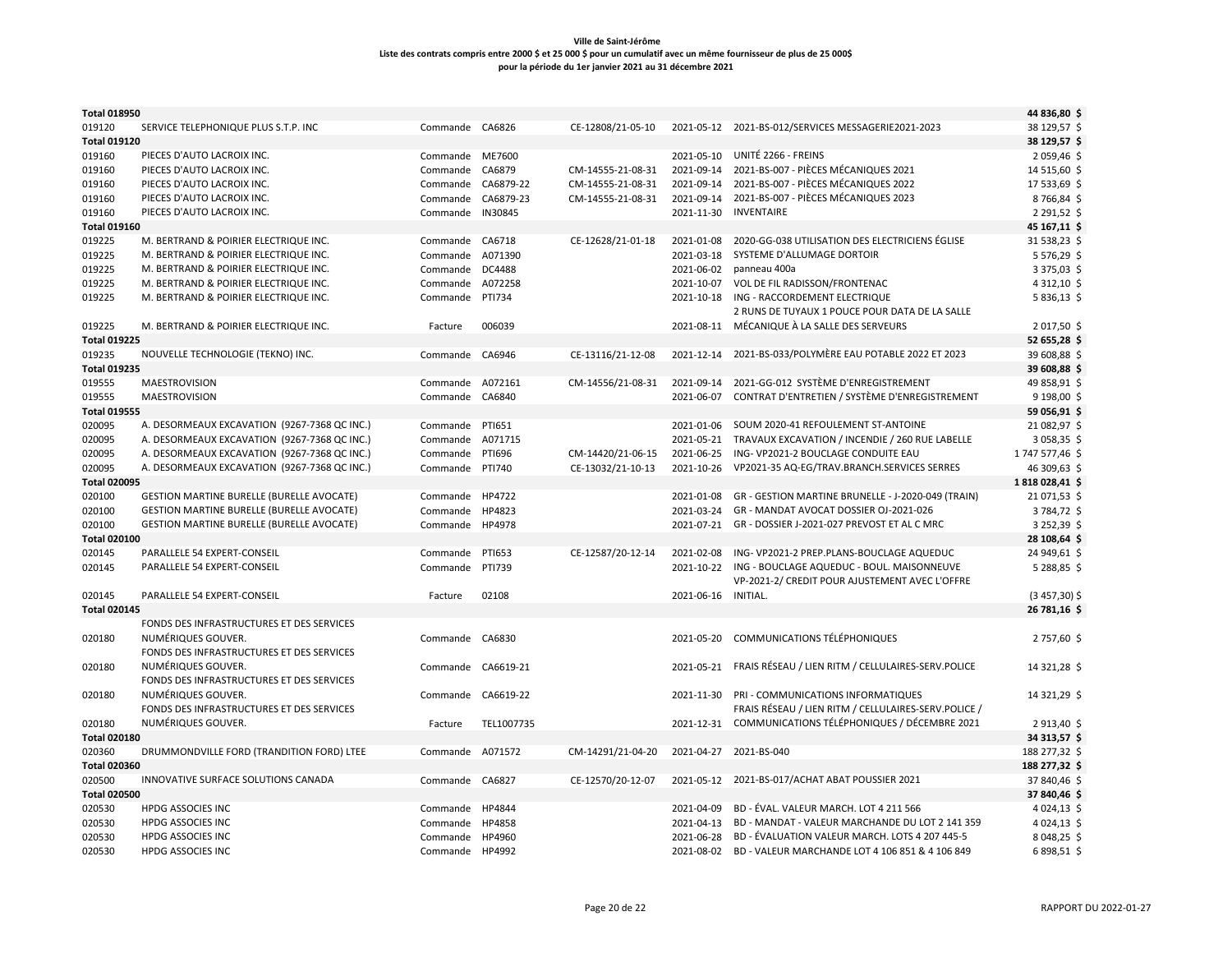| 020530              | <b>HPDG ASSOCIES INC</b>                  | Commande         | HP5026  |                   | 2021-09-09 | BD - ÉVALUATION VALEUR MARCHANDE LOT 5 915 764                     | 7 185,94 \$     |
|---------------------|-------------------------------------------|------------------|---------|-------------------|------------|--------------------------------------------------------------------|-----------------|
| 020530              | HPDG ASSOCIES INC                         | Commande         | HP5095  |                   |            | 2021-11-16 BD - ESTIMATION VALEUR MARCHANDE LOT 3 944 349          | 2874,38\$       |
| <b>Total 020530</b> |                                           |                  |         |                   |            |                                                                    | 33 055,34 \$    |
| 020540              | <b>BCA AVOCATS</b>                        | Commande HP4853  |         |                   |            | 2021-04-12 GR - MANDAT DOSSIER J-2016-006 DOZAMCO INC.             | 21 356,64       |
| 020540              | <b>BCA AVOCATS</b>                        | Commande         | HP4854  |                   |            | 2021-04-12 GR - DOSSIER J-2019-064 HELEN PIPER - 120, TERR. L      | 9870,62\$       |
| 020540              | <b>BCA AVOCATS</b>                        | Commande         | HP4855  |                   |            | 2021-04-12 GR - DOSSIER J-2020-057 PIPELINE SIGOUIN SOUM 2020      | 18 874,30 \$    |
| <b>Total 020540</b> |                                           |                  |         |                   |            |                                                                    | 50 101,56 \$    |
| 020610              | DELOITTE INC.                             | Commande HP4860  |         |                   |            | 2021-04-16 CH - ACCOMPAGNEMENT POUR CHOIX LOGICIEL SIRH            |                 |
|                     |                                           |                  |         | CE-12749/21-04-12 |            |                                                                    | 43 690,50 \$    |
| <b>Total 020610</b> |                                           |                  |         |                   |            |                                                                    | 43 690,50 \$    |
| 020630              | TROIS-RIVIERES LOCATION INC.              | Commande CA6806  |         | CM14298/21-04-20  |            | 2021-04-22 2021-BS-060                                             | 13 222,11 \$    |
| 020630              | TROIS-RIVIERES LOCATION INC.              | Commande         | CA6816  | CM-14298/21-04-20 | 2021-04-27 | 2021-BS-060 LOCATION EXCAVATRICE                                   | 20 695,46 \$    |
| <b>Total 020630</b> |                                           |                  |         |                   |            |                                                                    | 33 917,57 \$    |
| 020640              | GRENIER CHRYLSER DODGE JEEP INC.          | Commande A071585 |         | CE-12778/21-04-26 | 2021-04-29 | 2021-BS-069 ACHAT MINI FOURGONNETTE                                | 42 354,49       |
| <b>Total 020640</b> |                                           |                  |         |                   |            |                                                                    | 42 354,49 \$    |
| 020675              | INSIGHT CANADA INC.                       | Commande CA6869  |         | CE-12934/21-07-26 |            | 2021-07-27 2021-BS-092 LICENCES ET JETONS D'AUTHENTIFICATION       | 43 115,63 \$    |
| 020675              | INSIGHT CANADA INC.                       | Commande A071561 |         |                   |            | 2021-04-22 LICENCES / AUTHLITE                                     | 19 172,58 \$    |
| <b>Total 020675</b> |                                           |                  |         |                   |            |                                                                    | 62 288,21 \$    |
| 020720              | PATIO DRUMMOND LTEE                       | Commande A071590 |         | CE-12777/21-04-26 | 2021-04-29 | BACS À FLEUR / PLACE DES FESTIVITÉS                                | 45 195,53 \$    |
| <b>Total 020720</b> |                                           |                  |         |                   |            |                                                                    | 45 195,53 \$    |
| 020750              | <b>AFFICHAGE ARTPUBLIX</b>                | Commande A071644 |         |                   |            | 2021-05-10 STRUCTURES / EXPOSITION EXTÉRIEURE / JARDINS ARTS       | 18 798,41       |
| 020750              | AFFICHAGE ARTPUBLIX                       | Commande         | A072422 |                   | 2021-11-09 | BASES EN BÉTON AVEC ASSISE EN BOIS / CULTURE                       | 23 282,45 \$    |
| <b>Total 020750</b> |                                           |                  |         |                   |            |                                                                    | 42 080,86 \$    |
| 020755              | <b>CONSTRUCTION BSL INC.</b>              | Commande PTI686  |         | CM-14363/21-05-18 | 2021-06-10 | ING-VP2015-35,1 JARDIN DES ARTS PHASE 2                            | 3 075 650,24 \$ |
| <b>Total 020755</b> |                                           |                  |         |                   |            |                                                                    | 3 075 650,24 \$ |
| 020775              | 440 CHEVROLET BUICK GMC                   | Commande A071716 |         | CE-12826-21-05-17 |            | 2021-05-21 2021-BS-071 - ACHAT 1 VÉHICULE ÉLECTRIQUE               | 36 774,42 \$    |
| <b>Total 020775</b> |                                           |                  |         |                   |            |                                                                    | 36 774,42 \$    |
| 020825              | TOITURES DES 2 RIVES INC.                 | Commande PTI704  |         | CM-14476/21-07-13 |            | 2021-07-16 BA2020-8 RECONSTRUCTION TOIT CENTRE NOTRE-DAME          | 481 715,36 \$   |
| <b>Total 020825</b> |                                           |                  |         |                   |            |                                                                    | 481 715,36 \$   |
| 020865              | HOMEWOOD SANTE INC.                       | Commande HP4952  |         | CE-12870/21-06-14 |            | 2021-06-22 CH-2021-020-HP PROGRAMME D'AIDE PAE CE-12870            | 39 091,50 \$    |
| <b>Total 020865</b> |                                           |                  |         |                   |            |                                                                    | 39 091,50 \$    |
|                     | <b>IFS SECURITE</b>                       | Commande CA6852  |         | CE-12882/21-06-21 |            | 2021-06-23    2021-DP-008    AGENT DE SÉCURITÉ / FESTIVITÉS ESTIVA | 25 507,54 \$    |
| 020870              |                                           |                  |         |                   | 2021-07-29 | AGENTS DE SÉCURITÉ / SPECTABLE 4 SEPTEMBRE 2021                    |                 |
| 020870              | <b>IFS SECURITE</b>                       | Commande         | A071972 |                   |            |                                                                    | 8 101,59 \$     |
| 020870              | <b>IFS SECURITE</b>                       | Commande CA6922  |         |                   | 2021-11-19 | AGENT DE SÉCURITÉ / CENTRE SPORTIF ST-ANTOINE                      | 5 868,35 \$     |
| <b>Total 020870</b> |                                           |                  |         |                   |            |                                                                    | 39 477,48       |
| 020890              | REHABILITATION DU O INC.                  | Commande CA6857  |         | CE-12869/21-06-14 | 2021-07-08 | 2021-BS-065/TRAITEMENT DE FISSURES                                 | 36 562,05 \$    |
| <b>Total 020890</b> |                                           |                  |         |                   |            |                                                                    | 36 562,05 \$    |
| 020895              | PERMA ROUTE INC.                          | Commande CA6859  |         | CE-12869/21-06-14 | 2021-07-13 | 2020-BS-065 TRAITEMENT DE FISSURES                                 | 40 747,14 \$    |
| <b>Total 020895</b> |                                           |                  |         |                   |            |                                                                    | 40 747,14 \$    |
| 020920              | ISCO CANADA INC.                          | Commande CA6863  |         | CM-14482/21-07-13 |            | 2021-07-15 2021-BS-088 conduite PEHD                               | 120 930,71 \$   |
| <b>Total 020920</b> |                                           |                  |         |                   |            |                                                                    | 120 930,71 \$   |
| 021020              | <b>ROUGE MARKETING</b>                    | Commande HP5021  |         |                   | 2021-09-07 | BD - 2021-055-DPHP - SERVICE CONSEIL MARKETING                     | 22 937,52 \$    |
| 021020              | <b>ROUGE MARKETING</b>                    | Commande HP5080  |         |                   |            | 2021-11-01 PO - CRÉATION D'UN SITE INTERNET POUR LE BIPA           | 12 503,54 \$    |
| <b>Total 021020</b> |                                           |                  |         |                   |            |                                                                    | 35 441,06 \$    |
| 021045              | CONSTRUCTION N.R.C. INC.                  | Commande PTI728  |         | CM-14606/21-09-21 | 2021-09-30 | VP2020-9- REMPL.EQUIP. ET FEUX CIRCULATION                         | 182 982,71 \$   |
| <b>Total 021045</b> |                                           |                  |         |                   |            |                                                                    | 182 982,71 \$   |
| 021060              | PEPINIERE JARDIN 2000 INC.                | Commande A072129 |         | CM-14552/21-08-31 | 2021-09-07 | 2021-BS-084-ACHATS D'ARBRE                                         | 89 623,01 \$    |
| <b>Total 021060</b> |                                           |                  |         |                   |            |                                                                    | 89 623,01 \$    |
| 021235              | GROUPE MARCHAND ARCHITECTURE DESIGN INC.  | Commande PTI744  |         | CM-14831/21-12-21 |            | 2021-11-10 VP2022-8 JEUX D'ENFANTS POUR 2 PARCS                    | 155 434,70 \$   |
| <b>Total 021235</b> |                                           |                  |         |                   |            |                                                                    | 155 434,70 \$   |
| 021245              | PR'EAUTECH, INSTRUMENTATION & ODEURS INC. | Commande A072447 |         |                   |            | 2021-11-11 ÉCHANTILLONEUR/USINE                                    | 13 664,41 \$    |
| 021245              | PR'EAUTECH, INSTRUMENTATION & ODEURS INC. | Commande A072634 |         |                   |            | 2021-12-14 KIT DE SONDES/USINE                                     | 9 455,02 \$     |
| 021245              | PR'EAUTECH, INSTRUMENTATION & ODEURS INC. | Commande A072662 |         |                   |            | 2021-12-20 CONTROLEUR PH LD PLUS/USINE                             | 2 006,69 \$     |
| <b>Total 021245</b> |                                           |                  |         |                   |            |                                                                    | 25 126,12 \$    |
|                     |                                           |                  |         |                   |            |                                                                    |                 |